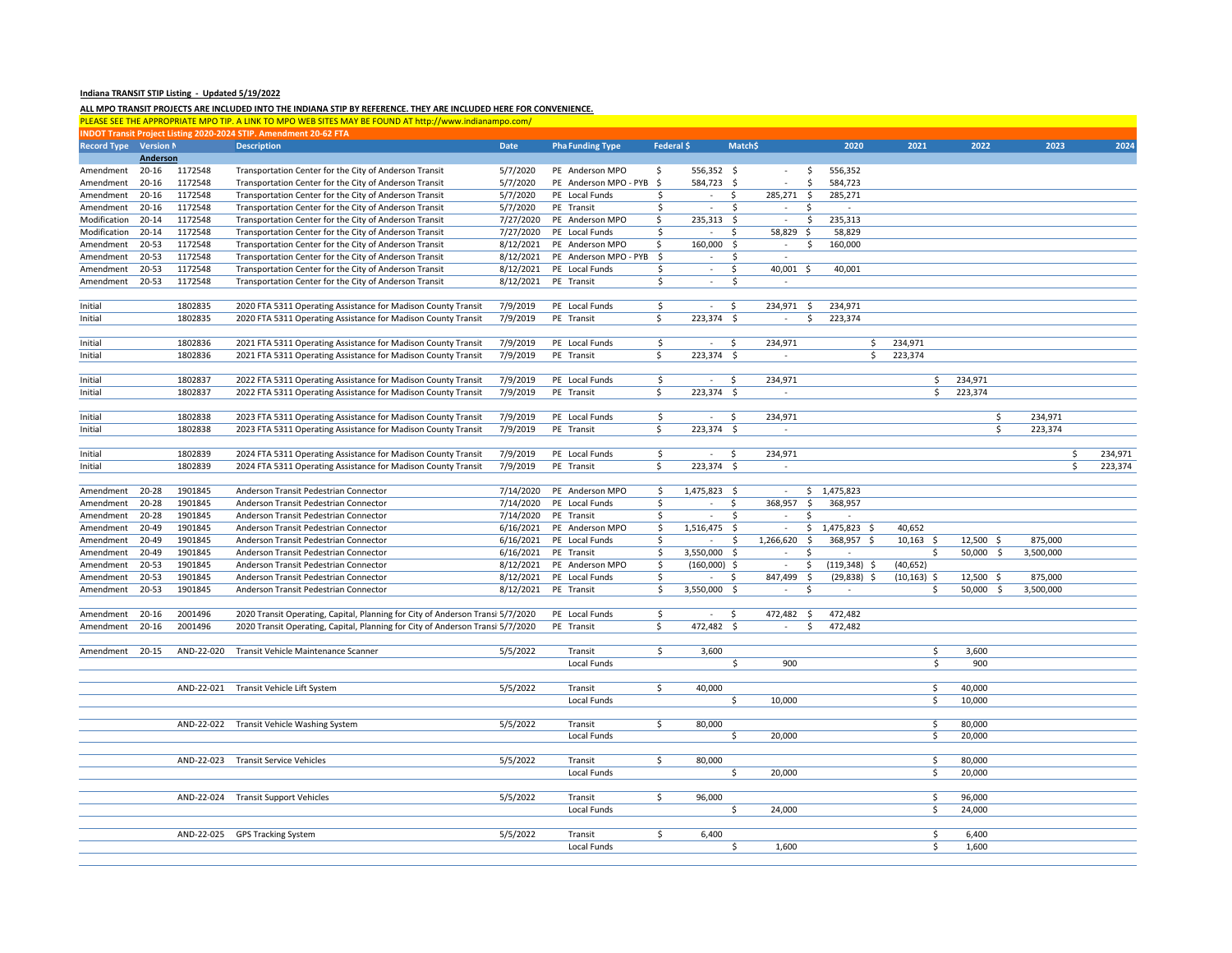|                                    |                    |                    | AND-22-026 Transit Vehicles                                                    | 5/5/2022               | Transit                              | \$       | 1,753,884                                           |                                       |                   |                | \$1,753,884                |                 |           |
|------------------------------------|--------------------|--------------------|--------------------------------------------------------------------------------|------------------------|--------------------------------------|----------|-----------------------------------------------------|---------------------------------------|-------------------|----------------|----------------------------|-----------------|-----------|
|                                    |                    |                    |                                                                                |                        | Local Funds                          |          | Ŝ.                                                  | 438,471                               |                   |                | \$<br>438,471              |                 |           |
|                                    |                    |                    |                                                                                |                        |                                      |          |                                                     |                                       |                   |                |                            |                 |           |
|                                    |                    |                    | AND-22-027 Building Improvements                                               | 5/5/2022               | Transit                              | \$       | 16,000                                              |                                       |                   |                | \$<br>16,000               |                 |           |
|                                    |                    |                    |                                                                                |                        | Local Funds                          |          | Ś.                                                  | 4.000                                 |                   |                | \$<br>4,000                |                 |           |
|                                    |                    |                    | AND-22-030 2022 CATS Operating                                                 | 5/5/2022               | Transit                              | \$       | 1,190,719                                           |                                       |                   |                | \$1,190,719                |                 |           |
|                                    |                    |                    |                                                                                |                        | Local Funds                          |          | \$                                                  | 1,190,719                             |                   |                | \$1,190,719                |                 |           |
|                                    |                    |                    |                                                                                |                        |                                      |          |                                                     |                                       |                   |                |                            |                 |           |
|                                    | <b>Bloomington</b> |                    |                                                                                |                        |                                      |          |                                                     |                                       |                   |                |                            |                 |           |
| Initial                            |                    | 1500503            | <b>Purchase Support Vehicles</b>                                               | 7/9/2019               | PE Local Funds                       | \$       | \$<br>$\sim$                                        | 14,400 \$                             | 14,400            |                |                            |                 |           |
| Initial                            |                    | 1500503            | <b>Purchase Support Vehicles</b>                                               | 7/9/2019               | PE Transit                           | \$       | 57,600<br>-\$                                       | \$<br>$\sim$                          | 57,600            |                |                            |                 |           |
| Modification                       | 20-04              | 1500503            | <b>Purchase Support Vehicles</b>                                               |                        | 10/30/2019 PE Local Funds            | \$       | \$<br>$\sim$                                        | 14,400 \$                             | 14,400            |                |                            |                 |           |
| Modification                       | 20-04              | 1500503            | <b>Purchase Support Vehicles</b>                                               | 10/30/2019 PE Transit  |                                      | \$       | 57,600<br>- Ś                                       | Ś<br>$\sim$                           | 57,600            |                |                            |                 |           |
|                                    |                    |                    |                                                                                |                        |                                      |          |                                                     |                                       |                   |                |                            |                 |           |
| Initial                            |                    | 1700763            | Bloomington MPO 2020 Transit Projects                                          | 7/9/2019               | PE Local Funds                       | \$       | Ŝ.<br>$\sim$                                        | 7,523,095 \$ 7,523,095                |                   |                |                            |                 |           |
| Initial                            |                    | 1700763            | Bloomington MPO 2020 Transit Projects                                          | 7/9/2019               | PE Transit                           | \$       | 6,217,750<br>- \$                                   | $\sim$<br>\$                          | 6,217,750         |                |                            |                 |           |
| Modification                       | 20-04              | 1700763            | Bloomington MPO 2020 Transit Projects                                          |                        | 10/30/2019 PE Local Funds            | \$       | $\mathcal{L}_{\mathcal{A}}$<br>\$                   | \$<br>$\overline{\phantom{a}}$        |                   |                |                            |                 |           |
| Modification                       | $20 - 04$          | 1700763            | Bloomington MPO 2020 Transit Projects                                          | 10/30/2019 PE Transit  |                                      | \$       | 800 \$<br>÷,                                        | S.<br>$\overline{\phantom{a}}$        | 800               |                |                            |                 |           |
| Modification<br>Modification 20-11 | $20 - 11$          | 1700763<br>1700763 | Bloomington MPO 2020 Transit Projects<br>Bloomington MPO 2020 Transit Projects | 6/29/2020<br>6/29/2020 | PE Local Funds<br>PE Transit         | \$<br>\$ | \$<br>250,600 \$                                    | 62,650 \$<br>$\sim$<br>\$             | 62,650<br>250,600 |                |                            |                 |           |
|                                    |                    |                    |                                                                                |                        |                                      |          |                                                     |                                       |                   |                |                            |                 |           |
| Initial                            |                    | 1700764            | Bloomington MPO 2021 Transit Projects                                          | 7/9/2019               | PE Local Funds                       | \$       | \$<br>$\sim$                                        | 7,818,481                             |                   | \$7,818,481    |                            |                 |           |
| Initial                            |                    | 1700764            | Bloomington MPO 2021 Transit Projects                                          | 7/9/2019               | PE Transit                           | \$       | 6,488,260 \$                                        | ÷                                     |                   | \$6,488,260    |                            |                 |           |
| Amendment                          | 20-49              | 1700764            | Bloomington MPO 2021 Transit Projects                                          | 6/16/2021              | PE Local Funds                       | \$       | \$                                                  | 800,000                               | \$                | 800,000        |                            |                 |           |
| Amendment                          | 20-49              | 1700764            | Bloomington MPO 2021 Transit Projects                                          | 6/16/2021              | PE Transit                           | \$       | 3,200,000<br>- \$                                   | $\sim$                                |                   | \$3,200,000    |                            |                 |           |
|                                    |                    |                    |                                                                                |                        |                                      |          |                                                     |                                       |                   |                |                            |                 |           |
| Initial                            |                    | 1700765            | Bloomington MPO 2022 Transit Projects                                          | 7/9/2019               | PE Bloomington MPO<br>PE Local Funds | \$       | 432,000 \$                                          | $\sim$                                |                   |                | 432,000<br>\$              |                 |           |
| Initial<br>Initial                 |                    | 1700765<br>1700765 | Bloomington MPO 2022 Transit Projects<br>Bloomington MPO 2022 Transit Projects | 7/9/2019<br>7/9/2019   | PE Transit                           | \$<br>\$ | \$<br>$\overline{\phantom{a}}$<br>3,286,465<br>- \$ | 7,360,512<br>$\overline{\phantom{a}}$ |                   |                | \$7,360,512<br>\$3,286,465 |                 |           |
|                                    |                    |                    |                                                                                |                        |                                      |          |                                                     |                                       |                   |                |                            |                 |           |
| Initial                            |                    | 1700766            | Purchase Major Vehicle Components                                              | 7/9/2019               | PE Local Funds                       | \$       | S.<br>$\sim$                                        | 7,600,820                             |                   |                |                            | 7,600,820<br>\$ |           |
| Initial                            |                    | 1700766            | Purchase Major Vehicle Components                                              | 7/9/2019               | PE Transit                           | \$       | 3,713,676 \$                                        |                                       |                   |                |                            | \$<br>3,713,676 |           |
|                                    |                    |                    |                                                                                |                        |                                      |          |                                                     |                                       |                   |                |                            |                 |           |
| Initial                            |                    | 1700767            | Bloomington MPO 2024 Transit Projects                                          | 7/9/2019               | PE Local Funds                       | \$       | \$<br>$\overline{\phantom{a}}$                      | 7,991,791                             |                   |                |                            | \$              | 7,991,791 |
| Initial                            |                    | 1700767            | Bloomington MPO 2024 Transit Projects                                          | 7/9/2019               | PE Transit                           | \$       | 4,744,278<br>- \$                                   |                                       |                   |                |                            | \$              | 4,744,278 |
| Initial                            |                    | 1700768            | Purchase BT Access Vehicles                                                    | 7/9/2019               | PE Local Funds                       | \$       | -\$<br>$\sim$                                       | 27,256 \$                             | 27,256            |                |                            |                 |           |
| Initial                            |                    | 1700768            | Purchase BT Access Vehicles                                                    | 7/9/2019               | PE Transit                           | \$       | 109,025<br>-\$                                      | \$<br>$\sim$                          | 109,025           |                |                            |                 |           |
| Modification                       | 20-04              | 1700768            | Purchase BT Access Vehicles                                                    |                        | 10/30/2019 PE Local Funds            | \$       | $\overline{\phantom{a}}$<br>S                       | $(27, 256)$ \$                        | (27, 256)         |                |                            |                 |           |
| Modification                       | 20-04              | 1700768            | <b>Purchase BT Access Vehicles</b>                                             | 10/30/2019 PE Transit  |                                      | \$       | $(109, 025)$ \$                                     | \$<br>$\sim$                          | (109, 025)        |                |                            |                 |           |
|                                    |                    |                    |                                                                                |                        |                                      |          |                                                     |                                       |                   |                |                            |                 |           |
| Initial                            |                    | 1700769            | Purchase BT Access Vehicles                                                    | 7/9/2019               | PE Local Funds                       | \$       | -S<br>$\sim$                                        | 28,347                                | \$                | 28,347         |                            |                 |           |
| Initial                            |                    | 1700769            | Purchase BT Access Vehicles                                                    | 7/9/2019               | PE Transit                           | \$       | 113,386 \$                                          |                                       | \$                | 113,386        |                            |                 |           |
| Modification                       | 20-04              | 1700769            | Purchase BT Access Vehicles                                                    |                        | 10/30/2019 PE Local Funds            | \$       | Ŝ<br>$\sim$                                         | (28, 347)                             | \$                | (28, 347)      |                            |                 |           |
| Modification                       | 20-04              | 1700769            | Purchase BT Access Vehicles                                                    | 10/30/2019 PE Transit  |                                      | Ś.       | $(113, 386)$ \$                                     | $\sim$                                | Ś.                | (113, 386)     |                            |                 |           |
| Initial                            |                    | 1700770            | Purchase Support Vehicle Replacements                                          | 7/9/2019               | PE Local Funds                       | \$       | \$<br>$\sim$                                        | 15,000                                | \$                | 15,000         |                            |                 |           |
| Initial                            |                    | 1700770            | Purchase Support Vehicle Replacements                                          | 7/9/2019               | PE Transit                           | \$       | 60,000<br>$\ddot{\mathsf{S}}$                       |                                       | \$                | 60,000         |                            |                 |           |
| Modification                       | 20-04              | 1700770            | Purchase Support Vehicle Replacements                                          |                        | 10/30/2019 PE Local Funds            | \$       | $\overline{\phantom{a}}$<br>Ŝ                       | (15,000)                              | \$                | (15,000)       |                            |                 |           |
| Modification                       | $20 - 04$          | 1700770            | Purchase Support Vehicle Replacements                                          | 10/30/2019 PE Transit  |                                      | \$       | $(60,000)$ \$                                       | $\sim$                                | \$                | (60,000)       |                            |                 |           |
|                                    |                    |                    |                                                                                |                        |                                      |          |                                                     |                                       |                   |                |                            |                 |           |
| Initial                            |                    | 1700771            | 35 Foot Hybrid Bus Replacements                                                | 7/9/2019               | PE Local Funds                       | \$       | \$<br>$\sim$                                        | 588,000<br>$\zeta$                    | 588,000           |                |                            |                 |           |
| Initial                            |                    | 1700771            | 35 Foot Hybrid Bus Replacements                                                | 7/9/2019               | PE Transit                           | \$       | 2,352,000 \$                                        | $\sim$                                | \$2,352,000       |                |                            |                 |           |
| Modification                       | 20-04              | 1700771            | 35 Foot Hybrid Bus Replacements                                                |                        | 10/30/2019 PE Local Funds            | \$       | $\sim$<br>-\$                                       | (588,000)<br>\$                       | (588,000)         |                |                            |                 |           |
| Modification 20-04                 |                    | 1700771            | 35 Foot Hybrid Bus Replacements                                                | 10/30/2019 PE Transit  |                                      | \$       | $(2,352,000)$ \$                                    | $\sim$                                | \$ (2,352,000)    |                |                            |                 |           |
| Initial                            |                    | 1700772            | 35 Foot Hybrid Bus Replacements                                                | 7/9/2019               | PE Local Funds                       | \$       | S.                                                  | 750,000                               | \$                | 750,000        |                            |                 |           |
| Initial                            |                    | 1700772            | 35 Foot Hybrid Bus Replacements                                                | 7/9/2019               | PE Transit                           | \$       | 3,000,000 \$                                        | $\sim$                                |                   | \$3,000,000    |                            |                 |           |
| Modification                       | 20-04              | 1700772            | 35 Foot Hybrid Bus Replacements                                                |                        | 10/30/2019 PE Local Funds            | \$       | \$                                                  | (750,000)                             | \$                | (750,000)      |                            |                 |           |
| Modification 20-04                 |                    | 1700772            | 35 Foot Hybrid Bus Replacements                                                | 10/30/2019 PE Transit  |                                      | \$       | $(3,000,000)$ \$                                    | $\sim$                                |                   | \$ (3,000,000) |                            |                 |           |
|                                    |                    |                    |                                                                                |                        |                                      |          |                                                     |                                       |                   |                |                            |                 |           |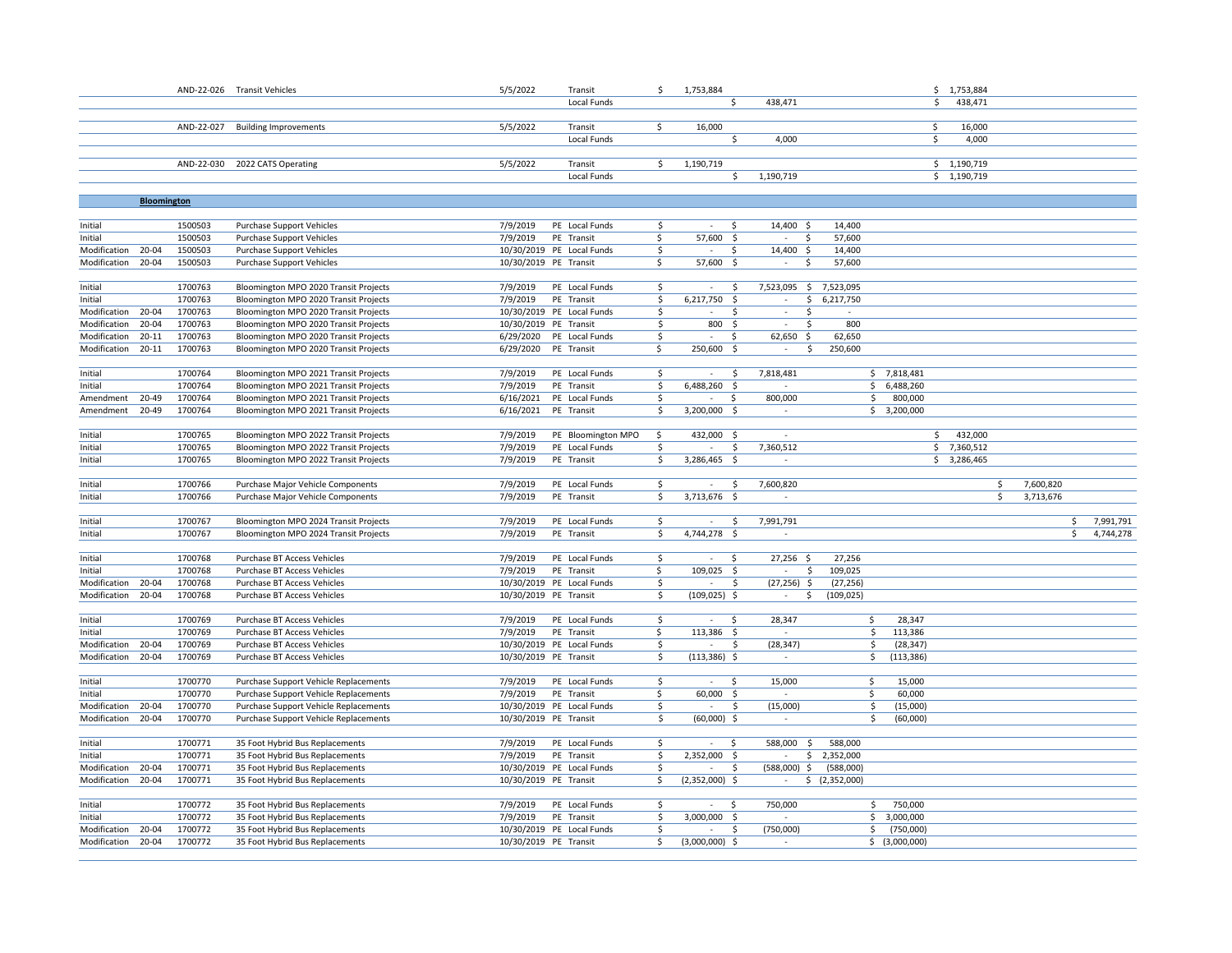| Initial            |       | 1700773 | <b>Mobility Management Program</b>                   | 7/9/2019              | PE Local Funds            | Ś                   |                 | -\$                 | 11,670 \$                      | 11,670     |     |            |  |  |
|--------------------|-------|---------|------------------------------------------------------|-----------------------|---------------------------|---------------------|-----------------|---------------------|--------------------------------|------------|-----|------------|--|--|
| Initial            |       | 1700773 | <b>Mobility Management Program</b>                   | 7/9/2019              | PE Transit                | <sup>\$</sup>       | 20,157          | -\$                 | \$                             | 20,157     |     |            |  |  |
| Modification 20-04 |       | 1700773 | <b>Mobility Management Program</b>                   |                       | 10/30/2019 PE Local Funds | \$                  | $\sim$          | \$                  | $(11,670)$ \$                  | (11,670)   |     |            |  |  |
| Modification 20-04 |       | 1700773 | <b>Mobility Management Program</b>                   | 10/30/2019 PE Transit |                           | Ŝ.                  | $(20, 157)$ \$  |                     | $\sim$<br>S.                   | (20, 157)  |     |            |  |  |
|                    |       |         |                                                      |                       |                           |                     |                 |                     |                                |            |     |            |  |  |
| Initial            |       | 1700774 | <b>Mobility Management Program</b>                   | 7/9/2019              | PE Local Funds            | \$                  | $\sim$          | Ŝ.                  | 12,381                         |            | \$  | 12,381     |  |  |
| Initial            |       | 1700774 | <b>Mobility Management Program</b>                   | 7/9/2019              | PE Transit                | \$                  | 21,385          | \$                  |                                |            | \$  | 21,385     |  |  |
| Modification       | 20-04 | 1700774 | Mobility Management Program                          |                       | 10/30/2019 PE Local Funds | Ŝ.                  | $\sim$          | \$                  | (12, 381)                      |            | Ś   | (12, 381)  |  |  |
| Modification       | 20-04 | 1700774 | <b>Mobility Management Program</b>                   | 10/30/2019 PE Transit |                           | \$                  | $(21, 385)$ \$  |                     | $\sim$                         |            | \$  | (21, 385)  |  |  |
|                    |       |         |                                                      |                       |                           |                     |                 |                     |                                |            |     |            |  |  |
| Initial            |       | 1700776 | Repair/Maintenance of Operation Facility             | 7/9/2019              | PE Local Funds            | \$                  | $\sim$          | Ŝ.                  | $6,490$ \$                     | 6,490      |     |            |  |  |
| Initial            |       | 1700776 | Repair/Maintenance of Operation Facility             | 7/9/2019              | PE Transit                | \$                  | 25,958          | $\ddot{\mathsf{s}}$ | \$                             | 25,958     |     |            |  |  |
| Modification       | 20-04 | 1700776 | Repair/Maintenance of Operation Facility             |                       | 10/30/2019 PE Local Funds | \$                  | $\sim$          | \$                  | $(6,490)$ \$                   | (6, 490)   |     |            |  |  |
| Modification       | 20-04 | 1700776 | Repair/Maintenance of Operation Facility             | 10/30/2019 PE Transit |                           | \$                  | $(25,958)$ \$   |                     | $\sim$<br>S.                   | (25, 958)  |     |            |  |  |
|                    |       |         |                                                      |                       |                           |                     |                 |                     |                                |            |     |            |  |  |
| Initial            |       | 1700777 | Repair/Maintenance of Operation Facility             | 7/9/2019              | PE Local Funds            | \$                  | $\sim$          | \$.                 | 6,749                          |            | \$  | 6,749      |  |  |
| Initial            |       | 1700777 | Repair/Maintenance of Operation Facility             | 7/9/2019              | PE Transit                | \$                  | 26,997          | -\$                 |                                |            | -\$ | 26,997     |  |  |
| Modification       | 20-04 | 1700777 | Repair/Maintenance of Operation Facility             |                       | 10/30/2019 PE Local Funds | \$                  | $\sim$          | \$                  | (6, 749)                       |            | \$  | (6, 749)   |  |  |
| Modification       | 20-04 | 1700777 | Repair/Maintenance of Operation Facility             | 10/30/2019 PE Transit |                           | \$                  | $(26,997)$ \$   |                     | $\sim$                         |            | \$  | (26, 997)  |  |  |
|                    |       |         |                                                      |                       |                           |                     |                 |                     |                                |            |     |            |  |  |
| Initial            |       | 1700778 | <b>Operating Assistance</b>                          | 7/9/2019              | PE Local Funds            | \$                  | $\sim$          | S,                  | 719,167<br>-\$                 | 719,167    |     |            |  |  |
| Initial            |       | 1700778 | <b>Operating Assistance</b>                          | 7/9/2019              | PE Transit                | \$                  | 698,949         | -\$                 | \$                             | 698,949    |     |            |  |  |
| Modification       | 20-04 | 1700778 | <b>Operating Assistance</b>                          |                       | 10/30/2019 PE Local Funds | \$                  | $\sim$          | \$                  | $(719, 167)$ \$                | (719, 167) |     |            |  |  |
| Modification       | 20-04 | 1700778 | <b>Operating Assistance</b>                          | 10/30/2019 PE Transit |                           | \$                  | $(698, 949)$ \$ |                     | $\sim$<br>-\$                  | (698, 949) |     |            |  |  |
|                    |       |         |                                                      |                       |                           |                     |                 |                     |                                |            |     |            |  |  |
| Initial            |       | 1700779 | <b>Operating Assistance</b>                          | 7/9/2019              | PE Local Funds            | \$                  | $\sim$          | \$                  | 719,167                        |            | \$  | 719,167    |  |  |
| Initial            |       | 1700779 | <b>Operating Assistance</b>                          | 7/9/2019              | PE Transit                | \$                  | 698,949         | \$                  |                                |            | \$  | 698,949    |  |  |
| Modification       | 20-04 | 1700779 | <b>Operating Assistance</b>                          |                       | 10/30/2019 PE Local Funds | $\ddot{\mathsf{S}}$ | $\sim$          | \$                  | (719, 167)                     |            | \$  | (719, 167) |  |  |
| Modification       | 20-04 | 1700779 | <b>Operating Assistance</b>                          | 10/30/2019 PE Transit |                           | \$                  | $(698, 949)$ \$ |                     | $\sim$                         |            | \$  | (698, 949) |  |  |
|                    |       |         |                                                      |                       |                           |                     |                 |                     |                                |            |     |            |  |  |
| Initial            |       | 1700785 | 35-Foot Low Floor Diesel Bus Replacements            | 7/9/2019              | PE Local Funds            | \$                  | $\sim$          | \$                  | 252,136<br>\$                  | 252,136    |     |            |  |  |
| Initial            |       | 1700785 | 35-Foot Low Floor Diesel Bus Replacements            | 7/9/2019              | PE Transit                | \$                  | 908,544 \$      |                     | \$                             | 908,544    |     |            |  |  |
| Modification       | 20-04 | 1700785 | 35-Foot Low Floor Diesel Bus Replacements            |                       | 10/30/2019 PE Local Funds | \$                  | $\sim$          | \$                  | $(252, 136)$ \$                | (252, 136) |     |            |  |  |
| Modification       | 20-04 | 1700785 | 35-Foot Low Floor Diesel Bus Replacements            | 10/30/2019 PE Transit |                           | \$                  | $(908, 544)$ \$ |                     | \$<br>$\sim$                   | (908, 544) |     |            |  |  |
|                    |       |         |                                                      |                       |                           |                     |                 |                     |                                |            |     |            |  |  |
| Initial            |       | 1700786 | 35-Foot Low Floor Diesel Bus Replacements            | 7/9/2019              | PE Local Funds            | \$                  | $\sim$          | \$                  | 236,222                        |            | \$  | 236,222    |  |  |
| Initial            |       | 1700786 | 35-Foot Low Floor Diesel Bus Replacements            | 7/9/2019              | PE Transit                | \$                  | 944,886 \$      |                     |                                |            | Ś.  | 944,886    |  |  |
| Modification       | 20-04 | 1700786 | 35-Foot Low Floor Diesel Bus Replacements            |                       | 10/30/2019 PE Local Funds | \$                  |                 | \$                  | (236, 222)                     |            | \$  | (236, 222) |  |  |
| Modification       | 20-04 | 1700786 | 35-Foot Low Floor Diesel Bus Replacements            | 10/30/2019 PE Transit |                           | \$                  | $(944, 886)$ \$ |                     | $\sim$                         |            | \$  | (944, 886) |  |  |
|                    |       |         |                                                      |                       |                           |                     |                 |                     |                                |            |     |            |  |  |
| Initial            |       | 1801386 | Facility Maintenance (HVAC) 2020                     | 7/9/2019              | PE Local Funds            | \$                  | $\sim$          | Ś                   | $6,490$ \$                     | 6,490      |     |            |  |  |
| Initial            |       | 1801386 | Facility Maintenance (HVAC) 2020                     | 7/9/2019              | PE Transit                | \$                  | 25,958          | - \$                | -\$<br>$\sim$                  | 25,958     |     |            |  |  |
| Modification       | 20-04 | 1801386 | Facility Maintenance (HVAC) 2020                     |                       | 10/30/2019 PE Local Funds | Ś                   | $\sim$          | Ŝ.                  | $(6,490)$ \$                   | (6, 490)   |     |            |  |  |
| Modification       | 20-04 | 1801386 | Facility Maintenance (HVAC) 2020                     | 10/30/2019 PE Transit |                           | Ś                   | $(25,958)$ \$   |                     | \$<br>$\sim$                   | (25, 958)  |     |            |  |  |
|                    |       |         |                                                      |                       |                           |                     |                 |                     |                                |            |     |            |  |  |
| Initial            |       | 1801390 | Facility Maintenance (HVAC) - 2021                   | 7/9/2019              | PE Local Funds            | \$                  | $\sim$          | \$.                 | 6,749                          |            | \$  | 6,749      |  |  |
| Initial            |       | 1801390 | Facility Maintenance (HVAC) - 2021                   | 7/9/2019              | PE Transit                | \$                  | 26,997          | -\$                 |                                |            | Ŝ.  | 26,997     |  |  |
| Modification       | 20-04 | 1801390 | Facility Maintenance (HVAC) - 2021                   |                       | 10/30/2019 PE Local Funds | Ś                   |                 | Ś                   | (6, 749)                       |            | Ś   | (6, 749)   |  |  |
| Modification       | 20-04 | 1801390 | Facility Maintenance (HVAC) - 2021                   | 10/30/2019 PE Transit |                           | \$                  | $(26,997)$ \$   |                     | $\sim$                         |            | \$  | (26,997)   |  |  |
|                    |       |         |                                                      |                       |                           |                     |                 |                     |                                |            |     |            |  |  |
| Initial            |       | 1802041 | Operating Assistance for Rural Transit 2020          | 7/9/2019              | PE Local Funds            | \$                  | $\sim$          | S.                  | 719,167<br>-S                  | 719,167    |     |            |  |  |
| Initial            |       | 1802041 | Operating Assistance for Rural Transit 2020          | 7/9/2019              | PE Transit                | \$                  | 698,949         | -\$                 | \$                             | 698,949    |     |            |  |  |
| Modification       | 20-04 | 1802041 | Operating Assistance for Rural Transit 2020          |                       | 10/30/2019 PE Local Funds | Ś                   |                 | Ś                   | $(719, 167)$ \$                | (719, 167) |     |            |  |  |
| Modification 20-04 |       | 1802041 | Operating Assistance for Rural Transit 2020          | 10/30/2019 PE Transit |                           | \$                  | $(698, 949)$ \$ |                     | \$<br>$\sim$                   | (698, 949) |     |            |  |  |
|                    |       |         |                                                      |                       |                           |                     |                 |                     |                                |            |     |            |  |  |
| Initial            |       | 1802042 | Operating Assistance for Rural Transit               | 7/9/2019              | PE Local Funds            | Ŝ.                  | $\sim$          | S.                  | 719,167                        |            | \$  | 719,167    |  |  |
| Initial            |       | 1802042 | Operating Assistance for Rural Transit               | 7/9/2019              | PE Transit                | \$                  | 698,949         | -\$                 | $\sim$                         |            | Ŝ.  | 698,949    |  |  |
| Modification       | 20-04 | 1802042 | Operating Assistance for Rural Transit               |                       | 10/30/2019 PE Local Funds | Ŝ.                  |                 | \$                  | (719, 167)                     |            | Ś   | (719, 167) |  |  |
| Modification       | 20-04 | 1802042 | Operating Assistance for Rural Transit               | 10/30/2019 PE Transit |                           | Ŝ.                  | $(698, 949)$ \$ |                     | $\sim$                         |            | \$  | (698, 949) |  |  |
|                    |       |         |                                                      |                       |                           |                     |                 |                     |                                |            |     |            |  |  |
| Initial            |       | 1802840 | 2020 FTA 5311 Operating Assistance for Rural Transit | 7/9/2019              | PE Local Funds            | Ŝ.                  | $\sim$          | S.                  | 719,167<br>-\$                 | 719,167    |     |            |  |  |
| Initial            |       | 1802840 | 2020 FTA 5311 Operating Assistance for Rural Transit | 7/9/2019              | PE Transit                | \$.                 | 698,949         | - \$                | \$<br>$\overline{\phantom{a}}$ | 698,949    |     |            |  |  |
|                    |       |         |                                                      |                       |                           |                     |                 |                     |                                |            |     |            |  |  |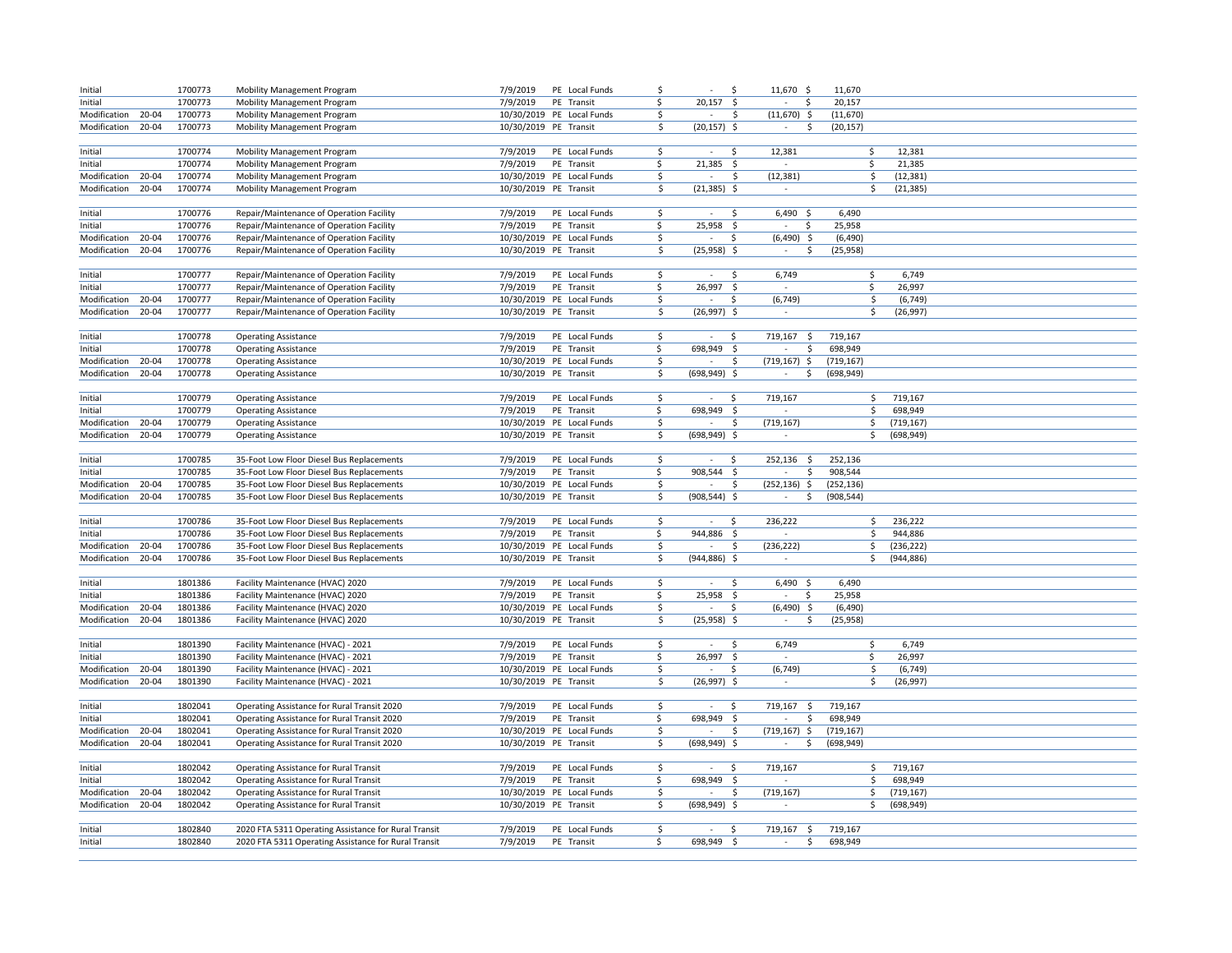| Initial | 1802841 | 2021 FTA 5311 Operating Assistance for Rural Transit | 7/9/2019 | PE Local Funds |            | 719,167 | 719,167 |         |         |         |
|---------|---------|------------------------------------------------------|----------|----------------|------------|---------|---------|---------|---------|---------|
| Initial | 1802841 | 2021 FTA 5311 Operating Assistance for Rural Transit | 7/9/2019 | PE Transit     | 698,949 \$ |         | 698,949 |         |         |         |
|         |         |                                                      |          |                |            |         |         |         |         |         |
| Initial | 1802842 | 2022 FTA 5311 Operating Assistance for Rural Transit | 7/9/2019 | PE Local Funds |            | 719,167 |         | 719.167 |         |         |
| Initial | 1802842 | 2022 FTA 5311 Operating Assistance for Rural Transit | 7/9/2019 | PE Transit     | 698,949 \$ |         |         | 698,949 |         |         |
|         |         |                                                      |          |                |            |         |         |         |         |         |
| Initial | 1802843 | 2023 FTA 5311 Operating Assistance for Rural Transit | 7/9/2019 | PE Local Funds |            | 719.167 |         |         | 719.167 |         |
| Initial | 1802843 | 2023 FTA 5311 Operating Assistance for Rural Transit | 7/9/2019 | PE Transit     | 698,949 \$ |         |         |         | 698,949 |         |
|         |         |                                                      |          |                |            |         |         |         |         |         |
| Initial | 1802844 | 2024 FTA 5311 Operating Assistance for Rural Transit | 7/9/2019 | PE Local Funds |            | 719,167 |         |         |         | 719.167 |
| Initial | 1802844 | 2024 FTA 5311 Operating Assistance for Rural Transit | 7/9/2019 | PE Transit     | 698,949 \$ |         |         |         |         | 698,949 |
|         |         |                                                      |          |                |            |         |         |         |         |         |

**NIRPC**

| Amendment    | 20-52     | 1382987 | <b>GPTC Comp. Paratransit</b>                            | 7/9/2021 | PE Local Funds                        | \$  | $\sim$          | S.            | 160,250                                     | \$ | 160,250     |  |  |
|--------------|-----------|---------|----------------------------------------------------------|----------|---------------------------------------|-----|-----------------|---------------|---------------------------------------------|----|-------------|--|--|
| Amendment    | 20-52     | 1382987 | GPTC Comp. Paratransit                                   | 7/9/2021 | PE Transit                            | Ś.  | 641,000 \$      |               | ×,                                          | Ś. | 641,000     |  |  |
|              |           |         |                                                          |          |                                       |     |                 |               |                                             |    |             |  |  |
| Amendment    | $20 - 52$ | 1382989 | <b>GPTC Service Planning</b>                             | 7/9/2021 | PE Local Funds                        | S.  | $\sim$          | $\zeta$       | 20,000                                      | \$ | 20,000      |  |  |
| Amendment    | $20 - 52$ | 1382989 | <b>GPTC Service Planning</b>                             | 7/9/2021 | PE Transit                            | \$  | 80,000 \$       |               | $\overline{\phantom{a}}$                    | \$ | 80,000      |  |  |
|              |           |         |                                                          |          |                                       |     |                 |               |                                             |    |             |  |  |
| Amendment    | 20-52     | 1401230 | Transit Facilities Improvement to Driver Relief Facility | 7/9/2021 | PE Local Funds                        | Ś   | $\sim$          | S.            | 486,250                                     | Ś. | 486,250     |  |  |
| Amendment    | 20-52     | 1401230 | Transit Facilities Improvement to Driver Relief Facility | 7/9/2021 | PE Transit                            | Ŝ   | 1,945,000 \$    |               | $\sim$                                      |    | \$1,945,000 |  |  |
|              |           |         |                                                          |          |                                       |     |                 |               |                                             |    |             |  |  |
| Amendment    | 20-52     | 1592019 | <b>GPTC Comp. Paratransit</b>                            | 7/9/2021 | PE Local Funds                        | \$  | $\sim$          | - \$          | 160,250                                     | \$ | 160,250     |  |  |
| Amendment    | $20 - 52$ | 1592019 | GPTC Comp. Paratransit                                   | 7/9/2021 | PE Transit                            | Ŝ.  | 641,000 \$      |               | $\sim$                                      | \$ | 641,000     |  |  |
|              |           |         |                                                          |          |                                       |     |                 |               |                                             |    |             |  |  |
| Amendment    | 20-52     | 1592086 | <b>GPTC Service Planning</b>                             | 7/9/2021 | PE Local Funds                        | \$  | $\sim$          | $\mathsf{S}$  | 20,000                                      | \$ | 20,000      |  |  |
| Amendment    | $20 - 52$ | 1592086 | <b>GPTC Service Planning</b>                             | 7/9/2021 | PE Transit                            | Ś   | 80,000 \$       |               | ÷                                           | Ś. | 80,000      |  |  |
|              |           |         |                                                          |          |                                       |     |                 |               |                                             |    |             |  |  |
| Initial      |           | 1592090 | Replace 3 Vehicles                                       | 8/6/2020 | PE Local Funds                        | Ś.  | $\sim$          | S.            | 800,000<br>800,000<br>-S                    |    |             |  |  |
| Initial      |           | 1592090 | Replace 3 Vehicles                                       | 8/6/2020 | PE Transit                            | \$  | 1,682,500 \$    |               | \$1,682,500<br>٠                            |    |             |  |  |
|              |           |         |                                                          |          |                                       |     |                 |               |                                             |    |             |  |  |
| Initial      |           | 1592098 | Replace 9 Tablets                                        | 7/9/2019 | PE Local Funds                        | \$  | $\sim$          | Ŝ.            | 900                                         | \$ | 900         |  |  |
| Initial      |           | 1592098 | Replace 9 Tablets                                        | 7/9/2019 | PE Northwest Indiana MI \$            |     | $3,600$ \$      |               | $\sim$                                      | \$ | 3,600       |  |  |
|              |           |         |                                                          |          |                                       |     |                 |               |                                             |    |             |  |  |
| Initial      |           | 1601184 | Year One of Expanded Service to Porter Regional Hospital | 7/1/2020 | PE Local Funds                        | \$  | $\sim$          | $\frac{1}{2}$ | 83,000 \$<br>83,000                         |    |             |  |  |
| Initial      |           | 1601184 | Year One of Expanded Service to Porter Regional Hospital | 7/1/2020 | PE Northwest Indiana MI \$            |     | 332,000 \$      |               | Ŝ<br>332,000<br>$\sim$                      |    |             |  |  |
|              |           |         |                                                          |          |                                       |     |                 |               |                                             |    |             |  |  |
| Initial      |           | 1601185 | Add 5th Bus to Chicago DASH Service                      | 7/1/2020 | PE Local Funds                        | Ś.  | $\sim 100$      | S.            | 67,400 \$<br>67,400                         |    |             |  |  |
| Initial      |           | 1601185 | Add 5th Bus to Chicago DASH Service                      | 7/1/2020 | PE Northwest Indiana MI \$            |     | 269,600 \$      |               | 269,600<br>×.<br>.s                         |    |             |  |  |
| Modification | $20 - 19$ | 1601185 | Add 5th Bus to Chicago DASH Service                      |          | 11/10/2020 PE Local Funds             | \$. | $\sim$          | -S            | 66,000                                      | \$ | 66,000      |  |  |
| Modification | 20-19     | 1601185 | Add 5th Bus to Chicago DASH Service                      |          | 11/10/2020 PE Northwest Indiana MI \$ |     | 264,000 \$      |               |                                             | Ŝ. | 264,000     |  |  |
|              |           |         |                                                          |          |                                       |     |                 |               |                                             |    |             |  |  |
| Initial      |           | 1700593 | West Lake Project Construction                           | 7/9/2019 | PE Local Funds                        | \$  | $\sim$          | Ŝ.            | 115,350,000 \$115,350,000                   |    |             |  |  |
| Initial      |           | 1700593 | West Lake Project Construction                           | 7/9/2019 | PE Transit                            |     | \$115,350,000\$ |               | \$115,350,000<br>$\sim$                     |    |             |  |  |
|              |           |         |                                                          |          |                                       |     |                 |               |                                             |    |             |  |  |
| Initial      |           | 1700594 | Double Track Gary to Michigan City Construction          | 7/9/2019 | PE Local Funds                        | \$  | $\sim$          | \$            | 67,200,000 \$ 67,200,000                    |    |             |  |  |
| Initial      |           | 1700594 | Double Track Gary to Michigan City Construction          | 7/9/2019 | PE Transit                            | Ś.  | 67,200,000 \$   |               | \$ 67,200,000<br>$\sim$                     |    |             |  |  |
|              |           |         |                                                          |          |                                       |     |                 |               |                                             |    |             |  |  |
| Initial      |           | 1700595 | South Bend Realignment Construction                      | 7/9/2019 | PE Local Funds                        | \$  | $\sim$          | - \$          | 7,500,000 \$ 7,500,000                      |    |             |  |  |
| Initial      |           | 1700595 | South Bend Realignment Construction                      | 7/9/2019 | PE Transit                            | Ś.  | 7,500,000 \$    |               | \$7,500,000<br>$\sim$                       |    |             |  |  |
|              |           |         |                                                          |          |                                       |     |                 |               |                                             |    |             |  |  |
| Initial      |           | 1700597 | Mid-Life 2000 Cars                                       | 7/9/2019 | PE Local Funds                        | Ŝ.  | $\sim$          | S.            | 234,400<br>234,400<br>- Ś                   |    |             |  |  |
| Initial      |           | 1700597 | Mid-Life 2000 Cars                                       | 7/9/2019 | PE Transit                            | \$  | 937,600 \$      |               | S.<br>937,600<br>$\sim$                     |    |             |  |  |
|              |           |         |                                                          |          |                                       |     |                 |               |                                             |    |             |  |  |
| Initial      |           | 1700598 | End of Life 1982 Cars                                    | 7/9/2019 | PE Local Funds                        | \$  | $\sim$          | \$            | 1,005,600 \$ 1,005,600                      |    |             |  |  |
| Initial      |           | 1700598 | End of Life 1982 Cars                                    | 7/9/2019 | PE Transit                            | Ŝ   | 4,022,400 \$    |               | \$<br>4,022,400<br>$\overline{\phantom{a}}$ |    |             |  |  |
|              |           |         |                                                          |          |                                       |     |                 |               |                                             |    |             |  |  |
| Initial      |           | 1700599 | Catenary/Signal Improvements                             | 7/9/2019 | PE Local Funds                        | \$  | $\sim$          | - Ś           | 420,000<br>420,000<br>-S                    |    |             |  |  |
| Initial      |           | 1700599 | Catenary/Signal Improvements                             | 7/9/2019 | PE Transit                            | Ś.  | 1,680,000 \$    |               | \$1,680,000<br>$\sim$                       |    |             |  |  |
|              |           |         |                                                          |          |                                       |     |                 |               |                                             |    |             |  |  |
| Initial      |           | 1700600 | Substation Improvements                                  | 7/9/2019 | PE Local Funds                        | Ŝ.  | $\sim$          | S.            | 400.000<br>400,000<br>- Ś                   |    |             |  |  |
|              |           |         |                                                          |          |                                       |     |                 |               |                                             |    |             |  |  |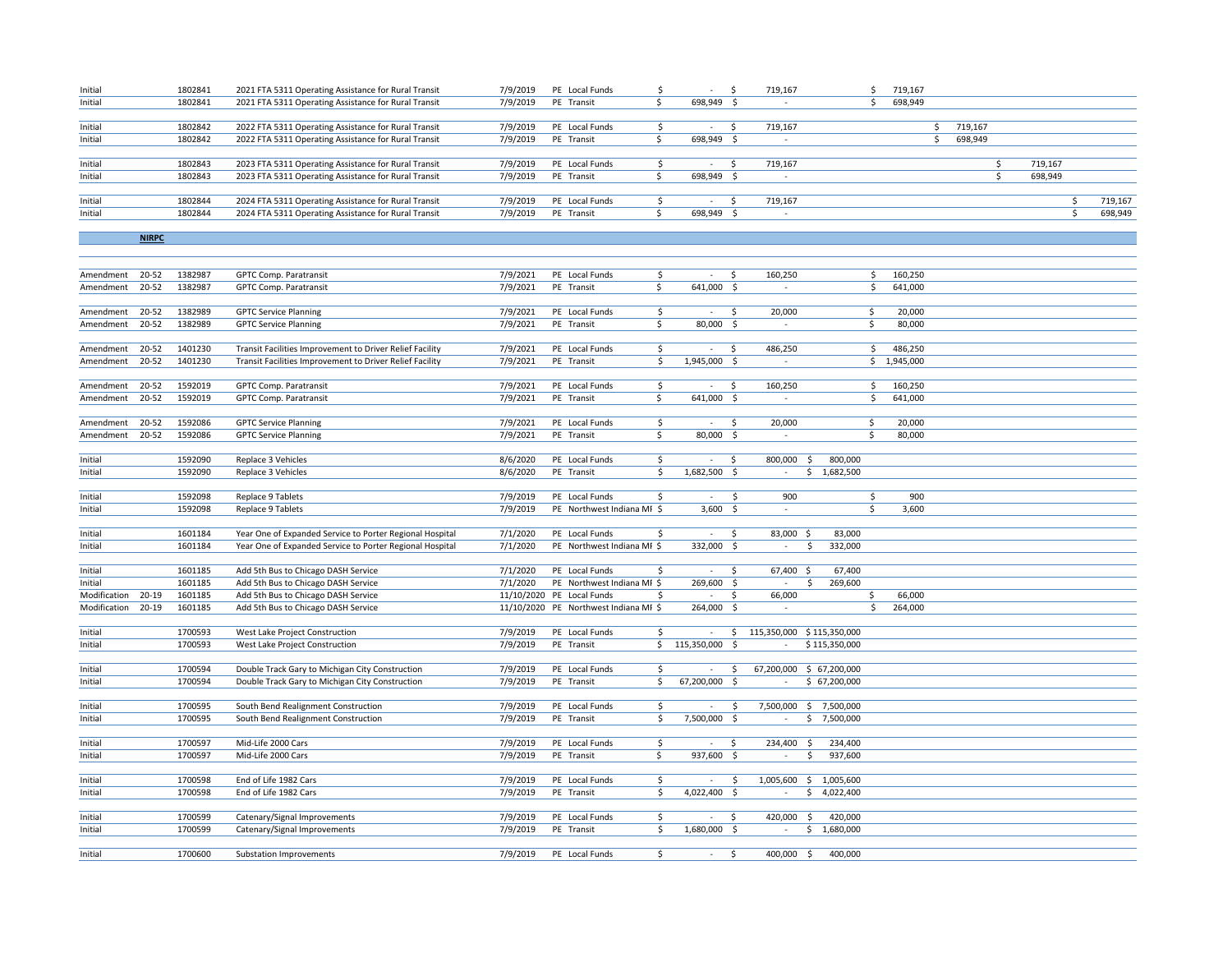| Initial            |           | 1700600 | Substation Improvements                                            | 7/9/2019              | PE Transit                | \$                      | 1,600,000 \$             |                     | $\sim$                   | \$1,600,000    |                |              |                  |    |           |
|--------------------|-----------|---------|--------------------------------------------------------------------|-----------------------|---------------------------|-------------------------|--------------------------|---------------------|--------------------------|----------------|----------------|--------------|------------------|----|-----------|
|                    |           |         |                                                                    |                       |                           |                         |                          |                     |                          |                |                |              |                  |    |           |
| Initial            |           | 1700602 | Replacement Rail                                                   | 7/9/2019              | PE Local Funds            | \$                      |                          | \$                  | 206,668                  | - Ś<br>206,668 |                |              |                  |    |           |
| Initial            |           | 1700602 | Replacement Rail                                                   | 7/9/2019              | PE Transit                | \$                      | 826,674 \$               |                     | $\sim$                   | \$<br>826,674  |                |              |                  |    |           |
| Initial            |           | 1700603 | Mtce/Supv/Police Vehicles                                          | 7/9/2019              | PE Local Funds            | \$                      | $\sim$                   | $\ddot{\mathsf{S}}$ | 110,000 \$               | 110,000        |                |              |                  |    |           |
| Initial            |           | 1700603 | Mtce/Supv/Police Vehicles                                          | 7/9/2019              | PE Transit                | \$                      | 440,000 \$               |                     | $\sim$                   | 440,000<br>\$  |                |              |                  |    |           |
|                    |           |         |                                                                    |                       |                           |                         |                          |                     |                          |                |                |              |                  |    |           |
| Initial            |           | 1700604 | <b>Track Equipment</b>                                             | 7/9/2019              | PE Local Funds            | \$                      | $\sim$                   | -\$                 | 130,000 \$               | 130,000        |                |              |                  |    |           |
| Initial            |           | 1700604 | <b>Track Equipment</b>                                             | 7/9/2019              | PE Transit                | \$                      | 520,000 \$               |                     | $\sim$                   | \$<br>520,000  |                |              |                  |    |           |
|                    |           |         |                                                                    |                       |                           |                         |                          |                     |                          |                |                |              |                  |    |           |
| Initial            |           | 1700605 | <b>Station Improvements</b>                                        | 7/9/2019              | PE Local Funds            | \$                      | $\sim$                   | S.                  | 200,000 \$               | 200,000        |                |              |                  |    |           |
| Initial            |           | 1700605 | <b>Station Improvements</b>                                        | 7/9/2019              | PE Transit                | \$                      | 800,000 \$               |                     |                          | \$<br>800,000  |                |              |                  |    |           |
|                    |           | 1700606 |                                                                    | 7/9/2019              | PE Local Funds            | \$                      |                          |                     | 1,600,000 \$ 1,600,000   |                |                |              |                  |    |           |
| Initial<br>Initial |           | 1700606 | <b>Rolling Stock Acquistion</b><br><b>Rolling Stock Acquistion</b> | 7/9/2019              | PE Transit                | $\overline{\mathsf{S}}$ | $\sim$<br>$6,400,000$ \$ | \$                  | $\sim$                   | \$6,400,000    |                |              |                  |    |           |
|                    |           |         |                                                                    |                       |                           |                         |                          |                     |                          |                |                |              |                  |    |           |
| Initial            |           | 1700620 | Double Tracking Gary to Michigan City                              | 7/9/2019              | PE Local Funds            | \$                      | $\sim$                   | S.                  | 250,000                  |                | \$.<br>250,000 |              |                  |    |           |
| Initial            |           | 1700620 | Double Tracking Gary to Michigan City                              | 7/9/2019              | PE Transit                | \$                      | 250,000                  | $\ddot{\varsigma}$  |                          |                | 250,000<br>\$  |              |                  |    |           |
|                    |           |         |                                                                    |                       |                           |                         |                          |                     |                          |                |                |              |                  |    |           |
| Initial            |           | 1700621 | West Lake Service                                                  | 7/9/2019              | PE Local Funds            | \$                      |                          | \$                  | 56,300,000               |                | \$56,300,000   |              |                  |    |           |
| Initial            |           | 1700621 | West Lake Service                                                  | 7/9/2019              | PE Transit                | S.                      | 56,300,000 \$            |                     | $\sim$                   |                | \$56,300,000   |              |                  |    |           |
|                    |           |         |                                                                    |                       |                           |                         |                          |                     |                          |                |                |              |                  |    |           |
| Initial            |           | 1700623 | Mid-Life 2000 Cars                                                 | 7/9/2019              | PE Local Funds            | \$                      | $\sim$                   | \$                  | 235,900                  |                | \$<br>235,900  |              |                  |    |           |
| Initial            |           | 1700623 | Mid-Life 2000 Cars                                                 | 7/9/2019              | PE Transit                | \$                      | 943,600 \$               |                     | $\overline{\phantom{a}}$ |                | \$<br>943,600  |              |                  |    |           |
| Initial            |           | 1700624 | End of Life 1982 Cars                                              | 7/9/2019              | PE Local Funds            | $\overline{\mathsf{S}}$ | $\sim$                   | $\ddot{\varsigma}$  | 1,039,100                |                | \$1,039,100    |              |                  |    |           |
| Initial            |           | 1700624 | End of Life 1982 Cars                                              | 7/9/2019              | PE Transit                | \$                      | 4,156,400 \$             |                     | $\sim$                   |                | \$4,156,400    |              |                  |    |           |
|                    |           |         |                                                                    |                       |                           |                         |                          |                     |                          |                |                |              |                  |    |           |
| Initial            |           | 1700626 | Catenary/Signal Improvements                                       | 7/9/2019              | PE Local Funds            | \$                      | $\sim$                   | -\$                 | 420,000                  |                | 420,000<br>\$  |              |                  |    |           |
| Initial            |           | 1700626 | Catenary/Signal Improvements                                       | 7/9/2019              | PE Transit                | \$                      | 1,680,000 \$             |                     | $\sim$                   |                | \$1,680,000    |              |                  |    |           |
|                    |           |         |                                                                    |                       |                           |                         |                          |                     |                          |                |                |              |                  |    |           |
| Initial            |           | 1700627 | Substation Improvements                                            | 7/9/2019              | PE Local Funds            | \$                      | $\sim$                   | $\ddot{\mathsf{S}}$ | 400,000                  |                | \$<br>400,000  |              |                  |    |           |
| Initial            |           | 1700627 | Substation Improvements                                            | 7/9/2019              | PE Transit                | \$                      | 1,600,000 \$             |                     | $\sim$                   |                | \$1,600,000    |              |                  |    |           |
| Initial            |           | 1700631 | Replacement Rail                                                   | 7/9/2019              | PE Local Funds            | \$                      | $\sim$                   | -S                  | 200,000                  |                | 200,000<br>\$  |              |                  |    |           |
| Initial            |           | 1700631 | Replacement Rail                                                   | 7/9/2019              | PE Transit                | \$.                     | 800,000 \$               |                     |                          |                | \$<br>800,000  |              |                  |    |           |
|                    |           |         |                                                                    |                       |                           |                         |                          |                     |                          |                |                |              |                  |    |           |
| Initial            |           | 1700632 | Mtce/Supv/Police Vehicles                                          | 7/9/2019              | PE Local Funds            | \$                      |                          | S.                  | 112,500                  |                | 112,500<br>\$  |              |                  |    |           |
| Initial            |           | 1700632 | Mtce/Supv/Police Vehicles                                          | 7/9/2019              | PE Transit                | \$                      | 450,000                  | - \$                |                          |                | 450,000<br>Ś   |              |                  |    |           |
|                    |           |         |                                                                    |                       |                           |                         |                          |                     |                          |                |                |              |                  |    |           |
| Initial            |           | 1700633 | <b>Track Equipment</b>                                             | 7/9/2019              | PE Local Funds            | \$                      | $\sim$                   | S.                  | 135,000                  |                | 135,000<br>\$  |              |                  |    |           |
| Initial            |           | 1700633 | <b>Track Equipment</b>                                             | 7/9/2019              | PE Transit                | \$                      | 540,000 \$               |                     | $\overline{\phantom{a}}$ |                | \$<br>540,000  |              |                  |    |           |
|                    |           |         |                                                                    |                       |                           |                         |                          |                     |                          |                |                |              |                  |    |           |
| Initial            |           | 1700634 | <b>Station Improvements</b>                                        | 7/9/2019              | PE Local Funds            | \$                      | $\sim$                   | \$                  | 256,802<br>$\sim$        |                | \$<br>256,802  |              |                  |    |           |
| Initial            |           | 1700634 | <b>Station Improvements</b>                                        | 7/9/2019              | PE Transit                | \$                      | 1,027,206 \$             |                     |                          |                | \$1,027,206    |              |                  |    |           |
| Initial            |           | 1700635 | Rolling Stock Acquisition                                          | 7/9/2019              | PE Local Funds            | \$                      | $\sim$                   | \$                  | 1,600,000                |                | \$1,600,000    |              |                  |    |           |
| Initial            |           | 1700635 | Rolling Stock Acquisition                                          | 7/9/2019              | PE Transit                | \$                      | 6,400,000                | S.                  | $\sim$                   |                | \$6,400,000    |              |                  |    |           |
|                    |           |         |                                                                    |                       |                           |                         |                          |                     |                          |                |                |              |                  |    |           |
| Initial            | $20 - 15$ | 1901792 | 2020 NIRPC Transit Operating, Capital, Planning                    | 8/6/2020              | PE Local Funds            | \$                      | $\sim$                   | \$                  | 15,090,049 \$ 15,090,049 |                |                |              |                  |    |           |
| Initial            | $20 - 15$ | 1901792 | 2020 NIRPC Transit Operating, Capital, Planning                    | 8/6/2020              | PE Transit                | \$                      | $16,208,552$ \$          |                     | $\sim$                   | \$16,208,552   |                |              |                  |    |           |
|                    |           |         |                                                                    |                       |                           |                         |                          |                     |                          |                |                |              |                  |    |           |
| Initial            | $20 - 19$ | 1901793 | 2021 NIRPC Transit Operating, Capital, Planning etc.               |                       | 11/10/2020 PE Local Funds | \$                      | $\sim$                   | \$                  | 7,928,812                |                | \$7,928,812    |              |                  |    |           |
| Initial            | $20 - 19$ | 1901793 | 2021 NIRPC Transit Operating, Capital, Planning etc.               | 11/10/2020 PE Transit |                           | \$                      | 13,313,451               | - \$                | $\sim$                   |                | \$13,313,451   |              |                  |    |           |
| Initial            | $20 - 19$ | 1901794 | 2022 NIRPC Transit Operating, Capital, Planning etc.               |                       | 11/10/2020 PE Local Funds | \$                      | $\sim$                   | $\ddot{\varsigma}$  | 7,429,361                |                |                | \$7,429,361  |                  |    |           |
| Initial            | $20 - 19$ | 1901794 | 2022 NIRPC Transit Operating, Capital, Planning etc.               | 11/10/2020 PE Transit |                           | \$                      | 11,674,453 \$            |                     |                          |                |                | \$11,674,453 |                  |    |           |
|                    |           |         |                                                                    |                       |                           |                         |                          |                     |                          |                |                |              |                  |    |           |
| Initial            | $20 - 19$ | 1901795 | 2023 NIRPC Transit Operating, Capital, Planning etc.               |                       | 11/10/2020 PE Local Funds | \$                      | $\sim$                   | \$                  | 7,998,004                |                |                |              | \$<br>7,998,004  |    |           |
| Initial            | $20 - 19$ | 1901795 | 2023 NIRPC Transit Operating, Capital, Planning etc.               | 11/10/2020 PE Transit |                           | \$                      | 12,521,927               | $\ddot{\varsigma}$  |                          |                |                |              | \$<br>12,521,927 |    |           |
|                    |           |         |                                                                    |                       |                           |                         |                          |                     |                          |                |                |              |                  |    |           |
| Initial            | $20 - 19$ | 1901796 | 2024 NIRPC Transit, Operating, Capital, Planning etc.              |                       | 11/10/2020 PE Local Funds | \$                      | $\sim$                   | S.                  | 8,198,867                |                |                |              |                  | S. | 8,198,867 |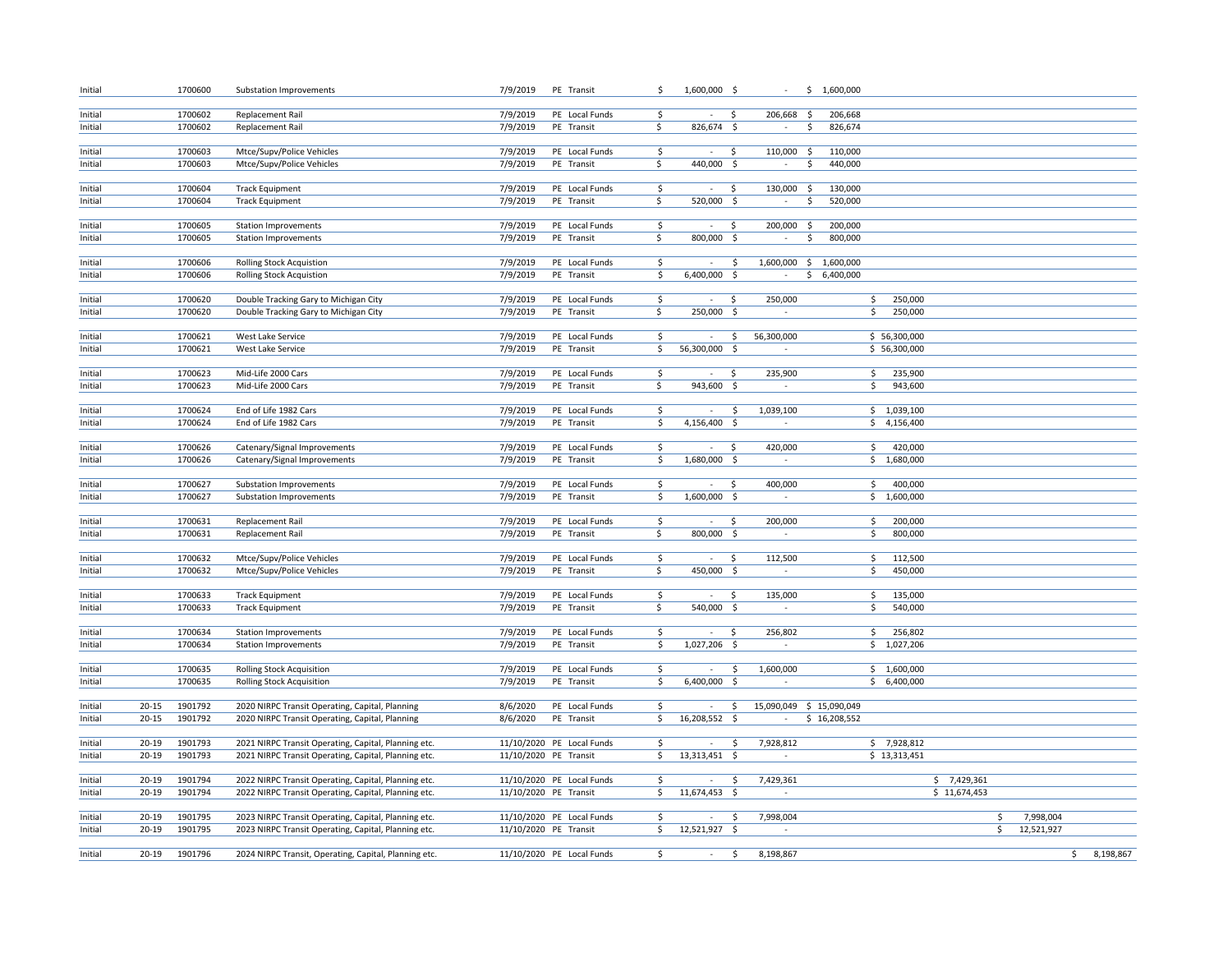| Initial         | 20-19                  | 1901796    | 2024 NIRPC Transit, Operating, Capital, Planning etc.              | 11/10/2020 PE Transit |                           | \$  | 12,816,096 \$ |      |                              |                |               |               |     |               | \$12,816,096 |
|-----------------|------------------------|------------|--------------------------------------------------------------------|-----------------------|---------------------------|-----|---------------|------|------------------------------|----------------|---------------|---------------|-----|---------------|--------------|
| Initial         | $20 - 19$              | 1901973    | NICTD 2020 Projects                                                |                       | 11/10/2020 PE Local Funds | Ŝ.  | $\sim$        |      | \$ 122,363,112 \$122,363,112 |                |               |               |     |               |              |
| Initial         | 20-19                  | 1901973    | NICTD 2020 Projects                                                | 11/10/2020 PE Transit |                           | \$  | 25,870,938    | - \$ | $\sim$                       | \$25,870,938   |               |               |     |               |              |
|                 |                        |            |                                                                    |                       |                           |     |               |      |                              |                |               |               |     |               |              |
| Initial         | $20 - 19$              | 1901974    | NICTD 2021 Projects                                                |                       | 11/10/2020 PE Local Funds | \$  |               | \$   | 369,384,424                  |                | \$369,384,424 |               |     |               |              |
| Initial         | 20-19                  | 1901974    | NICTD 2021 Projects                                                | 11/10/2020 PE Transit |                           | \$  | 26,404,252 \$ |      |                              |                | \$26,404,252  |               |     |               |              |
| Amendment       | 20-37                  | 1901974    | NICTD 2021 Projects                                                |                       | 11/18/2020 PE Local Funds | \$  | $\sim$        | \$.  | 516,506                      |                | 516,506<br>S. |               |     |               |              |
| Amendment       | $20 - 37$              | 1901974    | NICTD 2021 Projects                                                | 11/18/2020 PE Transit |                           | Ś   | 2,066,024 \$  |      |                              |                | \$2,066,024   |               |     |               |              |
|                 |                        |            |                                                                    |                       |                           |     |               |      |                              |                |               |               |     |               |              |
| Initial         | $20 - 19$              | 1901975    | NICTD 2022 Projects                                                |                       | 11/10/2020 PE Local Funds | \$  | $\sim$        | \$   | 508,584,127                  |                |               | \$508,584,127 |     |               |              |
| Initial         | $20 - 19$              | 1901975    | NICTD 2022 Projects                                                | 11/10/2020 PE Transit |                           | Ŝ.  | 26,229,252 \$ |      |                              |                |               | \$26,229,252  |     |               |              |
|                 |                        |            |                                                                    |                       |                           |     |               |      |                              |                |               |               |     |               |              |
| Initial         | 20-19                  | 1901976    | NICTD 2023 Projects                                                |                       | 11/10/2020 PE Local Funds | \$  | $\sim$        | \$   | 203,226,375                  |                |               |               |     | \$203,226,375 |              |
| Initial         | 20-19                  | 1901976    | NICTD 2023 Projects                                                | 11/10/2020 PE Transit |                           | S.  | 26,204,252 \$ |      | $\sim$                       |                |               |               | \$. | 26,204,252    |              |
|                 |                        |            |                                                                    |                       |                           |     |               |      |                              |                |               |               |     |               |              |
| Initial         | $20 - 19$              | 1901977    | NICTD 2024 Projects                                                |                       | 11/10/2020 PE Local Funds | \$  | $\sim$        | \$   | 16,844,483                   |                |               |               |     | \$            | 16,844,483   |
| Initial         | $20 - 19$              | 1901977    | NICTD 2024 Projects                                                | 11/10/2020 PE Transit |                           | \$  | 26,204,252 \$ |      |                              |                |               |               |     |               | \$26,204,252 |
|                 |                        | 2000099    |                                                                    |                       |                           | \$  | $\sim$        | \$.  |                              | 21,346         |               |               |     |               |              |
| Amendment       | $20 - 12$<br>$20 - 12$ | 2000099    | Locomotive Rehabilitation<br>Locomotive Rehabilitation             | 1/14/2020 PE Transit  | 1/14/2020 PE Local Funds  | \$  | 85,382 \$     |      | $21,346$ \$<br>$\sim$        | 85,382<br>\$   |               |               |     |               |              |
| Amendment       |                        |            |                                                                    |                       |                           |     |               |      |                              |                |               |               |     |               |              |
|                 |                        |            | Double Track NWI - ARPA - This program line is for the American    |                       |                           |     |               |      |                              |                |               |               |     |               |              |
|                 |                        |            | Rescue Plan Act of 2021 Capital Investment Grants Program relief   |                       |                           |     |               |      |                              |                |               |               |     |               |              |
|                 |                        |            | funding allocated to NICTD's Double Track                          |                       |                           |     |               |      |                              |                |               |               |     |               |              |
| Amendment 20-56 |                        | NIR-22-047 | project.                                                           |                       |                           | S.  | 24,585,403 \$ |      |                              |                |               | \$24,585,403  |     |               |              |
|                 |                        |            |                                                                    |                       |                           |     |               |      |                              |                |               |               |     |               |              |
|                 |                        |            | West Lake Extension - ARPA - This program line is for the American |                       |                           |     |               |      |                              |                |               |               |     |               |              |
|                 |                        |            | Rescue Plan (ARP) Act of 2021 Capital Investment Grants Program    |                       |                           |     |               |      |                              |                |               |               |     |               |              |
|                 |                        |            | relief funding allocated to NICTD's West                           |                       |                           |     |               |      |                              |                |               |               |     |               |              |
| Amendment 20-56 |                        | NIR-22-048 | Lake Corridor project.                                             |                       |                           | Ś.  | 43,971,185 \$ |      |                              |                |               | \$43,971,185  |     |               |              |
|                 |                        |            |                                                                    |                       |                           |     |               |      |                              |                |               |               |     |               |              |
|                 |                        |            | NICTD PTC Equipment - NICTD is updating on-board locomotive        |                       |                           |     |               |      |                              |                |               |               |     |               |              |
|                 |                        |            | equipment necessary for the continued compatibility with the       |                       |                           |     |               |      |                              |                |               |               |     |               |              |
| Amendment 20-56 |                        | NIR-22-049 | safety overlay Positive Train Control.                             |                       |                           | \$. | 956,800       |      |                              |                |               | 956,800<br>\$ |     |               |              |
|                 |                        |            |                                                                    |                       |                           |     |               | \$   | 239,200                      |                |               | \$<br>239,200 |     |               |              |
|                 |                        |            |                                                                    |                       |                           |     |               |      |                              |                |               |               |     |               |              |
|                 |                        |            | MED Improvement - NICTD's final 14.1 miles from Kensington to      |                       |                           |     |               |      |                              |                |               |               |     |               |              |
|                 |                        |            | downtown Chicago travel on Metra's track. This funding is to make  |                       |                           |     |               |      |                              |                |               |               |     |               |              |
|                 |                        |            | changes in the track and station                                   |                       |                           |     |               |      |                              |                |               |               |     |               |              |
| Amendment 20-56 |                        | NIR-22-050 | areas around Millennium Station and Van Buren Station.             |                       |                           | \$  | 2,202,437     |      |                              |                |               | $5$ 2,202,437 |     |               |              |
|                 |                        |            |                                                                    |                       |                           |     |               | Ŝ.   | 550,609                      |                |               | \$<br>550,609 |     |               |              |
|                 |                        |            | Mechanical Shop Roof - This project will fund the removal and      |                       |                           |     |               |      |                              |                |               |               |     |               |              |
| Amendment 20-56 |                        | NIR-22-051 | replacement of NICTD's mechanical shop roof.                       |                       |                           | \$  | 1,280,000     |      |                              |                |               | \$1,280,000   |     |               |              |
|                 |                        |            |                                                                    |                       |                           |     |               | \$.  | 320,000                      |                |               | \$<br>320,000 |     |               |              |
|                 |                        |            |                                                                    |                       |                           |     |               |      |                              |                |               |               |     |               |              |
|                 |                        |            | Dispatcher Communication System - Upgrade of the outdated          |                       |                           |     |               |      |                              |                |               |               |     |               |              |
|                 |                        |            | communication system. The existing system is no longer supported   |                       |                           |     |               |      |                              |                |               |               |     |               |              |
|                 |                        |            | by the manufacturer and a replacement is necessary                 |                       |                           |     |               |      |                              |                |               |               |     |               |              |
| Amendment 20-56 |                        | NIR-22-052 | for continued operation.                                           |                       |                           | Ŝ.  | 40,520        |      |                              |                |               | 40,520<br>Ŝ   |     |               |              |
|                 |                        |            |                                                                    |                       |                           |     |               | \$   | 10,130                       |                |               | Ŝ.<br>10,130  |     |               |              |
|                 |                        |            |                                                                    |                       |                           |     |               |      |                              |                |               |               |     |               |              |
|                 | Columbus               |            |                                                                    |                       |                           |     |               |      |                              |                |               |               |     |               |              |
|                 |                        |            |                                                                    |                       |                           |     |               |      |                              |                |               |               |     |               |              |
|                 |                        |            |                                                                    |                       |                           |     |               |      |                              |                |               |               |     |               |              |
| Initial         | 20-00                  | 1600512    | Columbus Transit Operating 2020                                    | 7/9/2019              | PE Local Funds            | \$  | $\sim$        | -S   | 792,585                      | 792,585<br>-\$ |               |               |     |               |              |
| Initial         | 20-00                  | 1600512    | Columbus Transit Operating 2020                                    | 7/9/2019              | PE Transit                | \$. | 792,585 \$    |      | $\sim$                       | \$<br>792,585  |               |               |     |               |              |
|                 |                        |            |                                                                    |                       |                           |     |               |      |                              |                |               |               |     |               |              |
| Initial         | 20-00                  | 1700713    | Columbus Capital project                                           | 7/9/2019              | PE Columbus MPO           | Ŝ.  | 75,409 \$     |      | $\sim$                       | \$<br>75,409   |               |               |     |               |              |
| Initial         | 20-00                  | 1700713    | Columbus Capital project                                           | 7/9/2019              | PE Local Funds            | \$  | $\sim$        | \$   | 18,582                       | 18,582<br>\$   |               |               |     |               |              |
|                 |                        |            |                                                                    |                       |                           |     |               |      |                              |                |               |               |     |               |              |
| Initial         | 20-00                  | 1700762    | Columbus Transit Operating 2021                                    | 7/9/2019              | PE Local Funds            | \$  | $\sim$        | Ŝ.   | 792,585                      |                | 792,585<br>\$ |               |     |               |              |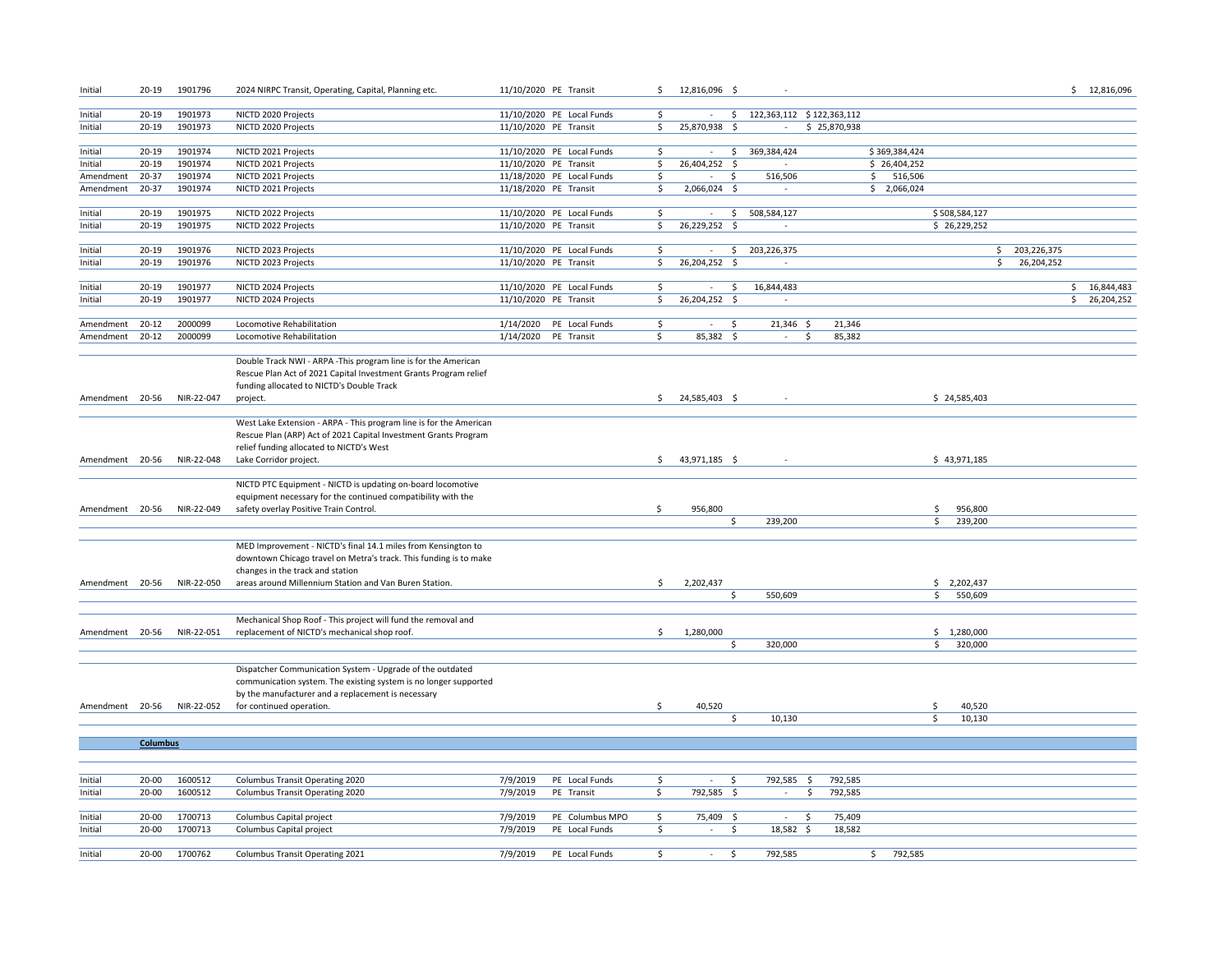| Initial         | 20-00     | 1700762 | Columbus Transit Operating 2021                    | 7/9/2019 PE Transit       | 792,585 \$ |     |           |        | 792,585 |         |         |         |
|-----------------|-----------|---------|----------------------------------------------------|---------------------------|------------|-----|-----------|--------|---------|---------|---------|---------|
|                 |           |         |                                                    |                           |            |     |           |        |         |         |         |         |
| Amendment 20-24 |           | 2001569 | FTA 5307 - Replace Call-A-Bus Paratransit Vehicle. | 5/28/2020 PE Local Funds  |            |     | 12,000 \$ | 12,000 |         |         |         |         |
| Amendment 20-24 |           | 2001569 | FTA 5307 - Replace Call-A-Bus Paratransit Vehicle. | 5/28/2020 PE Transit      | 48,000     | - 5 | $\sim$    | 48,000 |         |         |         |         |
|                 |           |         |                                                    |                           |            |     |           |        |         |         |         |         |
| Amendment       | 20-57     | 1900614 | Columbus Transit Operating 2022                    | 10/15/2021 PE Local Funds |            |     | 792,585   |        |         | 792,585 |         |         |
| Initial         | $20 - 57$ | 1700762 | Columbus Transit Operating 2022                    | 10/15/2021 PE Transit     | 792,585 \$ |     |           |        |         | 792,585 |         |         |
|                 |           |         |                                                    |                           |            |     |           |        |         |         |         |         |
| Initial         | 20-57     | 1700762 | Columbus Transit Operating 2023                    | 10/15/2021 PE Local Funds |            |     | 792,585   |        |         |         | 792,585 |         |
| Initial         | 20-57     | 1700762 | <b>Columbus Transit Operating 2023</b>             | 10/15/2021 PE Transit     | 792,585 \$ |     |           |        |         |         | 792,585 |         |
|                 |           |         |                                                    |                           |            |     |           |        |         |         |         |         |
| Initial         | $20 - 57$ | 1700762 | Columbus Transit Operating 2024                    | 10/15/2021 PE Local Funds |            |     | 792,585   |        |         |         |         | 792,585 |
| Initial         | 20-57     | 1700762 | Columbus Transit Operating 2024                    | 10/15/2021 PE Transit     | 792,585 \$ |     |           |        |         |         |         | 792,585 |
|                 |           |         |                                                    |                           |            |     |           |        |         |         |         |         |

|                    |                        | <b>MACOG (ELKHART)</b> |                                                      |           |                              |          |              |      |                        |                 |             |  |  |
|--------------------|------------------------|------------------------|------------------------------------------------------|-----------|------------------------------|----------|--------------|------|------------------------|-----------------|-------------|--|--|
|                    |                        |                        |                                                      |           |                              |          |              |      |                        |                 |             |  |  |
| Initial            | 20-00                  | 1700666                | <b>Operating Assistance</b>                          | 7/9/2019  | PE Local Funds               | \$       | $\sim$       | - \$ | 1,344,526 \$ 1,344,526 |                 |             |  |  |
| Initial            | $20 - 00$              | 1700666                | <b>Operating Assistance</b>                          | 7/9/2019  | PE Transit                   | Ś.       | 1,344,526 \$ |      | $\sim$                 | \$1,344,526     |             |  |  |
|                    |                        |                        |                                                      |           |                              |          |              |      |                        |                 |             |  |  |
| Amendment          | 20-02                  | 1700666                | <b>Operating Assistance</b>                          | 7/23/2019 | PE Local Funds               | Ś.       |              | Ŝ    | 66,107 \$              | 66,107          |             |  |  |
| Amendment          | $20 - 02$              | 1700666                | <b>Operating Assistance</b>                          | 7/23/2019 | PE Transit                   | Ś.       | 264,426      | Ŝ.   | -\$<br>$\sim$          | 264,426         |             |  |  |
|                    |                        |                        |                                                      |           |                              |          |              |      |                        |                 |             |  |  |
| Initial            | $20 - 00$              | 1700667                | Computer Hardware                                    | 7/9/2019  | PE Local Funds               | \$       | $\sim$       | -\$  | 7,500 \$               | 7,500           |             |  |  |
| Initial            | $20 - 00$              | 1700667                | Computer Hardware                                    | 7/9/2019  | PE Transit                   | Ś.       | $30,000$ \$  |      | - Ś<br>$\sim$          | 30,000          |             |  |  |
|                    |                        |                        |                                                      |           |                              |          |              |      |                        |                 |             |  |  |
| Initial            | $20 - 00$              | 1700668                | Computer Software                                    | 7/9/2019  | PE Local Funds               | S.       | $\sim$       | - Ś  | 10,947 \$              | 10,947          |             |  |  |
| Initial            | $20 - 00$              | 1700668                | Computer Software                                    | 7/9/2019  | PE Transit                   | Ś.       | 43,788 \$    |      | S.<br>$\sim$           | 43,788          |             |  |  |
|                    |                        |                        |                                                      |           |                              |          |              |      |                        |                 |             |  |  |
| Initial            | $20 - 00$              | 1700669                | Vehicle Replacement Buses (1)                        | 7/9/2019  | PE Local Funds               | S.       | $\sim$       | S.   | 98,750 \$              | 98,750          |             |  |  |
| Initial            | $20 - 00$              | 1700669                | Vehicle Replacement Buses (1)                        | 7/9/2019  | PE Transit                   | Ŝ.       | 395,000 \$   |      | -Ś<br>$\sim$           | 395,000         |             |  |  |
|                    |                        |                        |                                                      |           |                              |          |              |      |                        |                 |             |  |  |
| Initial            | $20 - 00$              | 1700670                | Vehicle Replacement Paratransit (3)                  | 7/9/2019  | PE Local Funds               | \$       | $\sim$       | -\$  | 37,500 \$              | 37,500          |             |  |  |
| Initial            | 20-00                  | 1700670                | Vehicle Replacement Paratransit (3)                  | 7/9/2019  | PE Transit                   | Ŝ.       | 150,000 \$   |      | -Ś<br>$\sim$           | 150,000         |             |  |  |
|                    |                        |                        |                                                      |           |                              |          |              |      |                        |                 |             |  |  |
| Initial            | $20 - 00$              | 1700671                | <b>Operating Assistance</b>                          | 7/9/2019  | PE Local Funds               | \$       |              | S.   | 1,344,526              |                 | \$1,344,526 |  |  |
| Initial            | $20 - 00$              | 1700671                | <b>Operating Assistance</b>                          | 7/9/2019  | PE Transit                   | Ś        | 1,344,526 \$ |      |                        |                 | \$1,344,526 |  |  |
|                    |                        |                        |                                                      |           |                              |          |              |      |                        |                 |             |  |  |
| Initial            | $20 - 00$              | 1700672                | Computer Hardware                                    | 7/9/2019  | PE Local Funds               | Ś.       | $\sim$       | -\$  | 7,500                  | \$              | 7,500       |  |  |
| Initial            | $20 - 00$              | 1700672                | Computer Hardware                                    | 7/9/2019  | PE Transit                   | Ŝ.       | 30,000 \$    |      | $\sim$                 | Ś.              | 30,000      |  |  |
|                    |                        |                        |                                                      |           |                              |          |              |      |                        |                 |             |  |  |
| Initial            | $20 - 00$<br>$20 - 00$ | 1700673<br>1700673     | Computer Software                                    | 7/9/2019  | PE Local Funds<br>PE Transit | \$<br>Ś. | 43,788 \$    | S.   | 10,947                 | \$.<br><b>S</b> | 10,947      |  |  |
| Initial            |                        |                        | Computer Software                                    | 7/9/2019  |                              |          |              |      |                        |                 | 43,788      |  |  |
|                    | $20 - 00$              | 1700674                | Vehicle Replacement Buses (1)                        | 7/9/2019  | PE Local Funds               | Ŝ.       | $\sim$       | -\$  | 98,750                 | Ŝ.              | 98,750      |  |  |
| Initial<br>Initial | $20 - 00$              | 1700674                | Vehicle Replacement Buses (1)                        | 7/9/2019  | PE Transit                   | Ś.       | 395,000 \$   |      | $\sim$                 | Ś.              | 395,000     |  |  |
|                    |                        |                        |                                                      |           |                              |          |              |      |                        |                 |             |  |  |
| Initial            | $20 - 00$              | 1700675                | Vehicle Replacement Paratransit (3)                  | 7/9/2019  | PE Local Funds               | \$       |              | Ŝ.   | 37,500                 | Ŝ.              | 37,500      |  |  |
| Initial            | $20 - 00$              | 1700675                | Vehicle Replacement Paratransit (3)                  | 7/9/2019  | PE Transit                   | Ś.       | 150,000 \$   |      | $\sim$                 | Ś.              | 150,000     |  |  |
|                    |                        |                        |                                                      |           |                              |          |              |      |                        |                 |             |  |  |
|                    | Evansville             |                        |                                                      |           |                              |          |              |      |                        |                 |             |  |  |
|                    |                        |                        |                                                      |           |                              |          |              |      |                        |                 |             |  |  |
| Initial            | $20 - 00$              | 1801332                | FTA Section 5310 Grant Administration for 2019, 2020 | 7/9/2019  | PE Transit                   | S.       | 22,000 \$    |      | -S<br>$\sim$           | 22,000          |             |  |  |
|                    |                        |                        |                                                      |           |                              |          |              |      |                        |                 |             |  |  |
| Initial            | 20-00                  | 1802799                | METS acquisition of a fixed route bus (CY2019)       | 7/9/2019  | PE Evansville MPO            | Ŝ.       | 360,000 \$   |      | \$<br>$\sim$           | 360,000         |             |  |  |
|                    |                        |                        |                                                      |           |                              |          |              |      |                        |                 |             |  |  |

| Initial      | 20-00 | 1802799 | METS acquisition of a fixed route bus (CY2019) |          | 7/9/2019 PE Evansville MPO | 360,000 |        | 360,000 |         |  |  |
|--------------|-------|---------|------------------------------------------------|----------|----------------------------|---------|--------|---------|---------|--|--|
| Initial      | 20-00 | 1802799 | METS acquisition of a fixed route bus (CY2019) |          | 7/9/2019 PE Local Funds    |         | 90.000 | 90,000  |         |  |  |
| Modification | 20-09 | 1802799 | METS acquisition of a fixed route bus (CY2019) |          | 6/8/2020 PE Evansville MPO |         |        |         |         |  |  |
| Modification | 20-09 | 1802799 | METS acquisition of a fixed route bus (CY2019) |          | 6/8/2020 PE Local Funds    |         | 15,000 | 15,000  |         |  |  |
| Modification | 20-09 | 1802799 | METS acquisition of a fixed route bus (CY2019) |          | 6/8/2020 PE Transit        | 60,000  |        | 60,000  |         |  |  |
|              |       |         |                                                |          |                            |         |        |         |         |  |  |
| Initial      | 20-00 | 1802803 | METS acquisition of a fixed route bus (CY2020) |          | 7/9/2019 PE Evansville MPO | 360,000 |        |         | 360,000 |  |  |
| Initial      | 20-00 | 1802803 | METS acquisition of a fixed route bus (CY2020) | 7/9/2019 | PE Local Funds             |         | 90.000 |         | 90,000  |  |  |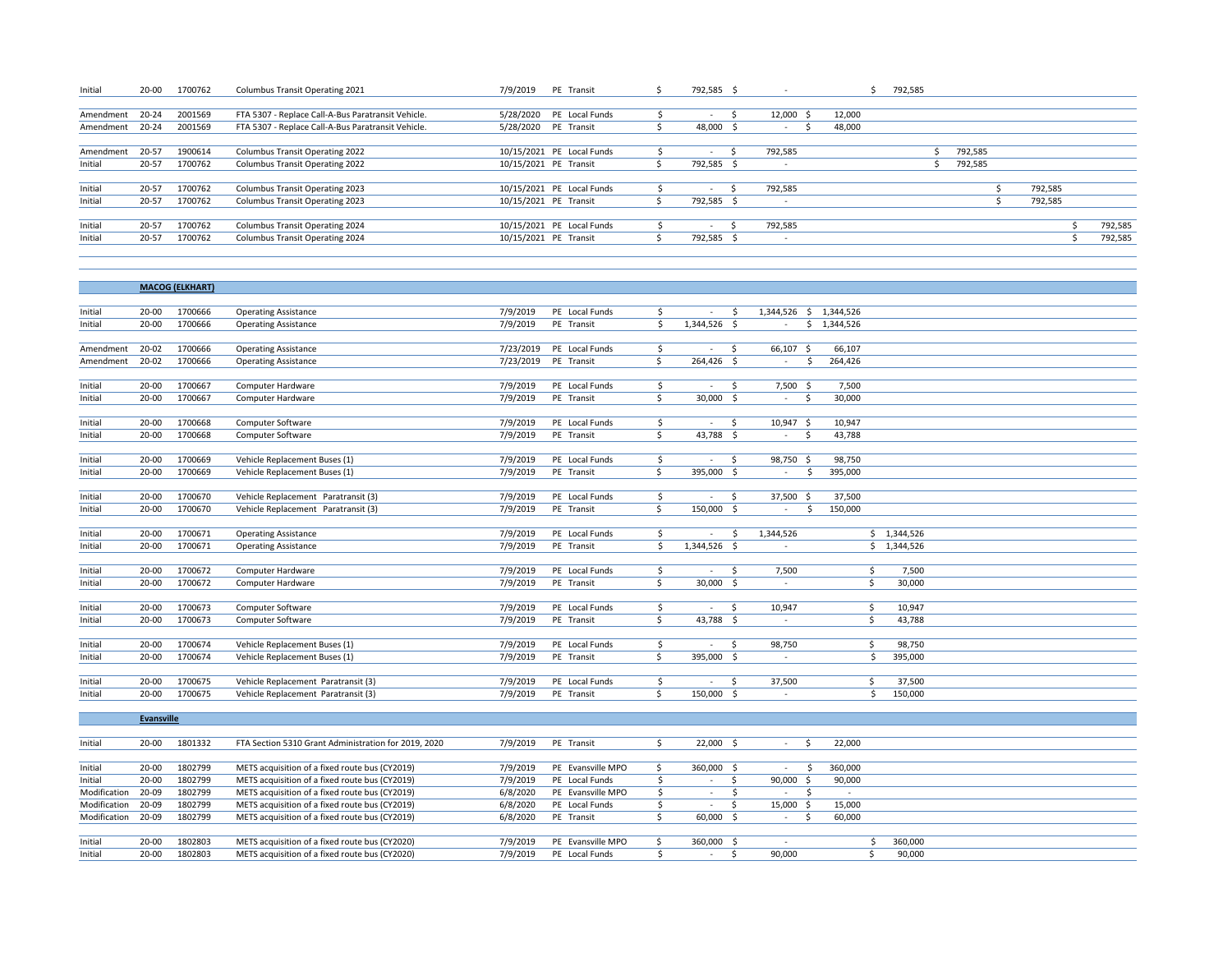| Initial            | $20 - 00$ | 1802806 |                                                                   | 7/9/2019             | PE Evansville MPO        | \$                      |                          |                        | Ś<br>$\sim$                     | 66,000                        |             |             |    |           |           |
|--------------------|-----------|---------|-------------------------------------------------------------------|----------------------|--------------------------|-------------------------|--------------------------|------------------------|---------------------------------|-------------------------------|-------------|-------------|----|-----------|-----------|
|                    |           |         | METS acquisition of two paratransit buses.                        |                      |                          |                         | 66,000 \$                |                        |                                 |                               |             |             |    |           |           |
| Initial            | $20 - 00$ | 1802806 | METS acquisition of two paratransit buses.                        | 7/9/2019             | PE Local Funds           | \$                      | $\sim$                   | \$                     | 16,000 \$                       | 16,000                        |             |             |    |           |           |
| Modification       | 20-09     | 1802806 | METS acquisition of two paratransit buses.                        | 6/8/2020             | PE Evansville MPO        | \$                      | $(2,000)$ \$             |                        | \$<br>$\sim$                    | (2,000)                       |             |             |    |           |           |
| Modification       | $20 - 09$ | 1802806 | METS acquisition of two paratransit buses.                        | 6/8/2020             | PE Local Funds           | \$                      | $\sim$                   | \$                     | 16,000 \$                       | 16,000                        |             |             |    |           |           |
| Modification       | 20-09     | 1802806 | METS acquisition of two paratransit buses.                        | 6/8/2020             | PE Transit               | Ŝ.                      | 64,000 \$                |                        | S.<br>$\sim$                    | 64,000                        |             |             |    |           |           |
|                    |           |         |                                                                   |                      |                          |                         |                          |                        |                                 |                               |             |             |    |           |           |
| Initial            | $20 - 00$ | 1802810 | METS acquisition of two paratransit buses.                        | 7/9/2019             | PE Evansville MPO        | \$                      | 66,000 \$                |                        | $\sim$                          | \$                            | 66,000      |             |    |           |           |
| Initial            | $20 - 00$ | 1802810 | METS acquisition of two paratransit buses.                        | 7/9/2019             | PE Local Funds           | \$                      | $\sim$                   | \$                     | 16,000                          | \$                            | 16,000      |             |    |           |           |
|                    |           |         |                                                                   |                      |                          |                         |                          |                        |                                 |                               |             |             |    |           |           |
| Initial            |           | 1802814 | METS Capital Assistance for CY 2020.                              | 7/9/2019             | PE Local Funds           | \$                      | $\sim$                   | \$                     | 520,000 \$                      | 520,000                       |             |             |    |           |           |
| Initial            |           | 1802814 | METS Capital Assistance for CY 2020.                              | 7/9/2019             | PE Transit               | \$                      | 2,080,000 \$             |                        | $\sim$                          | \$2,080,000                   |             |             |    |           |           |
| Modification       | 20-09     | 1802814 | METS Capital Assistance for CY 2020.                              | 6/8/2020             | PE Local Funds           | \$                      | $\sim$                   | Ŝ.                     | $(43,000)$ \$                   | (43,000)                      |             |             |    |           |           |
|                    |           |         |                                                                   |                      |                          |                         |                          |                        |                                 |                               |             |             |    |           |           |
| Modification       | 20-09     | 1802814 | METS Capital Assistance for CY 2020.                              | 6/8/2020             | PE Transit               | \$                      | $(178,000)$ \$           |                        | \$<br>$\sim$                    | (178,000)                     |             |             |    |           |           |
| Modification       | 20-30     | 1802814 | METS Capital Assistance for CY 2020 and 2021                      | 7/15/2021            | PE Local Funds           | \$                      | $\overline{\phantom{a}}$ | Ŝ                      | 485,000                         | \$                            | 485,000     |             |    |           |           |
| Modification       | 20-31     | 1802814 | METS Capital Assistance for CY 2020 and 2021                      | 7/15/2021            | PE Local Funds           | \$                      | $\sim$                   | \$.                    | $\sim$                          |                               |             |             |    |           |           |
| Modification       | 20-30     | 1802814 | METS Capital Assistance for CY 2020 and 2021                      | 7/15/2021            | PE Transit               | $\overline{\mathsf{s}}$ | 1,940,000                | $\overline{\varsigma}$ | $\sim$                          |                               | \$1,940,000 |             |    |           |           |
| Modification       | 20-31     | 1802814 | METS Capital Assistance for CY 2020 and 2021                      | 7/15/2021            | PE Transit               | \$.                     | $7,000$ \$               |                        | \$<br>$\sim$                    | 7,000                         |             |             |    |           |           |
|                    |           |         |                                                                   |                      |                          |                         |                          |                        |                                 |                               |             |             |    |           |           |
| Initial            |           | 1802815 | METS Operating Assistance for CY 2020.                            | 7/9/2019             | PE Local Funds           | \$                      | $\sim$                   | \$                     | 4,800,000 \$ 4,800,000          |                               |             |             |    |           |           |
| Initial            |           | 1802815 | METS Operating Assistance for CY 2020.                            | 7/9/2019             | PE Transit               | \$                      | 200,000 \$               |                        | \$<br>$\sim$                    | 200,000                       |             |             |    |           |           |
| Modification       | 20-09     | 1802815 | METS Operating Assistance for CY 2020.                            | 6/8/2020             | PE Local Funds           | \$                      | $\sim$                   | \$                     | $(67,000)$ \$                   | (67,000)                      |             |             |    |           |           |
| Modification       | 20-09     | 1802815 | METS Operating Assistance for CY 2020.                            | 6/8/2020             | PE Transit               | \$                      | $(183,000)$ \$           |                        | \$<br>$\sim$                    | (183,000)                     |             |             |    |           |           |
| Modification       | 20-30     | 1802815 | METS Operating Assistance for 2020 and 2021.                      | 7/15/2021            | PE Local Funds           | \$                      |                          | \$                     | 5,500,000                       |                               | \$5,500,000 |             |    |           |           |
|                    |           |         |                                                                   |                      |                          |                         |                          |                        |                                 |                               |             |             |    |           |           |
| Modification       | 20-30     | 1802815 | METS Operating Assistance for 2020 and 2021.                      | 7/15/2021            | PE Transit               | \$                      | $\sim$                   | \$                     | $\sim$                          | \$.                           | $\sim$      |             |    |           |           |
|                    |           |         |                                                                   |                      |                          |                         |                          |                        |                                 |                               |             |             |    |           |           |
| Initial            |           | 1802816 | MPO planning and grant administration for METS for CY 2020        | 7/9/2019             | PE Local Funds           | \$                      | $\sim$                   | \$                     | $2,500$ \$                      | 2,500                         |             |             |    |           |           |
| Initial            |           | 1802816 | MPO planning and grant administration for METS for CY 2020        | 7/9/2019             | PE Transit               | Ŝ.                      | $\overline{10,000}$ \$   |                        | $\mathcal{L}$<br>\$             | 10,000                        |             |             |    |           |           |
| Modification 20-30 |           | 1802816 | MPO planning and grant administration for METS for CY 2020        | 7/15/2021            | PE Local Funds           | \$                      | $\sim$                   | \$                     | $3,500$ \$                      | $500 \quad $$                 | 3,000       |             |    |           |           |
| Modification       | 20-30     | 1802816 | MPO planning and grant administration for METS for CY 2020        | 7/15/2021            | PE Transit               | \$                      | $10,000$ \$              |                        | $\sim$                          | \$                            | 10,000      |             |    |           |           |
|                    |           |         |                                                                   |                      |                          |                         |                          |                        |                                 |                               |             |             |    |           |           |
| Initial            |           | 1802828 | FTA 5311 Operating Assistance for SIDC 2020                       | 7/9/2019             | PE Local Funds           | \$                      | $\sim$                   | \$                     | 2,179,934 \$ 2,179,934          |                               |             |             |    |           |           |
| Initial            |           | 1802828 | FTA 5311 Operating Assistance for SIDC 2020                       | 7/9/2019             | PE Transit               | Ś                       | 1,405,463                | -\$                    |                                 | \$1,405,463                   |             |             |    |           |           |
| Initial            |           | 1802829 | FTA 5311 Operating Assistance for SIDC 2021                       | 7/9/2019             | PE Local Funds           | \$                      | $\sim$                   | \$                     | 2,179,934                       |                               | \$2,179,934 |             |    |           |           |
| Initial            |           | 1802829 | FTA 5311 Operating Assistance for SIDC 2021                       | 7/9/2019             | PE Transit               | Ŝ                       | 1,405,463 \$             |                        |                                 |                               | \$1,405,463 |             |    |           |           |
|                    |           |         |                                                                   |                      |                          |                         |                          |                        |                                 |                               |             |             |    |           |           |
|                    |           |         |                                                                   |                      |                          |                         |                          |                        |                                 |                               |             |             |    |           |           |
| Initial            |           | 1802830 | FTA 5311 Operating Assistance for SIDC 2022                       | 7/9/2019             | PE Local Funds           | \$                      | $\sim$                   | S.                     | 2,179,934                       |                               |             | \$2,179,934 |    |           |           |
| Initial            |           | 1802830 | FTA 5311 Operating Assistance for SIDC 2022                       | 7/9/2019             | PE Transit               | \$                      | 1,405,463 \$             |                        | $\sim$                          |                               |             | \$1,405,463 |    |           |           |
|                    |           |         |                                                                   |                      |                          |                         |                          |                        |                                 |                               |             |             |    |           |           |
| Initial            |           | 1802831 | FTA 5311 Operating Assistance for SIDC 2023                       | 7/9/2019             | PE Local Funds           | \$                      | $\sim$                   | \$                     | 2,179,934                       |                               |             |             | \$ | 2,179,934 |           |
| Initial            |           | 1802831 | FTA 5311 Operating Assistance for SIDC 2023                       | 7/9/2019             | PE Transit               | \$                      | 1,405,463 \$             |                        | $\sim$                          |                               |             |             | \$ | 1,405,463 |           |
|                    |           |         |                                                                   |                      |                          |                         |                          |                        |                                 |                               |             |             |    |           |           |
| Initial            |           | 1802832 | FTA 5311 Operating Assistance for SIDC 2024                       | 7/9/2019             | PE Local Funds           | \$                      | $\sim$                   | \$                     | 2,179,934                       |                               |             |             |    | \$        | 2,179,934 |
| Initial            |           | 1802832 | FTA 5311 Operating Assistance for SIDC 2024                       | 7/9/2019             | PE Transit               | \$                      | 1,405,463 \$             |                        | $\overline{\phantom{a}}$        |                               |             |             |    | \$        | 1,405,463 |
|                    |           |         |                                                                   |                      |                          |                         |                          |                        |                                 |                               |             |             |    |           |           |
| Initial            |           | 1901938 | FTA 5310 Vehicles                                                 | 6/8/2020             | PE Local Funds           | \$                      | $\sim$                   | Ŝ.                     | 19,000 \$                       | 19,000                        |             |             |    |           |           |
| Initial            |           | 1901938 | FTA 5310 Vehicles                                                 | 6/8/2020             | PE Transit               | \$.                     | 76,000 \$                |                        | \$.<br>$\overline{\phantom{a}}$ | 76,000                        |             |             |    |           |           |
|                    |           |         |                                                                   |                      |                          |                         |                          |                        |                                 |                               |             |             |    |           |           |
| Modification       | 20-31     | 1901938 | FTA 5310 Vehicles                                                 | 7/15/2021            | PE Local Funds           | \$                      | $\sim$                   | S.                     | 38,000                          | \$                            | 38,000      |             |    |           |           |
| Modification       | 20-30     | 1901938 | FTA 5310 Vehicles                                                 | 7/15/2021            | PE Local Funds           | \$                      | $\overline{\phantom{a}}$ | \$                     | 25,000 \$                       | Ś<br>$\overline{\phantom{a}}$ | 25,000      |             |    |           |           |
| Modification       | 20-31     | 1901938 | FTA 5310 Vehicles                                                 | 7/15/2021            | PE Transit               | \$                      | 153,000 \$               |                        | $\sim$                          | \$                            | 153,000     |             |    |           |           |
| Modification       | 20-30     | 1901938 | FTA 5310 Vehicles                                                 | 7/15/2021            | PE Transit               | Ś                       | 100,000 \$               |                        | \$<br>$\sim$                    | \$.<br>$\sim$                 | 100,000     |             |    |           |           |
|                    |           |         |                                                                   |                      |                          |                         |                          |                        |                                 |                               |             |             |    |           |           |
|                    |           |         | EMP-23-007 - 2023 Capital Assistance (Non profits) Vehicles ie. 2 |                      |                          |                         |                          |                        |                                 |                               |             |             |    |           |           |
| Amemdment 20-56    |           | 1901938 | Minivans, 1, Large Transit Vehicle.                               |                      | 3/16/2022 PE Local Funds |                         |                          | \$                     | 70,000                          |                               |             |             | \$ | 70,000    |           |
|                    |           |         | EMP-23-007 - 2023 Capital Assistance (Non profits) Vehicles ie. 2 |                      |                          |                         |                          |                        |                                 |                               |             |             |    |           |           |
| Amemdment 20-56    |           | 1901938 | Minivans, 1, Large Transit Vehicle.                               |                      | PE Transit               | Ś                       | 280,000                  |                        |                                 |                               |             |             | Ś. | 280,000   |           |
|                    |           |         |                                                                   |                      |                          |                         |                          |                        |                                 |                               |             |             |    |           |           |
|                    |           |         |                                                                   |                      |                          |                         |                          |                        |                                 |                               |             |             |    |           |           |
|                    |           |         |                                                                   |                      |                          |                         |                          |                        |                                 |                               |             |             |    |           |           |
|                    |           |         |                                                                   |                      |                          |                         |                          |                        |                                 |                               |             |             |    |           |           |
| Initial            | 20-09     | 1901939 | 5310 Administration                                               | 6/8/2020             | PE Transit               | \$                      | 47,000 \$                |                        | \$<br>$\sim$                    | 22,000 \$                     | 25,000      |             |    |           |           |
| Modification 20-30 |           | 1901939 | 5310 Administration                                               | 7/15/2021 PE Transit |                          | \$                      | $26,000$ \$              |                        | \$                              | $(22,000)$ \$                 | 25,000 \$   | 23,000      |    |           |           |
|                    |           |         |                                                                   |                      |                          |                         |                          |                        |                                 |                               |             |             |    |           |           |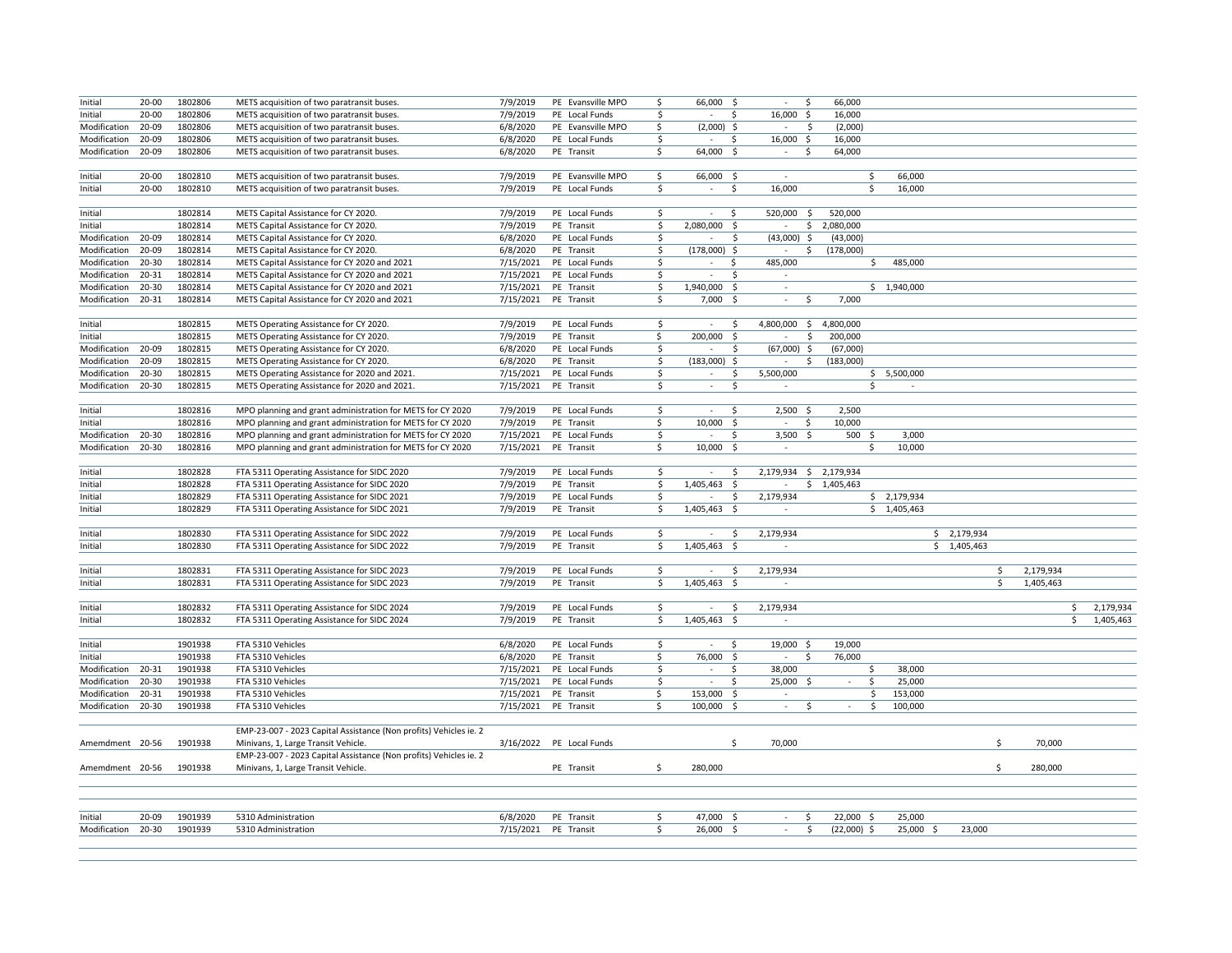| Amemdment 20-56 EMP-22-012 Operating Assistance for Non Profits | 3/16/2022 PE Local Funds |  | 132.000 |         | 132,000 |  |
|-----------------------------------------------------------------|--------------------------|--|---------|---------|---------|--|
| Amemdment 20-56 EMP-22-012 Operating Assistance for Non Profits | 3/16/2022 PE Transit     |  |         | 132.000 | 132,000 |  |

|                    | <b>Fort Wayne</b> |         |                                                             |           |                           |                         |                |              |                        |             |                     |                      |         |  |  |
|--------------------|-------------------|---------|-------------------------------------------------------------|-----------|---------------------------|-------------------------|----------------|--------------|------------------------|-------------|---------------------|----------------------|---------|--|--|
|                    |                   |         |                                                             |           |                           |                         |                |              |                        |             |                     |                      |         |  |  |
| Initial            |                   | 1700468 | 2020 Fort Wayne Transit Operating, Capital, Planning etc.   | 7/9/2019  | PE Local Funds            | S.                      | $\sim$         | S.           | 513,760<br>- \$        | 513,760     |                     |                      |         |  |  |
| Initial            |                   | 1700468 | 2020 Fort Wayne Transit Operating, Capital, Planning etc.   | 7/9/2019  | PE Transit                | \$                      | $2,055,040$ \$ |              | \$<br>$\sim$           | 2,055,040   |                     |                      |         |  |  |
| Modification       | 20-09             | 1700468 | 2020 Fort Wayne Transit Operating, Capital, Planning etc.   | 6/8/2020  | PE Local Funds            | $\overline{\mathsf{S}}$ | $\sim$         | Ŝ.           | $52,527$ \$            | 52,527      |                     |                      |         |  |  |
| Modification 20-09 |                   | 1700468 | 2020 Fort Wayne Transit Operating, Capital, Planning etc.   | 6/8/2020  | PE Transit                | Ś.                      | 210,105 \$     |              | - \$<br>$\sim$         | 210,105     |                     |                      |         |  |  |
|                    |                   |         |                                                             |           |                           |                         |                |              |                        |             |                     |                      |         |  |  |
| Initial            |                   | 1700469 | 2021 - Fort Wayne Transit Operating, Capital, Planning etc. | 7/9/2019  | PE Local Funds            | \$                      | $\sim$         | \$           | 559,311 \$             | 25,000      | $\ddot{\mathsf{S}}$ | 534,311              |         |  |  |
| Initial            |                   | 1700469 | 2021 - Fort Wayne Transit Operating, Capital, Planning etc. | 7/9/2019  | PE Transit                | \$                      | 2,237,242 \$   |              | S.<br>$\sim$           |             |                     | 100,000 \$ 2,137,242 |         |  |  |
|                    |                   |         |                                                             |           |                           |                         |                |              |                        |             |                     |                      |         |  |  |
| Initial            |                   | 1700470 | 2022 Fort Wayne Transit Operating, Capital, Planning etc.   | 7/9/2019  | PE Local Funds            | \$                      | $\sim$         | S.           | 93,174 \$              | 93,174      |                     |                      |         |  |  |
| Initial            |                   | 1700470 | 2022 Fort Wayne Transit Operating, Capital, Planning etc.   | 7/9/2019  | PE Transit                | \$                      | 372,696 \$     |              | $\mathsf{S}$<br>$\sim$ | 372,696     |                     |                      |         |  |  |
|                    |                   |         |                                                             |           |                           |                         |                |              |                        |             |                     |                      |         |  |  |
| Initial            |                   | 1700471 | 2023 Fort Wayne Transit Operating, Capital, Planning etc.   | 7/9/2019  | PE Local Funds            | \$                      | $\sim$         | \$           | 96,901                 |             | \$                  | 96,901               |         |  |  |
| Initial            |                   | 1700471 | 2023 Fort Wayne Transit Operating, Capital, Planning etc.   | 7/9/2019  | PE Transit                | \$                      | 387,604 \$     |              | ÷                      |             | \$                  | 387,604              |         |  |  |
|                    |                   |         |                                                             |           |                           |                         |                |              |                        |             |                     |                      |         |  |  |
| Initial            |                   | 1700472 | 2024 Fort Wayne Transit Operating, Capital, Planning etc.   | 7/9/2019  | PE Local Funds            | \$                      | 203,622 \$     |              | 50,905<br>- Ś          | 254,527     |                     |                      |         |  |  |
| Initial            |                   | 1700472 | 2024 Fort Wayne Transit Operating, Capital, Planning etc.   | 7/9/2019  | PE Transit                | \$                      | 814,487 \$     |              | 203,622 \$ 1,018,109   |             |                     |                      |         |  |  |
|                    |                   |         |                                                             |           |                           |                         |                |              |                        |             |                     |                      |         |  |  |
| Initial            |                   | 1700473 | Special Rule Operating 2021                                 | 7/9/2019  | PE Local Funds            | \$                      | 218,825 \$     |              | 54,706                 |             | \$                  | 273,531              |         |  |  |
| Initial            |                   | 1700473 | Special Rule Operating 2021                                 | 7/9/2019  | PE Transit                | Ŝ.                      | 875,298 \$     |              | 218,824                |             |                     | \$1,094,122          |         |  |  |
|                    |                   |         |                                                             |           |                           |                         |                |              |                        |             |                     |                      |         |  |  |
| Initial            |                   | 1700478 | One Heavy Duty Replacement Hybrid Bus                       | 7/9/2019  | PE Local Funds            | \$                      | 88,200 \$      |              | 22,050<br>- \$         | 110,250     |                     |                      |         |  |  |
| Initial            |                   | 1700478 | One Heavy Duty Replacement Hybrid Bus                       | 7/9/2019  | PE Transit                | Ś.                      | 499,800 \$     |              | 124,950 \$             | 624,750     |                     |                      |         |  |  |
|                    |                   |         |                                                             |           |                           |                         |                |              |                        |             |                     |                      |         |  |  |
| Initial            |                   | 1700479 | Three Replacement Minibus - ACCESS                          | 7/9/2019  | PE Local Funds            | \$                      | $-5$           |              | 49,500 \$              | 49,500      |                     |                      |         |  |  |
| Initial            |                   | 1700479 | Three Replacement Minibus - ACCESS                          | 7/9/2019  | PE Transit                | Ŝ.                      | 280,500 \$     |              | -\$                    | 280,500     |                     |                      |         |  |  |
|                    |                   |         |                                                             |           |                           |                         |                |              |                        |             |                     |                      |         |  |  |
| Initial            |                   | 1700480 | One Heavy Duty Replacement Hybrid Bus                       | 7/9/2019  | PE Local Funds            | \$                      | $\sim$         | -S           | 110,250                |             | \$                  | 110,250              |         |  |  |
| Initial            |                   | 1700480 | One Heavy Duty Replacement Hybrid Bus                       | 7/9/2019  | PE Transit                | \$                      | $624,750$ \$   |              | $\sim$                 |             | \$                  | 624,750              |         |  |  |
| Initial            |                   | 1700481 | One Heavy Duty Replacement Hybrid Bus                       | 7/9/2019  | PE Local Funds            | \$                      | $-5$           |              | 110,250                |             | \$                  | 110,250              |         |  |  |
| Initial            |                   | 1700481 | One Heavy Duty Replacement Hybrid Bus                       | 7/9/2019  | PE Transit                | Ś.                      | 624,750 \$     |              | $\sim$                 |             | Ŝ.                  | 624,750              |         |  |  |
|                    |                   |         |                                                             |           |                           |                         |                |              |                        |             |                     |                      |         |  |  |
| Initial            |                   | 1900062 | Fort Wayne 5310 Operating 2020                              | 7/9/2019  | PE Local Funds            | \$                      | $\sim$         | Ŝ.           | 96,000 \$              | 96,000      |                     |                      |         |  |  |
| Initial            |                   | 1900062 | Fort Wayne 5310 Operating 2020                              | 7/9/2019  | PE Transit                | \$.                     | 96,000 \$      |              | - \$<br>$\sim 100$     | 96,000      |                     |                      |         |  |  |
| Modification       | 20-04             | 1900062 | Fort Wayne 5310 Operating 2020                              |           | 10/30/2019 PE Local Funds | \$                      | $\sim$         | S.           | 37,296 \$              | 37,296      |                     |                      |         |  |  |
| Modification       | 20-04             | 1900062 | Fort Wayne 5310 Operating 2020                              |           | 10/30/2019 PE Transit     | \$                      | 149,184 \$     |              | -\$<br>$\sim$          | 149,184     |                     |                      |         |  |  |
| Amendment          | 20-42             | 1900062 | Fort Wayne 5310 Operating 2020                              | 5/6/2021  | PE Local Funds            | \$                      | $\sim$         | S.           | 355,296 \$             | 133,296 \$  |                     | 111,000 \$           | 111,000 |  |  |
| Amendment          | $20 - 42$         | 1900062 | Fort Wayne 5310 Operating 2020                              | 5/6/2021  | PE Transit                | \$                      | $452,184$ \$   |              | -S<br>$\sim$           | 245,184 \$  |                     | 103,500 \$           | 103,500 |  |  |
|                    |                   |         |                                                             |           |                           |                         |                |              |                        |             |                     |                      |         |  |  |
| Amendment          | 20-35             | 2001732 | Purchase 3 Medium Transit Vehicles                          | 9/17/2020 | PE Local Funds            | \$                      | $\sim$         | $\mathsf{S}$ | 39,819                 |             | \$                  | 39,819               |         |  |  |
| Amendment          | 20-35             | 2001732 | Purchase 3 Medium Transit Vehicles                          |           | 9/17/2020 PE Transit      | Ś.                      | 154,134 \$     |              | ÷                      |             | Ŝ.                  | 154,134              |         |  |  |
|                    |                   |         |                                                             |           |                           |                         |                |              |                        |             |                     |                      |         |  |  |
|                    | Indianapolis      |         |                                                             |           |                           |                         |                |              |                        |             |                     |                      |         |  |  |
|                    |                   |         |                                                             |           |                           |                         |                |              |                        |             |                     |                      |         |  |  |
| Initial            |                   | 1600270 | 5307 formula funds for facilities and equip FY 2019         |           | 12/31/2019 PE Local Funds | \$                      | $\sim$         | S.           | 300,000<br>-Ś          | 300,000     |                     |                      |         |  |  |
| Initial            |                   | 1600270 | 5307 formula funds for facilities and equip FY 2019         |           | 12/31/2019 PE Transit     | \$                      | 1,200,000 \$   |              |                        | \$1,200,000 |                     |                      |         |  |  |
|                    |                   |         |                                                             |           |                           |                         |                |              |                        |             |                     |                      |         |  |  |
| $1 - 24 + 1$       |                   | 1000000 | $\tau = 0$ $\tau = 0.05$ $\tau = 0.000$                     |           | $\frac{1}{2}$             | $\overline{a}$          |                |              | 2500                   | 25.00       |                     |                      |         |  |  |

| Initial | 1600271 | Transit security for 5307 formula FY 2020     | 12/31/2019 PE Local Funds |              | 35,000     | 35,000    |  |
|---------|---------|-----------------------------------------------|---------------------------|--------------|------------|-----------|--|
| Initial | 1600271 | Transit security for 5307 formula FY 2020     | 12/31/2019 PE Transit     | 140,000      |            | 140,000   |  |
|         |         |                                               |                           |              |            |           |  |
| Initial | 1600273 | Transit enhancements for 5307 formula FY 2020 | 12/31/2019 PE Local Funds |              | 35,000 \$  | 35,000    |  |
| Initial | 1600273 | Transit enhancements for 5307 formula FY 2020 | 12/31/2019 PE Transit     | 140,000      |            | 140,000   |  |
|         |         |                                               |                           |              |            |           |  |
| Initial | 1600274 | 2019 Replacement 40 FT Buses                  | 12/31/2019 PE Local Funds |              | 258,000 \$ | 258,000   |  |
| Initial | 1600274 | 2019 Replacement 40 FT Buses                  | 12/31/2019 PE Transit     | 1,032,000 \$ |            | 1,032,000 |  |
|         |         |                                               |                           |              |            |           |  |
| Initial | 1600276 | Acquire support maintenance vehicles          | 12/31/2019 PE Local Funds |              | 20,000 :   | 20,000    |  |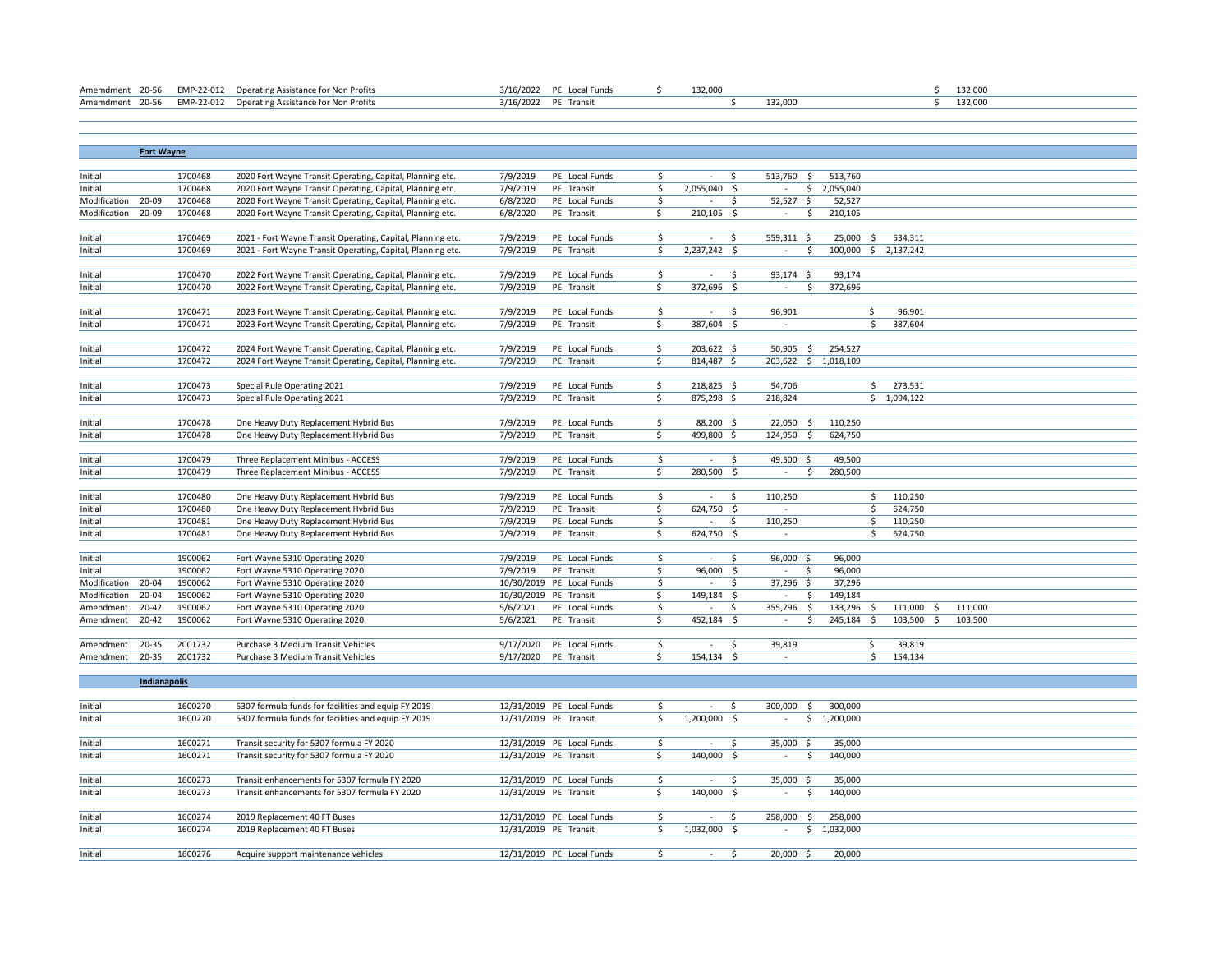| Initial            | 1600276            | Acquire support maintenance vehicles                                                         | 12/31/2019 PE Transit |                              | \$                      | $80,000$ \$              |                     | $\sim$<br>-\$<br>80,000                                |               |  |  |
|--------------------|--------------------|----------------------------------------------------------------------------------------------|-----------------------|------------------------------|-------------------------|--------------------------|---------------------|--------------------------------------------------------|---------------|--|--|
|                    |                    |                                                                                              |                       |                              |                         |                          |                     |                                                        |               |  |  |
| Initial            | 1600277            | Acquire shop equipment FY 2019                                                               |                       | 12/31/2019 PE Local Funds    | \$                      | $\sim$                   | S.                  | 120,000 \$<br>120,000                                  |               |  |  |
| Initial            | 1600277            | Acquire shop equipment FY 2019                                                               | 12/31/2019 PE Transit |                              | \$                      | 480,000 \$               |                     | 480,000<br>$\sim$<br>S.                                |               |  |  |
|                    |                    |                                                                                              |                       |                              |                         |                          |                     |                                                        |               |  |  |
| Initial            | 1600278            | Preventative Maintenance FY 2019                                                             |                       | 12/31/2019 PE Local Funds    | \$                      | $\sim$                   | \$                  | 2,000,000 \$ 2,000,000                                 |               |  |  |
| Initial            | 1600278            | Preventative Maintenance FY 2019                                                             | 12/31/2019 PE Transit |                              | \$                      | 8,000,000                | \$                  | \$8,000,000                                            |               |  |  |
| Initial            | 1600279            | 2019 formula funds for 40 FT buses                                                           |                       | 12/31/2019 PE Local Funds    | \$                      | $\sim$                   | S.                  | 559,168<br>-\$<br>559,168                              |               |  |  |
| Initial            | 1600279            | 2019 formula funds for 40 FT buses                                                           | 12/31/2019 PE Transit |                              | \$                      | 2,236,672 \$             |                     | \$2,236,672<br>$\sim$                                  |               |  |  |
|                    |                    |                                                                                              |                       |                              |                         |                          |                     |                                                        |               |  |  |
| Initial            | 1600280            | Replacement <30 FT buses                                                                     |                       | 12/31/2019 PE Local Funds    | \$                      | $\sim$                   | S.                  | 114,000<br>\$<br>114,000                               |               |  |  |
| Initial            | 1600280            | Replacement <30 FT buses                                                                     | 12/31/2019 PE Transit |                              | \$                      | 456,000                  | - \$                | \$<br>456,000                                          |               |  |  |
|                    |                    |                                                                                              |                       |                              |                         |                          |                     |                                                        |               |  |  |
| Initial            | 1600281            | Replacement 40 Ft Buses                                                                      |                       | 12/31/2019 PE Local Funds    | \$                      | $\sim$                   | S.                  | 258,000 \$<br>258,000                                  |               |  |  |
| Initial            | 1600281            | Replacement 40 Ft Buses                                                                      | 12/31/2019 PE Transit |                              | \$                      | 1,032,000 \$             |                     | \$1,032,000<br>$\sim$                                  |               |  |  |
|                    |                    |                                                                                              |                       |                              |                         |                          |                     |                                                        |               |  |  |
| Initial            | 1600609            | The Red Line Bus Rapid Transit System, Indianapolis                                          | 7/9/2019              | PE Local Funds               | \$                      |                          | \$                  | 6,471,360 \$ 1,072,819 \$ 5,398,541                    |               |  |  |
| Initial            | 1600609            | The Red Line Bus Rapid Transit System, Indianapolis                                          | 7/9/2019              | CN Local Funds               | \$                      | $\overline{\phantom{a}}$ | \$                  | 12,617,699                                             | \$12,617,699  |  |  |
| Initial            | 1600638            | Carpool/Vanpool Program for 9 county Central Indiana area                                    | 7/9/2019              | PE Indianapolis MPO          | \$                      | 2,306,614 \$             |                     | \$2,306,614<br>$\sim$                                  |               |  |  |
|                    |                    |                                                                                              |                       |                              |                         |                          |                     |                                                        |               |  |  |
| Initial            | 1600647            | Purchase buses - IndyGo                                                                      | 7/9/2019              | PE Local Funds               | \$                      | $\sim$                   | $\ddot{\mathsf{S}}$ | 1,412,500 \$ 1,412,500                                 |               |  |  |
| Initial            | 1600647            | Purchase buses - IndyGo                                                                      | 7/9/2019              | PE Transit                   | \$                      | 5,650,000 \$             |                     | \$5,650,000<br>$\sim$                                  |               |  |  |
|                    |                    |                                                                                              |                       |                              |                         |                          |                     |                                                        |               |  |  |
| Initial            | 1600823            | Flashing Beacon Installation at unsignalized Red Line Pedestrian Cros 7/9/2019               |                       | PE Local Funds               | \$                      |                          | .s                  | 11,757                                                 | \$<br>11,757  |  |  |
| Initial            | 1600823            | Flashing Beacon Installation at unsignalized Red Line Pedestrian Cros 7/9/2019               |                       | PE Transit                   | $\overline{\mathsf{S}}$ | 105,815 \$               |                     | $\sim$                                                 | \$<br>105,815 |  |  |
|                    |                    |                                                                                              |                       |                              |                         |                          |                     |                                                        |               |  |  |
| Initial            | 1600824            | <b>Transit Signal Priority</b>                                                               | 7/9/2019              | PE Transit                   | \$                      | $\sim$                   | \$                  | \$<br>$\sim$<br>$\sim$                                 |               |  |  |
|                    |                    |                                                                                              |                       |                              |                         |                          |                     |                                                        |               |  |  |
| Initial<br>Initial | 1700434<br>1700434 | 2019 Non Fixed Route ADA Paratransit Service<br>2019 Non Fixed Route ADA Paratransit Service | 7/9/2019<br>7/9/2019  | PE Local Funds<br>PE Transit | \$<br>\$                | $\sim$<br>2,773,508 \$   | S.                  | 693,377<br>$\zeta$<br>693,377<br>\$2,773,508<br>$\sim$ |               |  |  |
|                    |                    |                                                                                              |                       |                              |                         |                          |                     |                                                        |               |  |  |
| Initial            | 1700714            | Replacement public transit vehicles                                                          | 7/9/2019              | PE Local Funds               | \$                      | $\sim$                   | \$                  | 1,216,884                                              | \$1,216,884   |  |  |
| Initial            | 1700714            | Replacement public transit vehicles                                                          | 7/9/2019              | PE Transit                   | \$                      | 4,867,537 \$             |                     | $\overline{\phantom{a}}$                               | \$4,867,537   |  |  |
|                    |                    |                                                                                              |                       |                              |                         |                          |                     |                                                        |               |  |  |
| Initial            | 1701171            | FY 2020 formula funds for 40ft buses                                                         | 7/9/2019              | PE Local Funds               | \$                      | $\sim$                   | \$.                 | 559,168<br>559,168<br>-\$                              |               |  |  |
| Initial            | 1701171            | FY 2020 formula funds for 40ft buses                                                         | 7/9/2019              | PE Transit                   | \$                      | 2,236,672 \$             |                     | \$<br>2,236,672                                        |               |  |  |
|                    |                    |                                                                                              |                       |                              |                         |                          |                     |                                                        |               |  |  |
| Initial            | 1701174            | Acquire shop equipment FY 2020                                                               | 7/9/2019              | PE Local Funds               | \$                      | $\sim$                   | -S                  | 120,000<br>-\$<br>120,000                              |               |  |  |
| Initial            | 1701174            | Acquire shop equipment FY 2020                                                               | 7/9/2019              | PE Transit                   | \$                      | 480,000 \$               |                     | \$<br>480,000<br>$\overline{\phantom{a}}$              |               |  |  |
| Initial            | 1701175            | 5307 formula funds for facilities and equip FY 2020                                          | 7/9/2019              | PE Local Funds               | \$                      | $\sim$                   | S.                  | 300,000<br>300,000<br>-\$                              |               |  |  |
| Initial            | 1701175            | 5307 formula funds for facilities and equip FY 2020                                          | 7/9/2019              | PE Transit                   | \$                      | 1,200,000                | -\$                 | \$1,200,000<br>$\sim$                                  |               |  |  |
|                    |                    |                                                                                              |                       |                              |                         |                          |                     |                                                        |               |  |  |
| Initial            | 1701176            | 2020 Non Fixed Route ADA Paratransit Service                                                 | 7/9/2019              | PE Local Funds               | \$                      |                          | \$                  | 693,377<br>$\ddot{\varsigma}$<br>693,377               |               |  |  |
| Initial            | 1701176            | 2020 Non Fixed Route ADA Paratransit Service                                                 | 7/9/2019              | PE Transit                   | \$                      | 2,773,508 \$             |                     | \$2,773,508<br>$\sim$                                  |               |  |  |
|                    |                    |                                                                                              |                       |                              |                         |                          |                     |                                                        |               |  |  |
| Initial            | 1701177            | Preventative Maintenance FY 2020                                                             | 7/9/2019              | PE Local Funds               | \$                      |                          | \$                  | 2,000,000 \$ 2,000,000                                 |               |  |  |
| Initial            | 1701177            | Preventative Maintenance FY 2020                                                             | 7/9/2019              | PE Transit                   | $\overline{\mathsf{S}}$ | 8,000,000 \$             |                     | \$8,000,000<br>$\sim$                                  |               |  |  |
|                    |                    |                                                                                              |                       |                              |                         |                          |                     |                                                        |               |  |  |
| Initial            | 1701178            | Transit security for 5307 formula FY 2020                                                    | 7/9/2019              | PE Local Funds               | \$                      | $\sim$                   | \$                  | 35,000 \$<br>35,000                                    |               |  |  |
| Initial            | 1701178            | Transit security for 5307 formula FY 2020                                                    | 7/9/2019              | PE Transit                   | Ŝ.                      | 140,000 \$               |                     | \$<br>140,000<br>$\sim$                                |               |  |  |
| Initial            | 1701179            | 2021 formula funds for 40ft buses                                                            | 7/9/2019              | PE Local Funds               | \$                      | $\sim$                   | S.                  | 559,168                                                | \$<br>559,168 |  |  |
| Initial            | 1701179            | 2021 formula funds for 40ft buses                                                            | 7/9/2019              | PE Transit                   | \$                      | 2,236,672 \$             |                     | $\sim$                                                 | \$2,236,672   |  |  |
|                    |                    |                                                                                              |                       |                              |                         |                          |                     |                                                        |               |  |  |
| Initial            | 1701183            | Acquire support maintenance vehicles FY 2021                                                 | 7/9/2019              | PE Local Funds               | \$                      | $\sim$                   | \$                  | 20,000                                                 | \$<br>20,000  |  |  |
| Initial            | 1701183            | Acquire support maintenance vehicles FY 2021                                                 | 7/9/2019              | PE Transit                   | \$                      | 80,000 \$                |                     |                                                        | \$<br>80,000  |  |  |
|                    |                    |                                                                                              |                       |                              |                         |                          |                     |                                                        |               |  |  |
| Initial            | 1701184            | Acquire shop equipment FY 2021                                                               | 7/9/2019              | PE Local Funds               | \$                      |                          | \$                  | 120,000                                                | \$<br>120,000 |  |  |
| Initial            | 1701184            | Acquire shop equipment FY 2021                                                               | 7/9/2019              | PE Transit                   | \$                      | 480,000 \$               |                     | $\sim$                                                 | \$<br>480,000 |  |  |
|                    |                    |                                                                                              |                       |                              |                         |                          |                     |                                                        |               |  |  |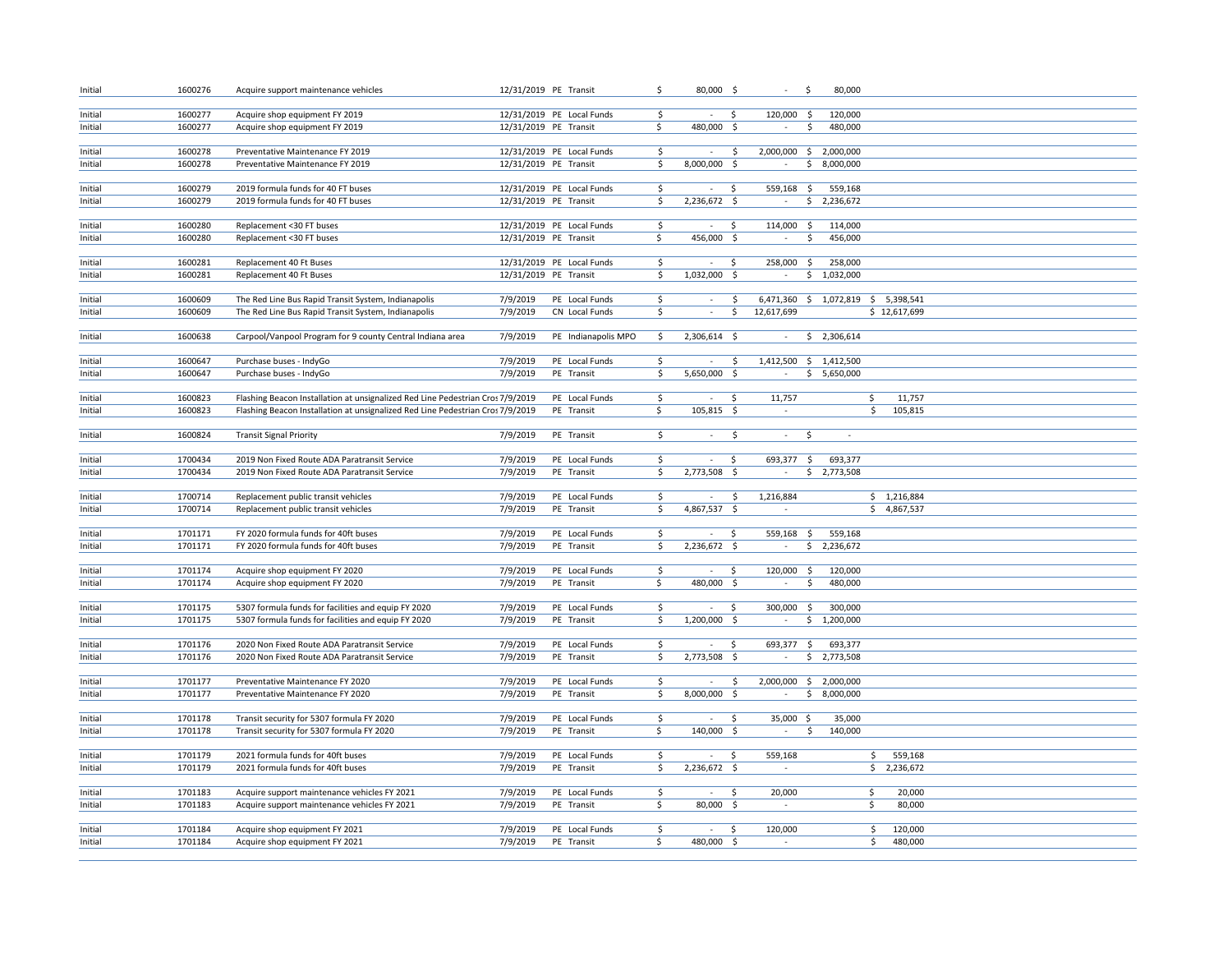| Initial            |       | 1701186 | 2021 Facilities and Equipment                                              | 7/9/2019              | PE Local Funds            | \$ | ÷.             | $\ddot{\varsigma}$  | 300,000                                                | \$<br>300,000   |               |              |  |
|--------------------|-------|---------|----------------------------------------------------------------------------|-----------------------|---------------------------|----|----------------|---------------------|--------------------------------------------------------|-----------------|---------------|--------------|--|
| Initial            |       | 1701186 | 2021 Facilities and Equipment                                              | 7/9/2019              | PE Transit                | \$ | 1,200,000      | - \$                |                                                        | \$1,200,000     |               |              |  |
|                    |       |         |                                                                            |                       |                           |    |                |                     |                                                        |                 |               |              |  |
| Initial            |       | 1701187 | 2021 Non Fixed Route ADA Paratransit Service                               | 7/9/2019              | PE Local Funds            | \$ |                | S.                  | 693,377                                                | \$<br>693,377   |               |              |  |
| Initial            |       | 1701187 | 2021 Non Fixed Route ADA Paratransit Service                               | 7/9/2019              | PE Transit                | \$ | 2,773,508 \$   |                     | $\sim$                                                 | \$2,773,508     |               |              |  |
|                    |       |         |                                                                            |                       |                           |    |                |                     |                                                        |                 |               |              |  |
| Initial            |       | 1701188 | Preventative Maintenance FY 2021                                           | 7/9/2019              | PE Local Funds            | \$ | $\sim$         | $\ddot{\mathsf{S}}$ | 2,000,000                                              | \$2,000,000     |               |              |  |
| Initial            |       | 1701188 | Preventative Maintenance FY 2021                                           | 7/9/2019              | PE Transit                | \$ | 8,000,000 \$   |                     | $\sim$                                                 | \$8,000,000     |               |              |  |
|                    |       |         |                                                                            |                       |                           |    |                |                     |                                                        |                 |               |              |  |
| Initial            |       | 1701189 | Transit security for 5307 formula FY 2021                                  | 7/9/2019              | PE Local Funds            | \$ | $\sim$         | -\$                 | 35,000<br>\$                                           | 35,000          |               |              |  |
| Initial            |       | 1701189 | Transit security for 5307 formula FY 2021                                  | 7/9/2019              | PE Transit                | \$ | 140,000 \$     |                     | $\sim$                                                 | \$<br>140,000   |               |              |  |
|                    |       |         |                                                                            |                       |                           |    |                |                     |                                                        |                 |               |              |  |
| Initial            |       | 1701190 | 5310 formula vehicles (sub recipients and IndyGo) FY 2020                  | 7/9/2019              | PE Local Funds            | \$ | $\sim$         | $\ddot{\varsigma}$  | 258,040 \$<br>258,040                                  |                 |               |              |  |
| Initial            |       | 1701190 | 5310 formula vehicles (sub recipients and IndyGo) FY 2020                  | 7/9/2019              | PE Transit                | \$ | 1,032,160 \$   |                     | \$1,032,160<br>$\sim$                                  |                 |               |              |  |
|                    |       |         |                                                                            |                       |                           |    |                |                     |                                                        |                 |               |              |  |
| Initial            |       | 1701191 | 5310 formula <30ft buses FY 2021                                           | 7/9/2019              | PE Local Funds            | \$ | $\sim$         | S.                  | 258,040                                                | 258,040<br>\$   |               |              |  |
| Initial            |       | 1701191 | 5310 formula <30ft buses FY 2021                                           | 7/9/2019              | PE Transit                | \$ | 1,032,160 \$   |                     | $\sim$                                                 | \$1,032,160     |               |              |  |
|                    |       |         |                                                                            |                       |                           |    |                |                     |                                                        |                 |               |              |  |
| Initial            |       | 1701192 | 5310 formula Taxi Vouchers                                                 | 1/6/2020              | PE Local Funds            | \$ | $\sim$         | \$                  | 110,000 \$<br>110,000                                  |                 |               |              |  |
| Initial            |       | 1701192 | 5310 formula Taxi Vouchers                                                 | 1/6/2020              | PE Transit                | \$ | 110,000 \$     |                     | $\sim$<br>\$<br>110,000                                |                 |               |              |  |
|                    |       |         |                                                                            |                       |                           |    |                |                     |                                                        |                 |               |              |  |
| Initial            |       | 1701194 | Replacement 40ft buses FY 2020                                             | 7/9/2019              | PE Local Funds            | \$ | $\sim$         | S.                  | 258,000<br>S.<br>258,000                               |                 |               |              |  |
| Initial            |       | 1701194 | Replacement 40ft buses FY 2020                                             | 7/9/2019              | PE Transit                | \$ | 1,032,000      | - \$                | \$<br>1,032,000                                        |                 |               |              |  |
|                    |       |         |                                                                            |                       |                           |    |                |                     |                                                        |                 |               |              |  |
| Initial            |       | 1701195 | Replacement <30ft buses FY 2021                                            | 7/9/2019              | PE Local Funds            | S. | $\sim$         | S.                  | 114,000                                                | 114,000<br>\$   |               |              |  |
| Initial            |       | 1701195 | Replacement <30ft buses FY 2021                                            | 7/9/2019              | PE Transit                | \$ | 456,000        | - \$                |                                                        | \$<br>456,000   |               |              |  |
|                    |       |         |                                                                            |                       |                           |    |                |                     |                                                        |                 |               |              |  |
| Initial            |       | 1701196 | Replacement 40ft buses FY 2021                                             | 7/9/2019              | PE Local Funds            | \$ | $\sim$         | \$                  | 258.000                                                | \$<br>258,000   |               |              |  |
| Initial            |       | 1701196 | Replacement 40ft buses FY 2021                                             | 7/9/2019              | PE Transit                | \$ | 1,032,000      | - \$                |                                                        | \$1,032,000     |               |              |  |
|                    |       |         |                                                                            |                       |                           | Ś. | $\sim$         | Ŝ.                  |                                                        |                 |               |              |  |
| Modification 20-18 |       | 1702683 | "Super Stops" Transit Enhancements                                         | 12/4/2020             | PE Local Funds            |    |                |                     | 1,500,000                                              | \$1,500,000     |               |              |  |
| Initial            |       | 1801365 | 5307 Formula Security in Indianapolis-Marion County, IN (IndyGo)           | 7/9/2019              | PE Local Funds            | \$ | $\sim$         | -S                  | 49,341                                                 |                 | 49,341<br>\$  |              |  |
| Initial            |       | 1801365 | 5307 Formula Security in Indianapolis-Marion County, IN (IndyGo)           | 7/9/2019              | PE Transit                | \$ | 197,365 \$     |                     | $\mathcal{L}$                                          |                 | \$<br>197,365 |              |  |
|                    |       |         |                                                                            |                       |                           |    |                |                     |                                                        |                 |               |              |  |
| Initial            |       | 1801367 | 5339 Fixed Route Busses - Indianapolis/Marion County (IndyGo)              | 7/9/2019              | PE Local Funds            | \$ | $\sim$         | S.                  | 480,101                                                |                 | 480,101<br>\$ |              |  |
| Initial            |       | 1801367 | 5339 Fixed Route Busses - Indianapolis/Marion County (IndyGo)              | 7/9/2019              | PE Transit                | \$ | 1,920,404 \$   |                     | $\overline{\phantom{a}}$                               |                 | \$1,920,404   |              |  |
|                    |       |         |                                                                            |                       |                           |    |                |                     |                                                        |                 |               |              |  |
| Initial            |       | 1801368 | 5307 Preventive Maintenance for Indianapolis - Marion County 2022 7/9/2019 |                       | PE Local Funds            | \$ | $\sim$         | S.                  | 301.911                                                |                 | \$301,911     |              |  |
| Initial            |       | 1801368 | 5307 Preventive Maintenance for Indianapolis - Marion County 2022 7/9/2019 |                       | PE Transit                | \$ | 1,207,644 \$   |                     | $\sim$                                                 |                 | \$1,207,644   |              |  |
|                    |       |         |                                                                            |                       |                           |    |                |                     |                                                        |                 |               |              |  |
| Initial            |       | 1801369 | 5307 Non Fixed Route ADA Paratransit Service                               | 7/9/2019              | PE Local Funds            | \$ | $\sim$         | \$                  | 971,826                                                |                 | \$<br>971,826 |              |  |
| Initial            |       | 1801369 | 5307 Non Fixed Route ADA Paratransit Service                               | 7/9/2019              | PE Transit                | \$ | 3,887,304 \$   |                     | $\sim$                                                 |                 | \$3,887,304   |              |  |
|                    |       |         |                                                                            |                       |                           |    |                |                     |                                                        |                 |               |              |  |
| Initial            |       | 1801370 | 5310 Vehicles for IndyGo and Subrecipients                                 | 7/9/2019              | PE Local Funds            | \$ | $\sim$         | $\ddot{\varsigma}$  | 258.040                                                |                 | Ś.<br>258,040 |              |  |
| Initial            |       | 1801370 | 5310 Vehicles for IndyGo and Subrecipients                                 | 7/9/2019              | PE Transit                | \$ | 1,032,160 \$   |                     | $\sim$                                                 |                 | \$1,032,160   |              |  |
|                    |       |         |                                                                            |                       |                           |    |                |                     |                                                        |                 |               |              |  |
| Initial            |       | 1801413 | IndyGo Blue Line                                                           | 7/9/2019              | PE Local Funds            | \$ | $\sim$         | \$                  | 46,681,682 \$ 28,264,182 \$ 18,417,500                 |                 |               |              |  |
| Initial            |       | 1801413 | IndyGo Blue Line                                                           | 7/9/2019              | PE Transit                | \$ | 50,769,500     | $\mathsf{S}$        |                                                        | \$50,769,500    |               |              |  |
| Modification       | 20-06 | 1801413 | IndyGo Blue Line                                                           |                       | 12/31/2019 PE Local Funds | \$ |                | Ś.                  | 49,230,500                                             |                 | \$49,230,500  |              |  |
| Modification       | 20-06 | 1801413 | IndyGo Blue Line                                                           | 12/31/2019 PE Transit |                           | \$ | 49,230,500 \$  |                     | $\sim$                                                 |                 | \$49,230,500  |              |  |
|                    |       |         |                                                                            |                       |                           |    |                |                     |                                                        |                 |               |              |  |
| Initial            |       | 1801414 | IndyGo Purple Line                                                         | 7/9/2019              | PE Local Funds            | \$ |                | Ś.                  | 3,480,046 \$ 3,480,046                                 |                 |               |              |  |
| Initial            |       | 1801414 | IndyGo Purple Line                                                         | 7/9/2019              | PE Transit                | \$ | 13,920,182 \$  |                     | $\sim$<br>\$13,920,182                                 |                 |               |              |  |
| Amendment          | 20-49 | 1801414 | IndyGo Purple Line                                                         | 6/16/2021             | RW Local Funds            | \$ | $\sim$         | S.                  | \$<br>$\overline{\phantom{a}}$                         |                 |               |              |  |
| Amendment          | 20-49 | 1801414 | IndyGo Purple Line                                                         | 6/16/2021             | PE Local Funds            | Ś  |                | Ś                   | 25,489,151 \$ (11,748,182) \$ 12,663,677 \$            |                 | 568,847 \$    | 24,004,809   |  |
| Amendment          | 20-49 | 1801414 | IndyGo Purple Line                                                         | 6/16/2021             | PE Transit                | \$ | 105,664,163 \$ |                     | $$10,011,163$$ $$33,221,324$$ $$49,148,486$$<br>$\sim$ |                 |               | 13,283,190   |  |
| Modification       | 20-29 | 1801414 | IndyGo Purple Line                                                         | 6/22/2021             | RW Local Funds            | S. |                | Ŝ                   | $\sim$<br>S.                                           |                 |               |              |  |
| Modification       | 20-29 | 1801414 | IndyGo Purple Line                                                         | 6/22/2021             | PE Local Funds            | \$ | $\sim$         | \$                  | 3,474,814 \$<br>$\sim$                                 | $$2,550,520$ \$ | 924,294 \$    |              |  |
| Modification       | 20-29 | 1801414 | IndyGo Purple Line                                                         | 6/22/2021 PE Transit  |                           | \$ | 3,475,186 \$   |                     | $\sim$<br>S.<br>$\sim$                                 | \$3,475,186     | $\sim$        | \$<br>$\sim$ |  |
|                    |       |         |                                                                            |                       |                           |    |                |                     |                                                        |                 |               |              |  |
| Initial            |       | 1801425 | Commuter Connect in Boone, Hamilton, Hancock, Hendricks, Johnsc 7/9/2019   |                       | PE Transit                | \$ | 1,153,307 \$   |                     |                                                        |                 | \$1,153,307   |              |  |
| Initial            |       | 1801462 | <b>Bus Shelters</b>                                                        | 7/9/2019              | PE Indianapolis MPO       | \$ | 48,236 \$      |                     | $\overline{\phantom{a}}$                               |                 |               | \$<br>48,236 |  |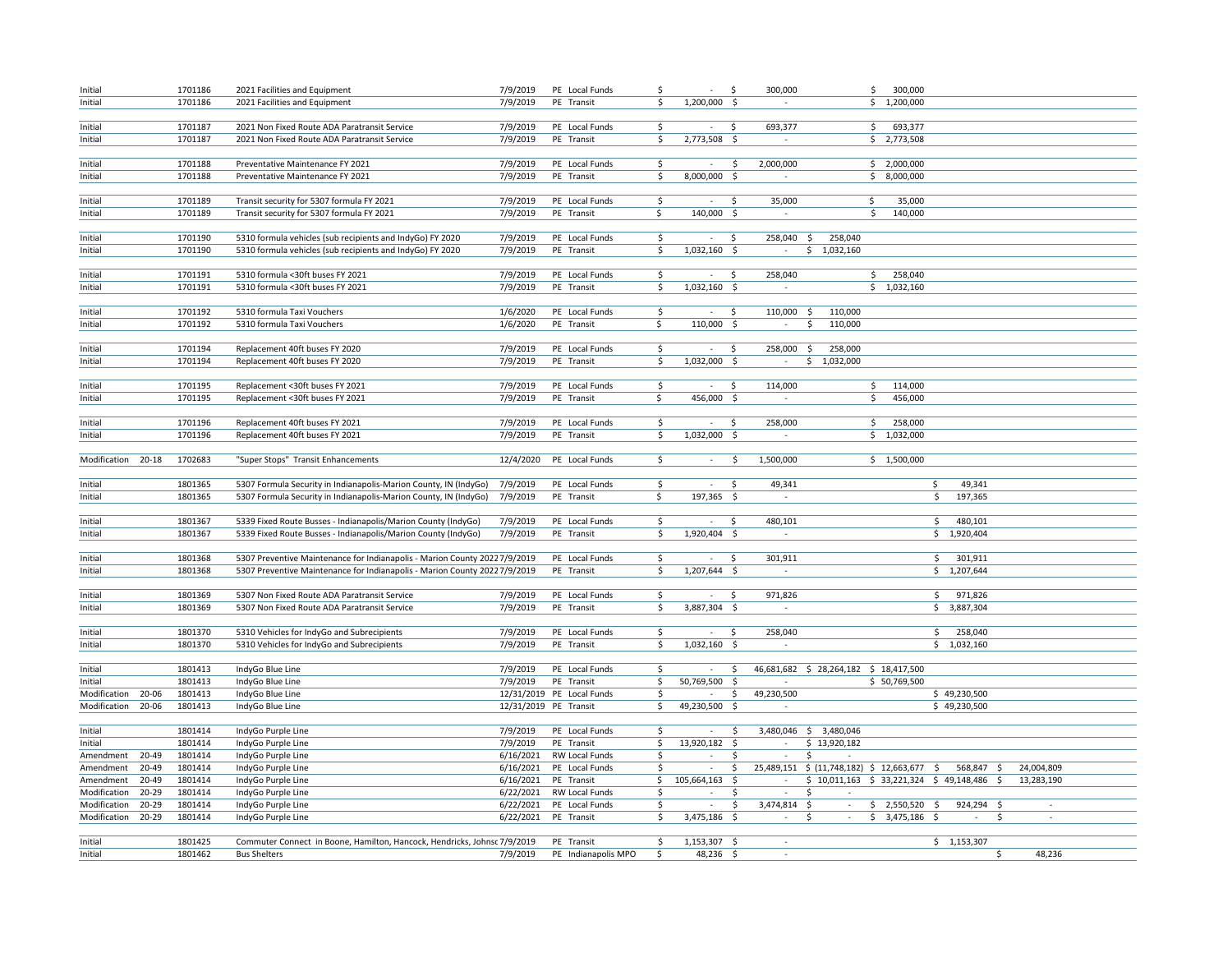| Initial                |                | 1801462                  | <b>Bus Shelters</b>                                                                                                                                      | 7/9/2019                 | PE Local Funds                 | \$                           | $\sim$                   | \$                 | 12,059              |                        |                         |                            |               | \$                      | 12,059               |                        |
|------------------------|----------------|--------------------------|----------------------------------------------------------------------------------------------------------------------------------------------------------|--------------------------|--------------------------------|------------------------------|--------------------------|--------------------|---------------------|------------------------|-------------------------|----------------------------|---------------|-------------------------|----------------------|------------------------|
| Initial                |                | 1802845                  | 2020 FTA 5311 Operating Assistance for Boone, Johnson, Hamilton, 17/9/2019                                                                               |                          | PE Local Funds                 | \$                           | $\sim$                   | -\$                |                     | 2,928,566 \$ 2,928,566 |                         |                            |               |                         |                      |                        |
| Initial                |                | 1802845                  | 2020 FTA 5311 Operating Assistance for Boone, Johnson, Hamilton, 17/9/2019                                                                               |                          | PE Transit                     | \$                           | 2,138,293                | - \$               | $\sim$              | \$2,138,293            |                         |                            |               |                         |                      |                        |
|                        |                |                          |                                                                                                                                                          |                          |                                |                              |                          |                    |                     |                        |                         |                            |               |                         |                      |                        |
| Initial<br>Initial     |                | 1802847<br>1802847       | 2021 FTA 5311 Operating Assistance for Boone, Johnson, Hamilton, 17/9/2019<br>2021 FTA 5311 Operating Assistance for Boone, Johnson, Hamilton, 17/9/2019 |                          | PE Local Funds<br>PE Transit   | \$<br>\$                     | 2,138,293                | \$<br>-\$          | 2,928,566           |                        |                         | \$2,928,566<br>\$2,138,293 |               |                         |                      |                        |
|                        |                |                          |                                                                                                                                                          |                          |                                |                              |                          |                    |                     |                        |                         |                            |               |                         |                      |                        |
| Initial                |                | 1802848                  | 2022 FTA 5311 Operating Assistance for Boone, Johnson, Hamilton, 17/9/2019                                                                               |                          | PE Local Funds                 | \$                           | $\sim$                   | - Ś                | 2,928,566           |                        |                         |                            | \$2,928,566   |                         |                      |                        |
| Initial                |                | 1802848                  | 2022 FTA 5311 Operating Assistance for Boone, Johnson, Hamilton, 17/9/2019                                                                               |                          | PE Transit                     | \$                           | 2,138,293 \$             |                    | $\sim$              |                        |                         |                            | \$2,138,293   |                         |                      |                        |
| Initial                |                | 1802849                  | 2023 FTA 5311 Operating Assistance for Boone, Johnson, Hamilton, 17/9/2019                                                                               |                          | PE Local Funds                 | \$                           | $\sim$                   | \$                 | 2,928,566           |                        |                         |                            |               | \$                      | 2,928,566            |                        |
| Initial                |                | 1802849                  | 2023 FTA 5311 Operating Assistance for Boone, Johnson, Hamilton, 17/9/2019                                                                               |                          | PE Transit                     | \$                           | 2,138,293 \$             |                    | $\sim$              |                        |                         |                            |               | \$                      | 2,138,293            |                        |
|                        |                |                          |                                                                                                                                                          |                          |                                |                              |                          |                    |                     |                        |                         |                            |               |                         |                      |                        |
| Initial                |                | 1802850<br>1802850       | 2024 FTA 5311 Operating Assistance for Boone, Johnson, Hamilton, 17/9/2019                                                                               |                          | PE Local Funds                 | \$<br>$\overline{\varsigma}$ | $\sim$<br>$2,138,293$ \$ | $\ddot{\varsigma}$ | 2,928,566<br>$\sim$ |                        |                         |                            |               |                         | \$                   | 2,928,566<br>2,138,293 |
| Initial                |                |                          | 2024 FTA 5311 Operating Assistance for Boone, Johnson, Hamilton, 17/9/2019                                                                               |                          | PE Transit                     |                              |                          |                    |                     |                        |                         |                            |               |                         | \$                   |                        |
| Initial                |                | 1901661                  | <b>CIRTA Commuter Connect Funding</b>                                                                                                                    |                          | 12/31/2019 PE Indianapolis MPO | \$                           | 1,153,307 \$             |                    | $\sim$              |                        |                         |                            |               |                         | \$                   | 1,153,307              |
|                        |                |                          |                                                                                                                                                          |                          |                                |                              |                          |                    |                     |                        |                         |                            |               |                         |                      |                        |
| Initial                |                | 1901745<br>1901745       | Purchase Electric Buses.                                                                                                                                 | 1/6/2020                 | PE Local Funds                 | \$<br>\$                     | $\sim$                   | \$                 | 1,744,329           |                        |                         |                            |               |                         | \$<br>\$             | 1,744,329              |
| Initial                |                |                          | Purchase Electric Buses.                                                                                                                                 | 1/6/2020                 | PE Transit                     |                              | 6,977,316 \$             |                    | $\sim$              |                        |                         |                            |               |                         |                      | 6,977,316              |
| Amendment              | $20 - 12$      | 1902715                  | CIRTA 5307 Operating Funds 2019 (SFY 2020)                                                                                                               | 1/14/2020                | PE Local Funds                 | \$                           | $\sim$                   | Ŝ.                 | 118,750             | -\$<br>118,750         |                         |                            |               |                         |                      |                        |
| Amendment              | $20 - 12$      | 1902715                  | CIRTA 5307 Operating Funds 2019 (SFY 2020)                                                                                                               | 1/14/2020                | PE Transit                     | \$                           | 235,000 \$               |                    | $\sim$              | \$<br>235,000          |                         |                            |               |                         |                      |                        |
| Amendment              | 20-49          | 2101144                  | Central Indiana Regional Transportation Authority projects in 2021                                                                                       | 6/16/2021                | PE Local Funds                 | \$                           | $\sim$                   | \$                 | 349,038             |                        | \$                      | 349.038                    |               |                         |                      |                        |
| Amendment              | 20-49          | 2101144                  | Central Indiana Regional Transportation Authority projects in 2021 6/16/2021                                                                             |                          | PE Transit                     | $\overline{\mathsf{S}}$      | 457,188                  | - \$               | $\sim$              |                        | $\overline{\mathsf{S}}$ | 457,188                    |               |                         |                      |                        |
| Amendment              | 20-56          | 2101144                  | Central Indiana Regional Transportation Authority projects in 2021                                                                                       | 3/16/2022                | Transit                        | \$                           | 350,000                  |                    |                     |                        | \$                      | 350,000                    |               |                         |                      |                        |
|                        |                |                          |                                                                                                                                                          |                          |                                |                              |                          |                    |                     |                        |                         |                            |               |                         |                      |                        |
| Amendment              | 20-54          | IND-22-013               | Funds allocated to Subrecipents                                                                                                                          | 11/29/2021               | 5307                           | \$                           | 2,320,958                |                    |                     |                        |                         |                            | \$2,320,958   |                         |                      |                        |
| Amendment              | 20-54          | IND-22-013               | Funds allocated to Subrecipents                                                                                                                          | 11/29/2021               | Local Funds                    |                              |                          | \$                 | 2,320,958           |                        |                         |                            | \$2,320,958   |                         |                      |                        |
|                        |                |                          |                                                                                                                                                          |                          |                                |                              |                          |                    |                     |                        |                         |                            |               |                         |                      |                        |
| Amendment              | 20-54          | IND-22-014               | Funds allocated to Subrecipents                                                                                                                          | 11/29/2021               | 5339                           | \$                           | 500,000                  |                    |                     |                        |                         |                            | \$<br>500,000 |                         |                      |                        |
| Amendment              | 20-54          | IND-22-014               | Funds allocated to Subrecipents                                                                                                                          | 11/29/2021               | Local Funds                    |                              |                          | \$                 | 125,000             |                        |                         |                            | \$<br>125,000 |                         |                      |                        |
| Amendment              | 20-54          | IND-23-001               | <b>Prevenative Maintance</b>                                                                                                                             | 11/29/2021               | 5307                           | \$                           | 8,000,000                |                    |                     |                        |                         |                            |               | \$                      | 8,000,000            |                        |
| Amendment              | 20-54          | IND-23-001               | Prevenative Maintance                                                                                                                                    | 11/29/2021               | Local Funds                    |                              |                          | Š.                 | 2,000,000           |                        |                         |                            |               | \$                      | 2,000,000            |                        |
|                        |                |                          |                                                                                                                                                          |                          |                                |                              |                          |                    |                     |                        |                         |                            |               |                         |                      |                        |
| Amendment<br>Amendment | 20-54<br>20-54 | IND-23-002<br>IND-23-002 | Non Fixed Route ADA Paratransit Services<br>Non Fixed Route ADA Paratransit Services                                                                     | 11/29/2021<br>11/29/2021 | 5307<br>Local Funds            | \$                           | 3,104,953                | Ś                  | 776,238             |                        |                         |                            |               | \$<br>$\overline{\xi}$  | 3,104,953<br>776,238 |                        |
|                        |                |                          |                                                                                                                                                          |                          |                                |                              |                          |                    |                     |                        |                         |                            |               |                         |                      |                        |
| Amendment              | 20-54          | IND-23-003               | Security                                                                                                                                                 | 11/29/2021               | 5307                           | \$                           | 180,036                  |                    |                     |                        |                         |                            |               | $\ddot{\mathsf{S}}$     | 180,036              |                        |
|                        |                |                          |                                                                                                                                                          |                          | Local Funds                    |                              |                          | Ŝ                  | 45,009              |                        |                         |                            |               | $\overline{\mathsf{S}}$ | 45,009               |                        |
| Amendment              | 20-54          | IND-23-004               | Funds allocated to Subrecipents                                                                                                                          | 11/29/2021               | 5307                           | \$                           | 2,320,958                |                    |                     |                        |                         |                            |               | \$                      | 2,320,958            |                        |
| Amendment              | 20-54          | IND-23-004               | Funds allocated to Subrecipents                                                                                                                          | 11/29/2021               | Local Funds                    |                              |                          | \$                 | 2,320,958           |                        |                         |                            |               | \$                      | 2,320,958            |                        |
|                        |                |                          |                                                                                                                                                          |                          |                                |                              |                          |                    |                     |                        |                         |                            |               |                         |                      |                        |
| Amendment              | 20-54          | IND-23-005               | Funds allocated to Subrecipents                                                                                                                          | 11/29/2021               | 5339                           | \$                           | 500,000                  |                    |                     |                        |                         |                            |               | \$                      | 500,000              |                        |
| Amendment              | 20-54          | IND-23-005               | Funds allocated to Subrecipents                                                                                                                          | 11/29/2021               | Local Funds                    |                              |                          | Ś.                 | 125,000             |                        |                         |                            |               | \$                      | 125,000              |                        |
| Amendment              | 20-54          | IND-23-006               | 5310 Vehicles                                                                                                                                            | 11/29/2021               | 5310                           | \$                           | 1,083,768                |                    |                     |                        |                         |                            |               | \$                      | 1,083,768            |                        |
| Amendment              | 20-54          | IND-23-006               | 5310 Vehicles                                                                                                                                            | 11/29/2021               | Local Funds                    |                              |                          | \$                 | 270,942             |                        |                         |                            |               |                         |                      |                        |
|                        |                |                          |                                                                                                                                                          |                          |                                |                              |                          |                    |                     |                        |                         |                            |               |                         |                      |                        |
| Amendment<br>Amendment | 20-54<br>20-54 | IND-23-007<br>IND-23-007 | Taxi Voucher<br>Taxi Voucher                                                                                                                             | 11/29/2021               | 5310<br>Local Funds            | \$                           | 100,000                  | Ś.                 | 100,000             |                        |                         |                            |               | \$<br>\$                | 100,000<br>100,000   |                        |
|                        |                |                          |                                                                                                                                                          |                          |                                |                              |                          |                    |                     |                        |                         |                            |               |                         |                      |                        |
| Amendment              | 20-54          | IND-24-003               | Prevenative Maintance                                                                                                                                    | 11/29/2021               | 5307                           | \$                           | 8,000,000                |                    |                     |                        |                         |                            |               |                         | \$                   | 8,000,000              |
| Amendment              | $20 - 54$      | IND-24-003               | <b>Prevenative Maintance</b>                                                                                                                             | 11/29/2021               | Local Funds                    |                              |                          | Ŝ.                 | 2,000,000           |                        |                         |                            |               |                         | \$                   | 2,000,000              |
| Amendment              | 20-54          | IND-24-004               | Non Fixed Route ADA Paratransit Services                                                                                                                 | 11/29/2021               | 5307                           | \$                           | 3,284,988                |                    |                     |                        |                         |                            |               |                         | \$                   | 3,284,988              |
| Amendment              | 20-54          | IND-24-004               | Non Fixed Route ADA Paratransit Services                                                                                                                 | 11/29/2021               | Local Funds                    |                              |                          | Ś                  | 821,247             |                        |                         |                            |               |                         | \$                   | 821,247                |
|                        |                |                          |                                                                                                                                                          |                          |                                |                              |                          |                    |                     |                        |                         |                            |               |                         |                      |                        |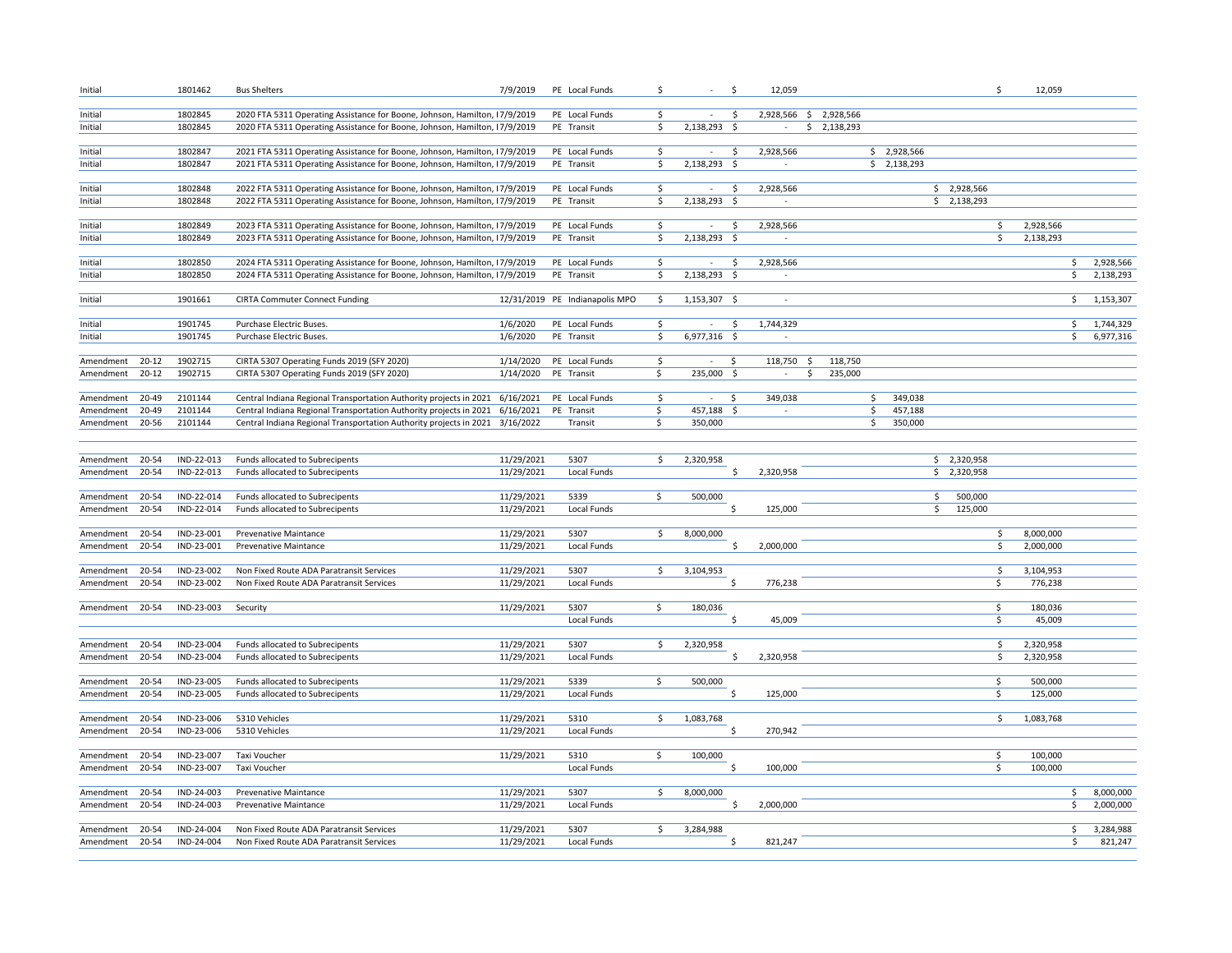| Amendment       | 20-54        | IND-24-005 | Security                                                                      | 11/29/2021 | 5307                    | \$ | 189,037        |     |            |         |               |                         |     | \$.                     | 189,037   |
|-----------------|--------------|------------|-------------------------------------------------------------------------------|------------|-------------------------|----|----------------|-----|------------|---------|---------------|-------------------------|-----|-------------------------|-----------|
| Amendment       | 20-54        | IND-24-005 | Security                                                                      | 11/29/2021 | Local Funds             |    |                | Ś   | 47,259     |         |               |                         |     | \$.                     | 47,259    |
|                 |              |            |                                                                               |            |                         |    |                |     |            |         |               |                         |     |                         |           |
| Amendment       | 20-54        | IND-24-006 | Funds allocated to Subrecipents                                               | 11/29/2021 | 5307                    | Ŝ. | 2,320,958      |     |            |         |               |                         |     | \$                      | 2,320,958 |
| Amendment       | 20-54        | IND-24-006 | Funds allocated to Subrecipents                                               | 11/29/2021 | Local Funds             |    |                | Ś   | 2,320,958  |         |               |                         |     | \$                      | 2,320,958 |
| Amendment       | 20-54        | IND-24-007 | Funds allocated to Subrecipents                                               | 11/29/2021 | 5339                    | \$ | 500,000        |     |            |         |               |                         |     | \$                      | 500,000   |
| Amendment       | 20-54        | IND-24-007 | Funds allocated to Subrecipents                                               | 11/29/2021 | Local Funds             |    |                | Ś   | 125,000    |         |               |                         |     | \$                      | 125,000   |
|                 |              |            |                                                                               |            |                         |    |                |     |            |         |               |                         |     |                         |           |
| Amendment       | 20-54        | IND-24-008 | 5310 Vechiles                                                                 | 11/29/2021 | 5310                    | \$ | 1,137,957      |     |            |         |               |                         |     | $\overline{\mathsf{S}}$ | 1,137,957 |
| Amendment       | 20-54        | IND-24-008 | 5310 Vechiles                                                                 | 11/29/2021 | Local Funds             |    |                | Ś   | 284,490    |         |               |                         |     | \$                      | 284,490   |
|                 |              |            |                                                                               |            |                         |    |                |     |            |         |               |                         |     |                         |           |
| Amendment       | 20-54        | IND-24-009 | Taxi Voucher                                                                  | 11/29/2021 | 5310                    | \$ | 100,000        |     |            |         |               |                         |     | \$                      | 100,000   |
| Amendment       | 20-54        | IND-24-009 | Taxi Voucher                                                                  | 11/29/2021 | Local Funds             |    |                | .s  | 100,000    |         |               |                         |     | \$                      | 100,000   |
|                 | <b>KIPDA</b> |            |                                                                               |            |                         |    |                |     |            |         |               |                         |     |                         |           |
|                 |              |            |                                                                               |            |                         |    |                |     |            |         |               |                         |     |                         |           |
| Amemdment       | 20-56        | KIP-22-001 | TARC will improve bus stops throughout the City of New Albany. 26 l 3/16/2022 |            | Local                   | \$ | 132,000        |     |            |         |               | 132,000<br>\$           |     |                         |           |
| Amemdment 20-56 |              | KIP-22-001 | TARC will improve bus stops throughout the City of New Albany. 26 l 3/16/2022 |            | Transit                 |    |                | \$. | 132,000    |         |               | \$<br>132,000           |     |                         |           |
|                 |              |            |                                                                               |            |                         |    |                |     |            |         |               |                         |     |                         |           |
| Amemdment 20-56 |              | KIP-22-002 | Purchase 5 Vehicles for Mobility On Demand                                    | 3/16/2022  | Local                   | \$ | 81,187         |     |            |         |               | 81,187<br>\$<br>324,746 |     |                         |           |
| Amemdment 20-56 |              | KIP-22-002 | Purchase 5 Vehicles for Mobility On Demand                                    | 3/16/2022  | Transit                 |    |                | \$  | 324,746    |         |               | \$                      |     |                         |           |
|                 | Kokomo       |            |                                                                               |            |                         |    |                |     |            |         |               |                         |     |                         |           |
|                 |              | 1901314    | Transit Operations: Operating Expenses (limited to Urban Area; CR             |            |                         |    |                |     |            |         |               |                         |     |                         |           |
| Amendment       | 20-62        |            | KOKO-20-001 500E, 500W, 500S & 600N)                                          |            | 5307                    | Ś  | 165,408 \$     |     | 165,408 \$ | 165,408 |               |                         |     |                         |           |
|                 |              | 1901314    |                                                                               |            | HSIP and TE (FHWA       |    |                |     |            |         |               |                         |     |                         |           |
| Amendment       | $20 - 62$    |            | KOKO-20-002 Transit Connectivity Project -CN                                  |            | flex to FTA)            | \$ | 142,140 \$     |     | 117,553 \$ | 142,140 |               |                         |     |                         |           |
|                 |              | 1901314    |                                                                               |            |                         |    |                |     |            |         |               |                         |     |                         |           |
| Amendment 20-62 |              |            | KOKO-20-004 Transit Bus Storage Facility                                      |            | <b>STBG</b>             | Ŝ. | 85,679 \$      |     | 21,420 \$  | 85,679  |               |                         |     |                         |           |
|                 |              |            |                                                                               |            |                         |    |                |     |            |         |               |                         |     |                         |           |
|                 |              | 1901315    |                                                                               |            | HSIP and TE (FHWA       |    |                |     |            |         |               |                         |     |                         |           |
| Amendment       | 20-62        |            | KOKO-20-002 Transit Connectivity Project - CN                                 |            | flex to FTA)            | \$ | 553,381 \$     |     | 138,345    |         | \$<br>553,381 |                         |     |                         |           |
|                 |              | 1901315    | Transit Operations: Operating Expenses (limited to Urban Area; CR             |            |                         |    |                |     |            |         |               |                         |     |                         |           |
| Amendment       | 20-62        |            | KOKO-21-001 500E, 500W, 500S & 600N)                                          |            | 5307                    | \$ | 691,009 \$     |     | 691,009    |         | \$<br>691,009 |                         |     |                         |           |
|                 |              | 1901315    |                                                                               |            |                         |    |                |     |            |         |               |                         |     |                         |           |
| Amendment 20-62 |              |            | KOKO-20-004 Transit Bus Storage Facility - CN                                 |            | <b>STBG</b>             | \$ | 206,695 \$     |     | 51,674     |         | \$<br>206,695 |                         |     |                         |           |
|                 |              |            |                                                                               |            |                         |    |                |     |            |         |               |                         |     |                         |           |
|                 |              | 1901316    |                                                                               |            |                         |    |                |     |            |         |               |                         |     |                         |           |
| Amendment 20-62 |              |            | KOKO-20-003 Capital Purchase: City Line Trolley 35-40 ft                      |            | STBG (Flexed to FTA) \$ |    | 800,000 \$     |     | 200,000    |         |               | \$<br>200,000           |     |                         |           |
|                 |              | 1901316    |                                                                               |            |                         |    |                |     |            |         |               |                         |     |                         |           |
| Amendment 20-62 |              |            | KOKO-20-004 Transit Bus Storage Facility -CN                                  |            | <b>STBG</b>             | \$ | 816,298 \$     |     | 204,075    |         |               | 204,075<br>\$           |     |                         |           |
|                 |              | 1901316    |                                                                               |            |                         |    |                |     |            |         |               |                         |     |                         |           |
| Amendment 20-62 |              |            | KOKO-20-004 Transit Bus Storage Facility - A&E                                |            | <b>STBG</b>             | \$ | 102,909 \$     |     | 25,727     |         |               | \$<br>25,727            |     |                         |           |
|                 |              | 1901316    |                                                                               |            |                         |    |                |     |            |         |               |                         |     |                         |           |
| Amendment 20-62 |              | 1901316    | KOKO-22-005 Capital Purchase of Shop Equipment                                |            | <b>STBG</b>             | Ŝ. | $99,450$ \$    |     | 24,863     |         |               | \$<br>24,863            |     |                         |           |
| Amendment 20-62 |              |            | KOKO-22-001 Transit Operations                                                |            | 5307                    | \$ | $1,153,126$ \$ |     | 1,153,126  |         |               | \$1,153,126             |     |                         |           |
|                 |              |            |                                                                               |            |                         |    |                |     |            |         |               |                         |     |                         |           |
| Amendment 20-62 |              | 1901316    | KOKO-22-010 Additional Security Cameras for Safety and Security               |            | 5307                    | Ŝ. | 12,854 \$      |     | 3,213      |         |               | \$<br>3,213             |     |                         |           |
|                 |              |            |                                                                               |            |                         |    |                |     |            |         |               |                         |     |                         |           |
|                 |              |            |                                                                               |            |                         |    |                |     |            |         |               |                         |     |                         |           |
|                 |              |            |                                                                               |            |                         |    |                |     |            |         |               |                         |     |                         |           |
|                 |              |            |                                                                               |            |                         |    |                |     |            |         |               |                         |     |                         |           |
| Amendment 20-62 |              | 1901317    | KOKO-23-004 Transit Bus Storage Facility -CN                                  |            | <b>STBG</b>             | \$ | 816,298 \$     |     | 204,075    |         |               |                         | \$. | 816,298                 |           |
|                 |              | 1901317    |                                                                               |            |                         |    |                |     |            |         |               |                         |     |                         |           |
| Amendment 20-62 |              |            | KOKO-23-004 Transit Bus Storage Facility -A&E                                 |            | <b>STBG</b>             | \$ | 118,453 \$     |     | 29,613     |         |               |                         | Ŝ   | 118,453                 |           |
|                 |              | 1901317    |                                                                               |            |                         |    |                |     |            |         |               |                         |     |                         |           |
| Amendment 20-62 |              |            | KOKO-23-001 Transit Operations (Replaces DES# 1901317)                        | 3/28/2022  | 5307                    | \$ | 1,150,000 \$   |     | 1,150,000  |         |               |                         | \$  | 1,150,000               |           |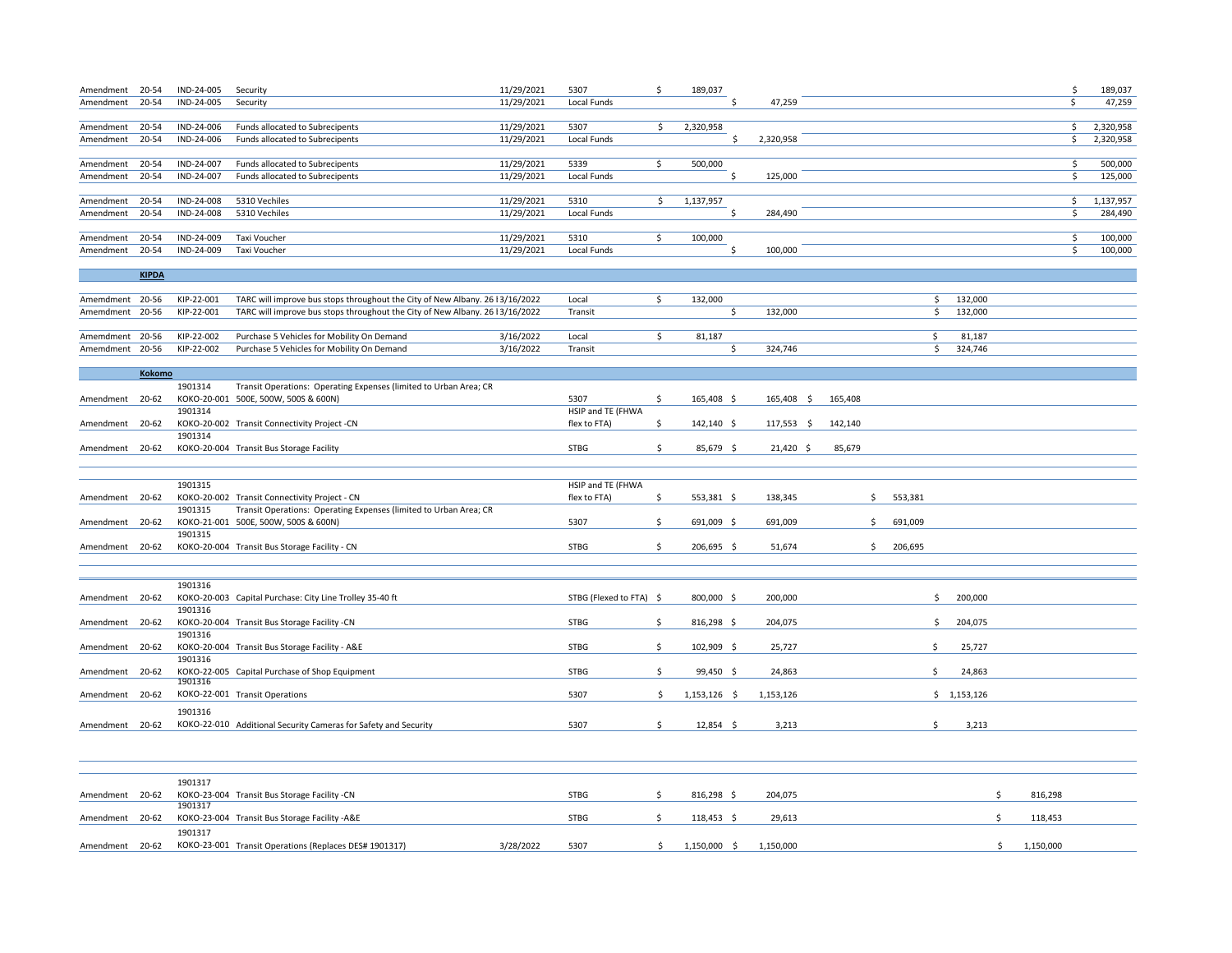| Amendment 20-62        |           |         | KOKO-23-002 Capital Purchase; 2 paratransit buses (Replaces DES# 1901317) | 3/28/2022              | 5307                      | S                       | 153,000 \$                       | 27,000                      |                     |                                       |                         |        | \$ | 153,000 |  |
|------------------------|-----------|---------|---------------------------------------------------------------------------|------------------------|---------------------------|-------------------------|----------------------------------|-----------------------------|---------------------|---------------------------------------|-------------------------|--------|----|---------|--|
|                        |           |         |                                                                           |                        |                           |                         |                                  |                             |                     |                                       |                         |        |    |         |  |
|                        |           |         |                                                                           |                        |                           |                         |                                  |                             |                     |                                       |                         |        |    |         |  |
|                        | Lafayette |         |                                                                           |                        |                           |                         |                                  |                             |                     |                                       |                         |        |    |         |  |
|                        |           |         |                                                                           |                        |                           |                         |                                  |                             |                     |                                       |                         |        |    |         |  |
| Initial                |           | 1500386 | Operating Assistance for CY 2020                                          | 7/9/2019               | PE Local Funds            | Ŝ.                      | \$<br>$\sim$                     |                             |                     | 10,629,731 \$ 10,629,731              |                         |        |    |         |  |
| Initial                |           | 1500386 | Operating Assistance for CY 2020                                          | 7/9/2019               | PE Transit                | \$                      | 1,727,913<br>S.                  | $\sim$                      |                     | \$1,727,913                           |                         |        |    |         |  |
| Modification           | 20-02     | 1500386 | Operating Assistance for CY 2020                                          | 9/17/2019              | PE Local Funds            | \$                      | Ś                                | (127, 408)                  | $\frac{1}{2}$       | (127, 408)                            |                         |        |    |         |  |
| Modification           | 20-02     | 1500386 | Operating Assistance for CY 2020                                          | 9/17/2019              | PE Transit                | \$                      | 22,087<br>\$                     | $\sim$                      | \$                  | 22,087                                |                         |        |    |         |  |
|                        |           |         |                                                                           |                        |                           |                         |                                  |                             |                     |                                       |                         |        |    |         |  |
| Initial                |           | 1500390 | <b>Replacement Tires</b>                                                  | 7/9/2019               | PE Local Funds            | \$                      | Ŝ<br>$\sim$                      | 14,000 \$                   |                     | 14,000                                |                         |        |    |         |  |
| Initial                |           | 1500390 | <b>Replacement Tires</b>                                                  | 7/9/2019               | PE Transit                | \$                      | 56,000<br>-\$                    | $\sim$                      | Ś                   | 56,000                                |                         |        |    |         |  |
|                        |           |         |                                                                           |                        |                           |                         |                                  |                             |                     |                                       |                         |        |    |         |  |
| Initial                |           | 1500391 | Rebuild Bus Engines                                                       | 7/9/2019               | PE Local Funds            | $\ddot{\mathsf{S}}$     | Ŝ<br>$\sim$                      | 12,200 \$                   |                     | 12,200                                |                         |        |    |         |  |
| Initial                |           | 1500391 | <b>Rebuild Bus Engines</b>                                                | 7/9/2019               | PE Transit                | Ś.                      | 48,800<br>-\$                    | $\mathbf{r}$                | Ś                   | 48,800                                |                         |        |    |         |  |
|                        |           |         |                                                                           |                        |                           |                         |                                  |                             |                     |                                       |                         |        |    |         |  |
| Initial                |           | 1500392 | <b>Rebuild Bus Transmissions</b>                                          | 7/9/2019               | PE Local Funds            | S.                      | $\sim$<br>\$                     | 14,800 \$                   |                     | 14,800                                |                         |        |    |         |  |
| Initial                |           | 1500392 | <b>Rebuild Bus Transmissions</b>                                          | 7/9/2019               | PE Transit                | \$                      | 59,200<br>-\$                    | ÷                           | \$                  | 59,200                                |                         |        |    |         |  |
| Initial                |           | 1500393 | <b>Bus Rebuild Components</b>                                             | 7/9/2019               | PE Local Funds            | \$                      | Ś<br>$\sim$                      |                             | $5,600$ \$          | 5,600                                 |                         |        |    |         |  |
| Initial                |           | 1500393 | <b>Bus Rebuild Components</b>                                             | 7/9/2019               | PE Transit                | \$.                     | 22,400<br>-\$                    | $\sim$                      | \$                  | 22,400                                |                         |        |    |         |  |
|                        |           |         |                                                                           |                        |                           |                         |                                  |                             |                     |                                       |                         |        |    |         |  |
| Initial                |           | 1500394 | Computer Hardware & Software                                              | 7/9/2019               | PE Local Funds            | \$                      | $\sim$<br>\$                     | 10,000 \$                   |                     | 10,000                                |                         |        |    |         |  |
| Initial                |           | 1500394 | Computer Hardware & Software                                              | 7/9/2019               | PE Transit                | \$                      | 40,000<br>S.                     | $\overline{\phantom{a}}$    | \$                  | 40,000                                |                         |        |    |         |  |
|                        |           |         |                                                                           |                        |                           |                         |                                  |                             |                     |                                       |                         |        |    |         |  |
| Initial                |           | 1500395 | <b>Support Vehicle</b>                                                    | 7/9/2019               | PE Local Funds            | $\ddot{\mathsf{S}}$     | \$<br>$\sim$                     |                             | $6,000$ \$          | 6,000                                 |                         |        |    |         |  |
| Initial                |           | 1500395 | <b>Support Vehicle</b>                                                    | 7/9/2019               | PE Transit                | \$                      | 24,000<br>-\$                    | ÷                           | \$                  | 24,000                                |                         |        |    |         |  |
| Modification           | $20 - 02$ | 1500395 | Support Vehicle                                                           | 9/17/2019              | PE Local Funds            | $\mathsf{\hat{S}}$      | Ś                                |                             | $1,200$ \$          | 1,200                                 |                         |        |    |         |  |
| Modification           | $20 - 02$ | 1500395 | <b>Support Vehicle</b>                                                    | 9/17/2019              | PE Transit                | \$                      | 4,720 \$                         | $\sim$                      | \$                  | 4,720                                 |                         |        |    |         |  |
| Modification           | 20-04     | 1500395 | Support Vehicle                                                           |                        | 10/30/2019 PE Local Funds | \$                      | $\sim$<br>Ś                      | $\sim$                      | $\ddot{\varsigma}$  | $\sim$                                |                         |        |    |         |  |
| Modification           | 20-04     | 1500395 | Support Vehicle                                                           | 10/30/2019 PE Transit  |                           | \$                      | 80, 5                            | $\sim$                      | \$                  | 80                                    |                         |        |    |         |  |
|                        |           |         |                                                                           |                        |                           |                         |                                  |                             |                     |                                       |                         |        |    |         |  |
| Initial                |           | 1500396 | <b>Bus Replacement</b>                                                    | 7/9/2019               | PE Local Funds            | $\ddot{\mathsf{S}}$     | \$<br>÷                          | 320,000                     | $\ddot{\varsigma}$  | 320,000                               |                         |        |    |         |  |
| Initial                |           | 1500396 | <b>Bus Replacement</b>                                                    | 7/9/2019               | PE Transit                | $\ddot{\mathsf{S}}$     | 1,280,000 \$                     | $\sim$                      | \$                  | 1,280,000                             |                         |        |    |         |  |
| Modification           | $20 - 02$ | 1500396 | <b>Bus Replacement</b>                                                    | 9/17/2019              | PE Local Funds            | \$                      | \$                               | $(20,000)$ \$               |                     | (20,000)                              |                         |        |    |         |  |
| Modification           | 20-02     | 1500396 | <b>Bus Replacement</b>                                                    | 9/17/2019              | PE Transit                | \$                      | $(80,000)$ \$                    | $\mathcal{L}_{\mathcal{A}}$ | $\ddot{\mathsf{S}}$ | (80,000)                              |                         |        |    |         |  |
|                        |           |         |                                                                           |                        |                           |                         |                                  |                             |                     |                                       |                         |        |    |         |  |
| Initial                |           | 1500399 | Security Cameras for Vehicles and Security perimeter gates.               | 7/9/2019               | PE Local Funds            | \$                      | \$<br>$\sim$                     |                             | $9,000$ \$          | 9,000                                 |                         |        |    |         |  |
| Initial                |           | 1500399 | Security Cameras for Vehicles and Security perimeter gates.               | 7/9/2019               | PE Transit                | \$                      | 36,000 \$                        | $\sim$                      | S.                  | 36,000                                |                         |        |    |         |  |
|                        | $20 - 28$ | 1700412 |                                                                           |                        | PE Local Funds            |                         | Ŝ                                |                             |                     |                                       |                         |        |    |         |  |
| Amendment<br>Amendment | $20 - 28$ | 1700412 | <b>Strategic Planning</b>                                                 | 7/14/2020<br>7/14/2020 | PE Transit                | \$<br>\$.               | $\sim$<br>72,000<br>$\mathsf{S}$ | 18,000 \$                   | Ś                   | 18,000<br>72,000                      |                         |        |    |         |  |
|                        |           |         | <b>Strategic Planning</b>                                                 |                        |                           |                         |                                  |                             |                     |                                       |                         |        |    |         |  |
| Initial                |           | 1700413 | Op Assistance 2021                                                        | 7/9/2019               | PE Local Funds            | \$                      | \$<br>$\sim$                     | 10,965,903                  |                     |                                       | \$10,965,903            |        |    |         |  |
| Initial                |           | 1700413 | Op Assistance 2021                                                        | 7/9/2019               | PE Transit                | Ś                       | 1,762,471<br>-\$                 | $\sim$                      |                     |                                       | \$1,762,471             |        |    |         |  |
| Modification           | 20-02     | 1700413 | Op Assistance 2021                                                        | 9/17/2019              | PE Local Funds            | \$                      | S.<br>$\overline{\phantom{a}}$   |                             |                     | 949,192 \$ 11,915,095 \$ (10,965,903) |                         |        |    |         |  |
| Modification           | 20-02     | 1700413 | Op Assistance 2021                                                        | 9/17/2019              | PE Transit                | \$                      | $(15,590)$ \$                    | ×                           |                     | $$1,746,881$ $$1,762,471$             |                         |        |    |         |  |
| Modification           | $20 - 04$ | 1700413 | Op Assistance 2021                                                        |                        | 10/30/2019 PE Local Funds | $\ddot{\mathsf{S}}$     | $\sim$                           | \$<br>$(21, 342)$ \$        |                     | (21, 342)                             |                         |        |    |         |  |
| Modification           | 20-04     | 1700413 | Op Assistance 2021                                                        | 10/30/2019 PE Transit  |                           | \$.                     | $21,342$ \$                      | $\sim$                      | S.                  | 21,342                                |                         |        |    |         |  |
|                        |           |         |                                                                           |                        |                           |                         |                                  |                             |                     |                                       |                         |        |    |         |  |
| Initial                |           | 1700414 | <b>Replacement Tires</b>                                                  | 7/9/2019               | PE Local Funds            | \$                      | \$<br>$\sim$                     | 14,000                      |                     |                                       | \$                      | 14,000 |    |         |  |
| Initial                |           | 1700414 | <b>Replacement Tires</b>                                                  | 7/9/2019               | PE Transit                | \$                      | 56,000<br>-\$                    |                             |                     |                                       | \$                      | 56,000 |    |         |  |
|                        |           |         |                                                                           |                        |                           |                         |                                  |                             |                     |                                       |                         |        |    |         |  |
| Initial                |           | 1700415 | <b>Engine Rebuilds</b>                                                    | 7/9/2019               | PE Local Funds            | \$                      | \$<br>$\sim$                     | 12,200                      |                     |                                       | \$                      | 12,200 |    |         |  |
| Initial                |           | 1700415 | <b>Engine Rebuilds</b>                                                    | 7/9/2019               | PE Transit                | \$                      | 48,800 \$                        | $\mathcal{L}_{\mathcal{A}}$ |                     |                                       | \$                      | 48,800 |    |         |  |
|                        |           |         |                                                                           |                        |                           |                         |                                  |                             |                     |                                       |                         |        |    |         |  |
| Initial                |           | 1700416 | <b>Transmission Rebuilds</b>                                              | 7/9/2019               | PE Local Funds            | $\overline{\mathsf{S}}$ | $\sim$<br>Ŝ.                     | 14,800                      |                     |                                       | $\overline{\mathsf{S}}$ | 14,800 |    |         |  |
| Initial                |           | 1700416 | <b>Transmission Rebuilds</b>                                              | 7/9/2019               | PE Transit                | \$                      | 59,200 \$                        | $\sim$                      |                     |                                       | \$                      | 59,200 |    |         |  |
|                        |           |         |                                                                           |                        |                           |                         |                                  |                             |                     |                                       |                         |        |    |         |  |
| Initial                |           | 1700417 | <b>Bus Rebuild Components</b>                                             | 7/9/2019               | PE Local Funds            | \$                      | \$<br>$\sim$                     | 5,600                       |                     |                                       | \$                      | 5,600  |    |         |  |
| Initial                |           | 1700417 | <b>Bus Rebuild Components</b>                                             | 7/9/2019               | PE Transit                | \$                      | 22,400 \$                        | ÷,                          |                     |                                       | \$                      | 22,400 |    |         |  |
|                        |           |         |                                                                           |                        |                           |                         |                                  |                             |                     |                                       |                         |        |    |         |  |
| Initial                |           | 1700418 | Computer Hardware and Software                                            | 7/9/2019               | PE Local Funds            | \$                      | $\sim$<br>Ŝ.                     | 10,000                      |                     |                                       | \$                      | 10,000 |    |         |  |
|                        |           |         |                                                                           |                        |                           |                         |                                  |                             |                     |                                       |                         |        |    |         |  |

1901317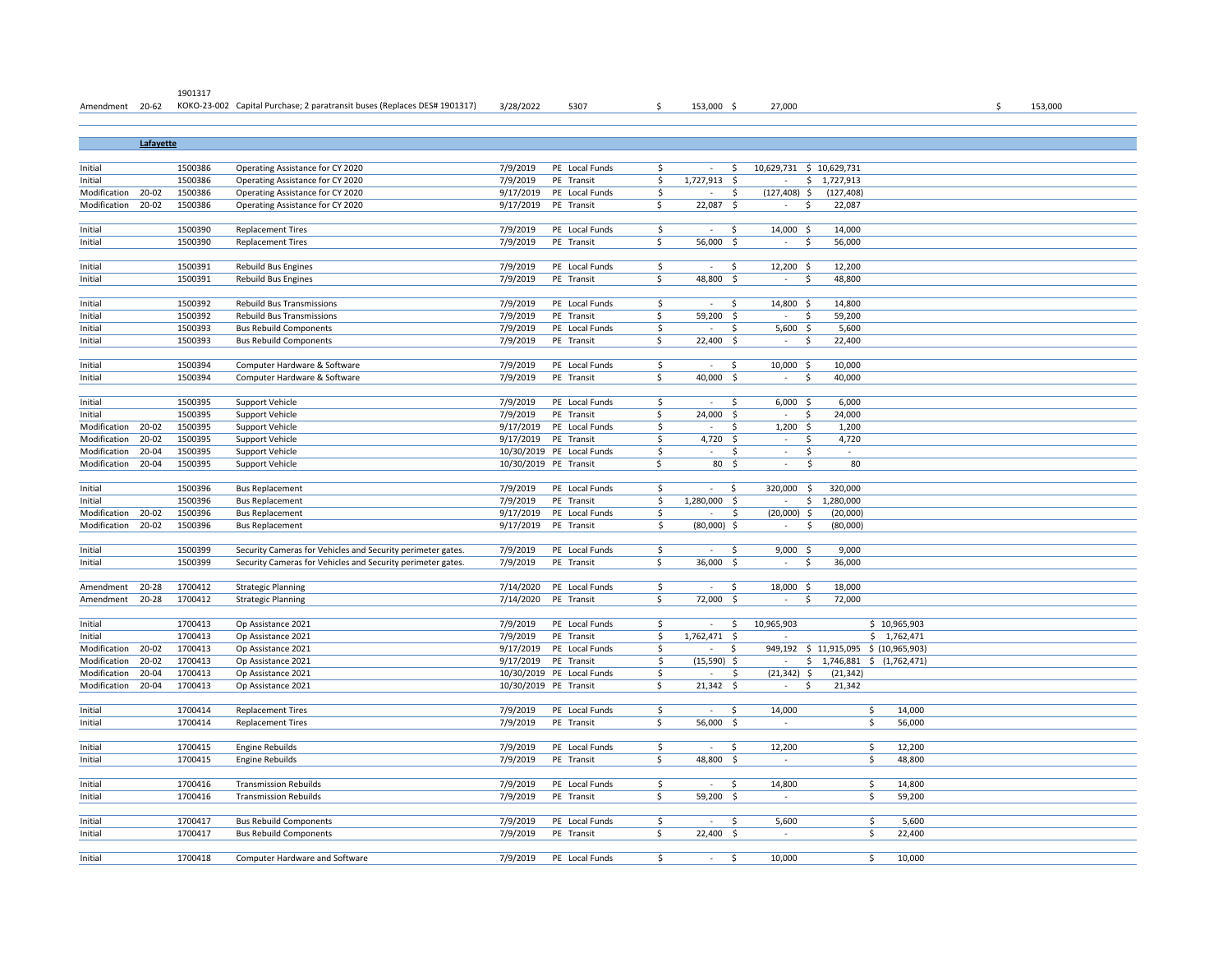| Initial   |                        | 1700418 | Computer Hardware and Software                                                 | 7/9/2019             | PE Transit       | \$                     | 40,000 \$      |                     |                                | \$       | 40,000       |               |  |
|-----------|------------------------|---------|--------------------------------------------------------------------------------|----------------------|------------------|------------------------|----------------|---------------------|--------------------------------|----------|--------------|---------------|--|
|           |                        |         |                                                                                |                      |                  |                        |                |                     |                                |          |              |               |  |
| Initial   |                        | 1700419 | Support Vehicle                                                                | 7/9/2019             | PE Local Funds   | -\$                    | $\sim$         | \$.                 | 6,000                          | \$       | 6,000        |               |  |
| Initial   |                        | 1700419 | <b>Support Vehicle</b>                                                         | 7/9/2019             | PE Transit       | \$.                    | 24,000         | \$                  |                                | Ś.       | 24,000       |               |  |
| Amendment | 20-28                  | 1700419 | Support Vehicle                                                                | 7/14/2020            | PE Local Funds   | $\ddot{\mathsf{S}}$    | $\sim$         | \$                  | 4,000 \$                       | 4,000    |              |               |  |
| Amendment | $20 - 28$              | 1700419 | Support Vehicle                                                                | 7/14/2020            | PE Transit       | \$                     | 16,000 \$      |                     | Ŝ.<br>×.                       | 16,000   |              |               |  |
|           |                        |         |                                                                                |                      |                  |                        |                |                     |                                |          |              |               |  |
| Initial   |                        | 1700420 | <b>Bus Replacement</b>                                                         | 7/9/2019             | PE Local Funds   | \$                     | $\sim$         | S.                  | 320,000                        | \$       | 320,000      |               |  |
| Initial   |                        | 1700420 | <b>Bus Replacement</b>                                                         | 7/9/2019             | PE Transit       | \$.                    | 1,280,000 \$   |                     | $\sim$                         |          | \$1,280,000  |               |  |
|           |                        |         |                                                                                |                      |                  |                        |                |                     |                                |          |              |               |  |
| Initial   |                        | 1700421 | Security Cameras for Vehicles                                                  | 7/9/2019             | PE Local Funds   | \$                     | $\sim$         | \$                  | 6,000                          | \$       | 6,000        |               |  |
| Initial   |                        | 1700421 | Security Cameras for Vehicles                                                  | 7/9/2019             | PE Transit       | \$.                    | 24,000 \$      |                     |                                | \$       | 24,000       |               |  |
|           |                        |         |                                                                                |                      |                  |                        |                |                     |                                |          |              |               |  |
| Initial   |                        | 1700422 | Operations                                                                     | 9/10/2019            | PE Local Funds   | \$                     | $\sim$         | S.                  | 1,210,225                      |          | \$1,210,225  |               |  |
| Initial   |                        | 1700422 | Operations                                                                     | 9/10/2019            | PE Transit       | \$                     | 1,000,000      | -\$                 |                                |          | \$1,000,000  |               |  |
| Amendment | $20 - 42$              | 1700422 | Operations                                                                     | 5/6/2021             | PE Local Funds   | $\ddot{\mathsf{S}}$    | $\sim$         | \$                  | 11,214,034                     |          | \$11,214,034 |               |  |
| Amendment | $20 - 42$              | 1700422 | Operations                                                                     | 5/6/2021             | PE Transit       | \$                     | $(230,000)$ \$ |                     | $\overline{\phantom{a}}$       | \$       | (230,000)    |               |  |
|           |                        |         |                                                                                |                      |                  |                        |                |                     |                                |          |              |               |  |
| Initial   |                        | 1700423 | <b>Replacement Tires</b>                                                       | 9/10/2019            | PE Local Funds   | \$                     | $\sim$         | Ŝ                   | 14,000                         | \$       | 14,000       |               |  |
| Initial   |                        | 1700423 | <b>Replacement Tires</b>                                                       | 9/10/2019            | PE Transit       | Ś.                     | 56,000 \$      |                     | $\sim$                         | \$       | 56,000       |               |  |
|           |                        |         |                                                                                |                      |                  |                        |                |                     |                                |          |              |               |  |
| Initial   |                        | 1700424 | <b>Engine Rebuilds</b>                                                         | 9/10/2019            | PE Local Funds   | $\ddot{\mathsf{S}}$    | $\sim$         | \$                  | 12,200                         | \$       | 12,200       |               |  |
| Initial   |                        | 1700424 | <b>Engine Rebuilds</b>                                                         | 9/10/2019            | PE Transit       | \$.                    | 48,800         | $\ddot{\mathsf{s}}$ |                                | \$       | 48,800       |               |  |
| Amendment | $20 - 42$<br>$20 - 42$ | 1700424 | Bus Overhauls, Engine Rebuilds                                                 | 5/6/2021             | PE Local Funds   | \$                     | $\sim$         | .s                  | 18,000                         | \$       | 18,000       |               |  |
| Amendment |                        | 1700424 | Bus Overhauls, Engine Rebuilds                                                 | 5/6/2021             | PE Transit       | \$.                    | 72,000 \$      |                     | $\overline{\phantom{a}}$       | \$       | 72,000       |               |  |
| Initial   |                        | 1700425 | <b>Transmission Rebuilds</b>                                                   | 9/10/2019            | PE Local Funds   | $\ddot{\mathsf{S}}$    | $\sim$         | \$                  | 14,800                         |          | 14,800       |               |  |
| Initial   |                        | 1700425 | <b>Transmission Rebuilds</b>                                                   | 9/10/2019            | PE Transit       | \$                     | 59,200         | -\$                 | $\sim$                         | \$<br>\$ | 59,200       |               |  |
|           |                        |         |                                                                                |                      |                  |                        |                |                     |                                |          |              |               |  |
| Initial   |                        | 1700426 | <b>Bus Rebuild Components</b>                                                  | 9/10/2019            | PE Local Funds   | \$                     | $\sim$         | \$.                 | 5,600                          | \$       | 5,600        |               |  |
| Initial   |                        | 1700426 | <b>Bus Rebuild Components</b>                                                  | 9/10/2019            | PE Transit       | Ś.                     | 22,400 \$      |                     | $\sim$                         | Ś.       | 22,400       |               |  |
|           |                        |         |                                                                                |                      |                  |                        |                |                     |                                |          |              |               |  |
| Initial   |                        | 1700427 | Computer Hardware and Software                                                 | 9/10/2019            | PE Local Funds   | \$                     | $\sim$         | .s                  | 10,000                         | \$       | 10,000       |               |  |
| Initial   |                        | 1700427 | Computer Hardware and Software                                                 | 9/10/2019            | PE Transit       | \$                     | 40,000         | -\$                 |                                | \$       | 40,000       |               |  |
|           |                        |         |                                                                                |                      |                  |                        |                |                     |                                |          |              |               |  |
| Initial   |                        | 1700428 | Support Vehicle                                                                | 9/10/2019            | PE Local Funds   | \$                     | $\sim$         | Ŝ.                  | 6,000                          | \$       | 6,000        |               |  |
| Initial   |                        | 1700428 | <b>Support Vehicle</b>                                                         | 9/10/2019            | PE Transit       | \$                     | 24,000         | \$                  |                                | \$       | 24,000       |               |  |
| Amendment | $20 - 42$              | 1700428 | Support Vehicle                                                                | 5/6/2021             | PE Local Funds   | $\ddot{\mathsf{S}}$    | $\sim$         | \$                  | 4,000                          | \$       | 4,000        |               |  |
| Amendment | $20 - 42$              | 1700428 | <b>Support Vehicle</b>                                                         | 5/6/2021             | PE Transit       | \$                     | 16,000         | -\$                 | $\sim$                         | \$       | 16,000       |               |  |
|           |                        |         |                                                                                |                      |                  |                        |                |                     |                                |          |              |               |  |
|           |                        |         |                                                                                |                      |                  |                        |                |                     |                                |          |              |               |  |
| Initial   |                        | 1700429 | <b>Bus Replacement</b>                                                         | 9/10/2019            | PE Local Funds   | \$                     | $\sim$         | Ŝ.                  | 320,000                        | \$       | 320,000      |               |  |
| Initial   |                        | 1700429 | <b>Bus Replacement</b>                                                         | 9/10/2019            | PE Transit       | \$                     | 1,280,000      | -\$                 | $\overline{\phantom{a}}$       |          | \$1,280,000  |               |  |
| Amendment | $20 - 42$              | 1700429 | <b>Fixed Route Bus Replacements</b>                                            | 5/6/2021             | PE Local Funds   | $\overline{\varsigma}$ | $\sim$         | \$                  | 525,208                        | \$       | 525,208      |               |  |
| Amendment | $20 - 42$              | 1700429 | <b>Fixed Route Bus Replacements</b>                                            | 5/6/2021             | PE Transit       | $\ddot{\mathsf{S}}$    | 2,100,832 \$   |                     |                                |          | \$2,100,832  |               |  |
|           |                        |         |                                                                                |                      |                  |                        |                |                     |                                |          |              |               |  |
| Initial   |                        | 1700430 | Security Cameras for Vehicles                                                  | 9/10/2019            | PE Local Funds   | \$                     | $\sim$         | Ŝ.                  | 6,000                          | \$       | 6,000        |               |  |
| Initial   |                        | 1700430 | Security Cameras for Vehicles                                                  | 9/10/2019            | PE Transit       | \$                     | 24,000         | -\$                 | $\sim$                         | \$       | 24,000       |               |  |
|           |                        |         |                                                                                |                      |                  |                        |                |                     |                                |          |              |               |  |
| Initial   |                        | 1801629 | Transit Related Sidewalk improvements, bus shelters, ADA facilities 9/10/2019  |                      | PE Lafayette MPO | \$                     | 290,266 \$     |                     | \$<br>$\sim$                   | 290,266  |              |               |  |
| Initial   |                        | 1801629 | Transit Related Sidewalk improvements, bus shelters, ADA facilities 9/10/2019  |                      | PE Local Funds   | \$                     | $\sim$         | .s                  | $32,252$ \$                    | 32,252   |              |               |  |
| Amendment | 20-28                  | 1801629 | Transit Related Sidewalk improvements, bus shelters, ADA facilities 7/14/2020  |                      | PE Lafayette MPO | \$                     | 104,198 \$     |                     | \$<br>$\sim$                   | 104,198  |              |               |  |
| Amendment | $20 - 28$              | 1801629 | Transit Related Sidewalk improvements, bus shelters, ADA facilities 7/14/2020  |                      | PE Local Funds   | $\ddot{\mathsf{S}}$    | ÷.             | Ś                   | 79,050 \$                      | 79,050   |              |               |  |
| Amendment | 20-28                  | 1801629 | Transit Related Sidewalk improvements, bus shelters, ADA facilities 7/14/2020  |                      | PE Transit       | \$                     | 200,000 \$     |                     | \$<br>$\sim$                   | 200,000  |              |               |  |
|           |                        |         |                                                                                |                      |                  |                        |                |                     |                                |          |              |               |  |
| Initial   |                        | 1900471 | Replacement Bus - \$500,095Ranger Equipment - \$53,000                         | 9/10/2019            | PE Local Funds   | \$                     | $\mathbf{r}$   | S.                  | 110,619<br>$\ddot{\mathsf{S}}$ | 110,619  |              |               |  |
| Initial   |                        | 1900471 | Replacement Bus - \$500,095Ranger Equipment - \$53,000                         | 9/10/2019            | PE Transit       | \$                     | 442,476 \$     |                     | $\sim$<br>\$                   | 442,476  |              |               |  |
|           |                        |         |                                                                                |                      |                  |                        |                |                     |                                |          |              |               |  |
| Initial   |                        | 1900472 | 2022 Capital Projects - Tires, Engine, Xmission Rebuilds Computers S 9/10/2019 |                      | PE Local Funds   | $\overline{\xi}$       | $\sim$         | \$                  | 388,600                        |          |              | 388,600<br>\$ |  |
| Initial   |                        | 1900472 | 2022 Capital Projects - Tires, Engine, Xmission Rebuilds Computers S 9/10/2019 |                      | PE Transit       | \$                     | 1,554,400 \$   |                     | $\overline{\phantom{a}}$       |          |              | \$1,554,400   |  |
|           |                        |         |                                                                                |                      |                  |                        |                |                     |                                |          |              |               |  |
| Initial   |                        | 1900474 | 2022 Operating                                                                 | 9/10/2019            | PE Local Funds   | \$                     |                | \$                  | 12,503,532                     |          |              | \$12,503,532  |  |
| Initial   |                        | 1900474 | 2022 Operating                                                                 | 9/10/2019 PE Transit |                  | \$                     | 1,000,000      | \$                  | $\sim$                         |          |              | \$1,000,000   |  |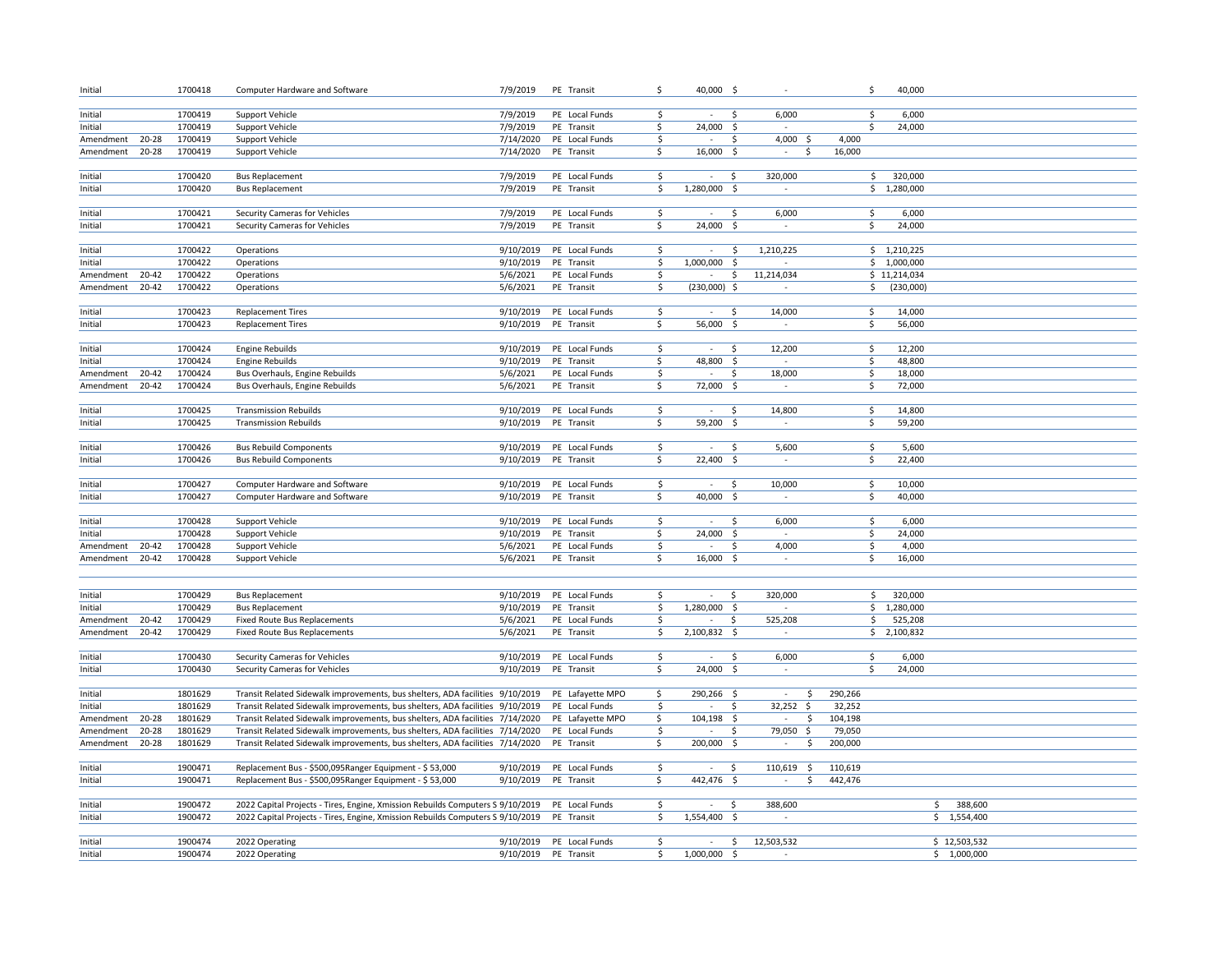| Initial                |                        | 1900475            | 2023 Capital - Tires, Engines, X-missions, Computers, Cameras, Supp 9/10/2019                |                       | PE Local Funds            | \$  | \$                                               | 388,600    |               |                                 |                        | Ś  | 388,600    |     |            |
|------------------------|------------------------|--------------------|----------------------------------------------------------------------------------------------|-----------------------|---------------------------|-----|--------------------------------------------------|------------|---------------|---------------------------------|------------------------|----|------------|-----|------------|
| Initial                |                        | 1900475            | 2023 Capital - Tires, Engines, X-missions, Computers, Cameras, Supp 9/10/2019                |                       | PE Transit                | \$  | 1,554,400 \$                                     |            | $\sim$        |                                 |                        | \$ | 1,554,400  |     |            |
|                        |                        |                    |                                                                                              |                       |                           |     |                                                  |            |               |                                 |                        |    |            |     |            |
| Initial                |                        | 1900478            | 2023 Transit Operating                                                                       | 9/10/2019             | PE Local Funds            | S.  | - Ś<br>$\sim$                                    | 12,908,638 |               |                                 |                        | \$ | 12,908,638 |     |            |
| Initial                |                        | 1900478            | 2023 Transit Operating                                                                       | 9/10/2019             | PE Transit                | \$  | 1,000,000<br>S.                                  |            | $\sim$        |                                 |                        | \$ | 1,000,000  |     |            |
|                        |                        |                    |                                                                                              |                       |                           |     |                                                  |            |               |                                 |                        |    |            |     |            |
| Initial                |                        | 1900479            | 2024 Capital - Tires, Engines, X-missions, Computers, Cameras, Supp 9/10/2019 PE Local Funds |                       |                           | \$  | \$<br>$\sim$                                     | 388,600    |               |                                 |                        |    |            | \$  | 388,600    |
| Initial                |                        | 1900479            | 2024 Capital - Tires, Engines, X-missions, Computers, Cameras, Supp 9/10/2019                |                       | PE Transit                | \$  | 1,554,400 \$                                     |            |               |                                 |                        |    |            | \$  | 1,554,400  |
|                        |                        |                    |                                                                                              |                       |                           |     |                                                  |            |               |                                 |                        |    |            |     |            |
| Initial                |                        | 1900481            | 2024 - Transit Operating                                                                     |                       | 10/30/2019 PE Local Funds | S.  | S.                                               | 13,325,897 |               |                                 |                        |    |            | \$. | 13,325,897 |
| Initial                |                        | 1900481            | 2024 - Transit Operating                                                                     | 10/30/2019 PE Transit |                           | \$  | 1,000,000<br>-\$                                 |            |               |                                 |                        |    |            | \$  | 1,000,000  |
|                        | $20 - 28$              | 2001173            | Lafayette Transit - Replace Roof on garage and admin facility                                | 7/14/2020             | PE Local Funds            | \$  | \$<br>$\sim$                                     | 100,000    | - Ś           | 100,000                         |                        |    |            |     |            |
| Amendment<br>Amendment | 20-28                  | 2001173            | Lafayette Transit - Replace Roof on garage and admin facility                                | 7/14/2020             | PE Transit                | \$  | 400,000 \$                                       |            | $\sim$<br>\$  | 400,000                         |                        |    |            |     |            |
|                        |                        |                    |                                                                                              |                       |                           |     |                                                  |            |               |                                 |                        |    |            |     |            |
| Amendment              | $20 - 28$              | 2001174            | Micro Transit Software                                                                       | 7/14/2020             | PE Local Funds            | \$  | -\$<br>$\sim$                                    |            | 12,000 \$     | 12,000                          |                        |    |            |     |            |
| Amendment              | $20 - 28$              | 2001174            | Micro Transit Software                                                                       | 7/14/2020             | PE Transit                | \$  | 48,000<br>S.                                     |            | $\sim$<br>\$  | 48,000                          |                        |    |            |     |            |
|                        |                        |                    |                                                                                              |                       |                           |     |                                                  |            |               |                                 |                        |    |            |     |            |
| Amendment              | 20-28                  | 2001175            | Microtransit Vehicles                                                                        | 7/14/2020             | PE Local Funds            | \$  | \$<br>$\sim$                                     |            | 36,000 \$     | 36,000                          |                        |    |            |     |            |
| Amendment              | $20 - 28$              | 2001175            | Microtransit Vehicles                                                                        | 7/14/2020             | PE Transit                | \$  | 144,000<br>-\$                                   |            | \$<br>$\sim$  | 144,000                         |                        |    |            |     |            |
|                        |                        |                    |                                                                                              |                       |                           |     |                                                  |            |               |                                 |                        |    |            |     |            |
| Amendment              | $20 - 28$              | 2001176            | Engineering Svcs for CNG Fueling Expansion                                                   | 7/14/2020             | PE Local Funds            | \$  | $\ddot{\mathsf{S}}$<br>$\sim$                    |            | 70,000 \$     | 70,000                          |                        |    |            |     |            |
| Amendment              | $20 - 28$              | 2001176            | Engineering Svcs for CNG Fueling Expansion                                                   | 7/14/2020             | PE Transit                | Ś   | 280,000 \$                                       |            | \$<br>$\sim$  | 280,000                         |                        |    |            |     |            |
|                        |                        |                    |                                                                                              |                       |                           |     |                                                  |            |               |                                 |                        |    |            |     |            |
| Amendment              | 20-28                  | 2001609            | Route Planning Software                                                                      | 7/14/2020             | PE Lafayette MPO          | \$  | 36,000 \$                                        |            | \$<br>$\sim$  | 36,000                          |                        |    |            |     |            |
| Amendment              | 20-28                  | 2001609            | Route Planning Software                                                                      | 7/14/2020             | PE Local Funds            | \$  | \$                                               |            | 9,000<br>-\$  | 9,000                           |                        |    |            |     |            |
|                        |                        |                    |                                                                                              |                       |                           |     |                                                  |            |               |                                 |                        |    |            |     |            |
| Amendment              | $20 - 42$              | 2002549            | Lafayette 2021 5310 Projects                                                                 | 5/6/2021              | PE Local Funds            | \$  | \$<br>$\sim$                                     | 246,687    |               | \$                              | 246,687                |    |            |     |            |
| Amendment              | 20-42                  | 2002549            | Lafayette 2021 5310 Projects                                                                 | 5/6/2021              | PE Transit                | \$  | 508,934 \$                                       |            | $\sim$        | \$                              | 508,934                |    |            |     |            |
|                        |                        |                    |                                                                                              |                       |                           |     |                                                  |            |               |                                 |                        |    |            |     |            |
| Amendment              | $20 - 42$<br>$20 - 42$ | 2002550<br>2002550 | Lafayette - Expansion of CNG Refueling Station                                               | 5/6/2021<br>5/6/2021  | PE Local Funds            | \$  | \$<br>$\overline{\phantom{a}}$<br>$1,200,000$ \$ | 300,000    | $\sim$        | \$                              | 300,000<br>\$1,200,000 |    |            |     |            |
| Amendment              |                        |                    | Lafayette - Expansion of CNG Refueling Station                                               |                       | PE Transit                | \$  |                                                  |            |               |                                 |                        |    |            |     |            |
| Amendment              | $20 - 42$              | 2101037            | <b>Transit Facility Rehab</b>                                                                | 5/6/2021              | PE Local Funds            | \$  | \$<br>$\sim$                                     |            | 88,500        | \$                              | 88,500                 |    |            |     |            |
| Amendment              | $20 - 42$              | 2101037            | <b>Transit Facility Rehab</b>                                                                | 5/6/2021              | PE Transit                | Ś.  | 354,000 \$                                       |            | $\sim$        | Ŝ.                              | 354,000                |    |            |     |            |
|                        |                        |                    |                                                                                              |                       |                           |     |                                                  |            |               |                                 |                        |    |            |     |            |
| Amendment              | $20 - 42$              | 2101038            | Lafayette Transit Shop Equipment                                                             | 5/6/2021              | PE Local Funds            | \$  | \$<br>$\sim$                                     |            | 5,600         | \$                              | 5,600                  |    |            |     |            |
| Amendment              | $20 - 42$              | 2101038            | Lafayette Transit Shop Equipment                                                             | 5/6/2021              | PE Transit                | \$. | 22,400<br>\$                                     |            |               | \$                              | 22,400                 |    |            |     |            |
|                        |                        |                    |                                                                                              |                       |                           |     |                                                  |            |               |                                 |                        |    |            |     |            |
| Amendment              | $20 - 42$              | 2101039            | Lafayette Transit Departure Signage                                                          | 5/6/2021              | PE Local Funds            | S.  | S.<br>$\sim$                                     |            | 15,000        | \$                              | 15,000                 |    |            |     |            |
| Amendment              | $20 - 42$              | 2101039            | Lafayette Transit Departure Signage                                                          | 5/6/2021              | PE Transit                | \$  | 60,000<br>- \$                                   |            |               | \$                              | 60,000                 |    |            |     |            |
|                        |                        |                    |                                                                                              |                       |                           |     |                                                  |            |               |                                 |                        |    |            |     |            |
| Amendment              | $20 - 42$              | 2101042            | Lafayette Transit Planning: Feasibility Study and Engineering Service: 5/6/2021              |                       | PE Local Funds            | \$  | $\ddot{\mathsf{S}}$<br>$\sim$                    |            | 60,000        | \$                              | 60,000                 |    |            |     |            |
| Amendment              | $20 - 42$              | 2101042            | Lafayette Transit Planning: Feasibility Study and Engineering Service: 5/6/2021              |                       | PE Transit                | \$  | 240,000 \$                                       |            | $\sim$        | \$                              | 240,000                |    |            |     |            |
|                        |                        |                    |                                                                                              |                       |                           |     |                                                  |            |               |                                 |                        |    |            |     |            |
| Amendment              | 20-53                  | LAF-21-019         | LAF-21-019 CNG Refueling Station Expansion                                                   | 9/7/2021              | Transit                   | \$  | 96,332 \$                                        |            |               | \$                              | 96,332                 |    |            |     |            |
|                        |                        |                    |                                                                                              |                       |                           |     |                                                  |            |               |                                 |                        |    |            |     |            |
| Amendment              | 20-65                  | LAF-22-010         | <b>Travel Training</b>                                                                       | 5/5/2022              | Transit                   | \$  | 67,000                                           |            |               | \$                              | 67,000                 |    |            |     |            |
|                        |                        |                    |                                                                                              |                       |                           |     |                                                  |            |               |                                 |                        |    |            |     |            |
| Amendment              | 20-65                  | LAF-22-011         | Operating, Rout 9th and Wabash Ave.                                                          | 5/5/2022              | Transit                   | \$. | 247,000                                          |            |               |                                 | 247,000<br>\$          |    |            |     |            |
|                        |                        |                    |                                                                                              |                       |                           |     |                                                  |            |               |                                 |                        |    |            |     |            |
|                        | <b>Muncie</b>          |                    |                                                                                              |                       |                           |     |                                                  |            |               |                                 |                        |    |            |     |            |
| Initial                |                        | 1172747            | The replacement of roof at MITS Headquarters                                                 | 7/9/2019              | PE Local Funds            | \$  | \$<br>$\sim$                                     |            | 80,000 \$     | 80,000                          |                        |    |            |     |            |
| Initial                |                        | 1172747            | The replacement of roof at MITS Headquarters                                                 | 7/9/2019              | PE Transit                | \$  | 320,000 \$                                       |            | \$            | 320,000                         |                        |    |            |     |            |
| Modification           | 20-04                  | 1172747            | The replacement of roof at MITS Headquarters                                                 |                       | 10/30/2019 PE Local Funds | \$  | $\sim$                                           | \$         | $(80,000)$ \$ | (80,000)                        |                        |    |            |     |            |
| Modification           | 20-04                  | 1172747            | The replacement of roof at MITS Headquarters                                                 | 10/30/2019 PE Transit |                           | \$  | $(320,000)$ \$                                   |            | \$.<br>$\sim$ | (320,000)                       |                        |    |            |     |            |
|                        |                        |                    |                                                                                              |                       |                           |     |                                                  |            |               |                                 |                        |    |            |     |            |
| Initial                |                        | 1700700            | <b>Transit Operating Assistance 2020</b>                                                     | 7/9/2019              | PE Local Funds            | \$  | $5,241,352$ \$                                   |            |               | 1,310,338 \$ 6,551,690          |                        |    |            |     |            |
| Initial                |                        | 1700700            | <b>Transit Operating Assistance 2020</b>                                                     | 7/9/2019              | PE Transit                | \$  | 1,634,648 \$                                     |            |               | 408,662 \$ 2,043,310            |                        |    |            |     |            |
| Modification           | 20-04                  | 1700700            | Transit Operating Assistance 2020                                                            |                       | 10/30/2019 PE Local Funds | \$  | $(5,241,352)$ \$                                 |            |               | $(1,310,338)$ \$ $(6,551,690)$  |                        |    |            |     |            |
| Modification           | 20-04                  | 1700700            | Transit Operating Assistance 2020                                                            | 10/30/2019 PE Transit |                           | \$  | $(1,634,648)$ \$                                 |            |               | $(408, 662)$ \$ $(2, 043, 310)$ |                        |    |            |     |            |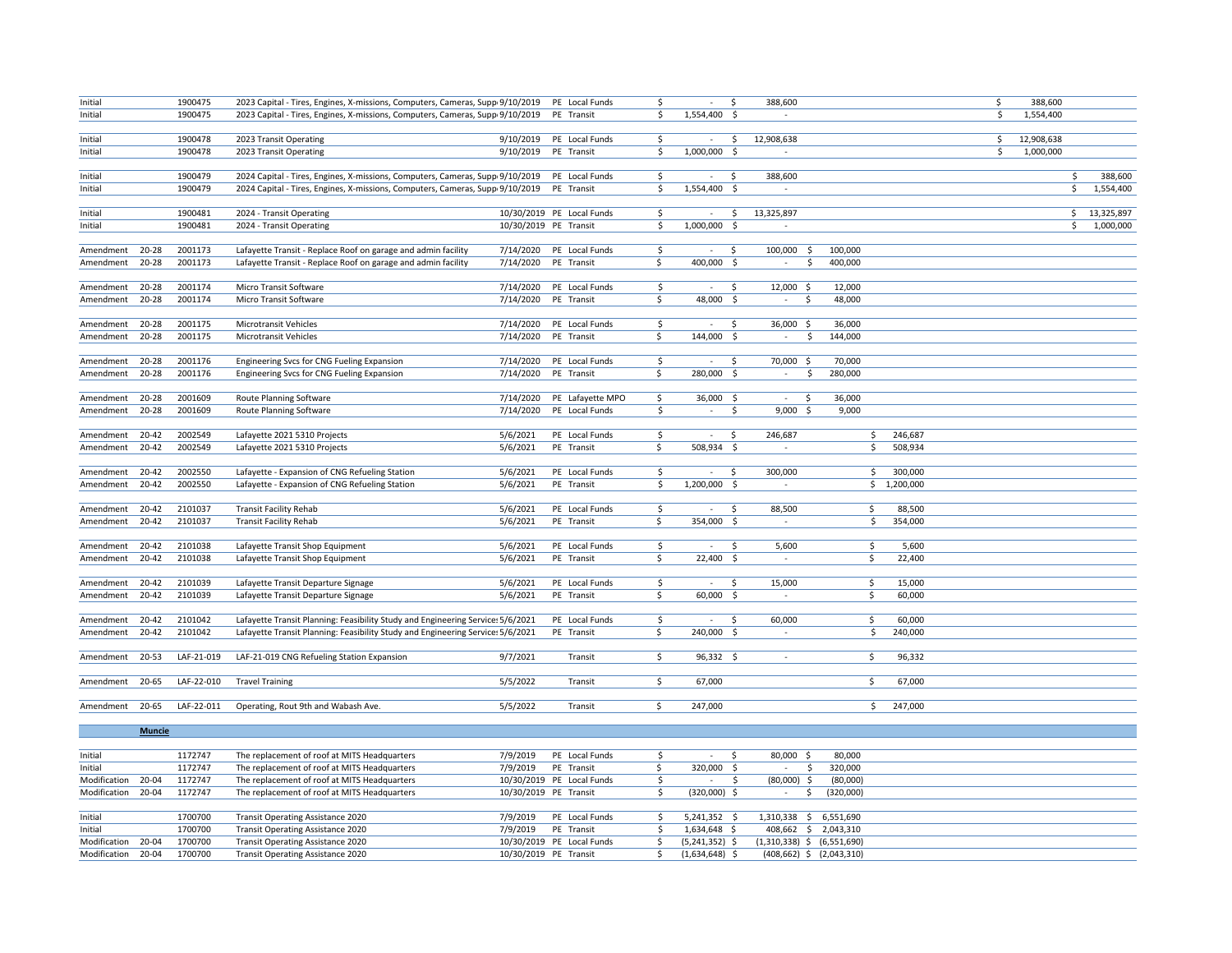| Initial            |              | 1700701 | 2021 Operating                                                                                  | 7/9/2019              | PE Local Funds            | \$                     | Ś                      | 6,681,824                |                        | \$6,681,824    |             |           |  |
|--------------------|--------------|---------|-------------------------------------------------------------------------------------------------|-----------------------|---------------------------|------------------------|------------------------|--------------------------|------------------------|----------------|-------------|-----------|--|
| Initial            |              | 1700701 | 2021 Operating                                                                                  | 7/9/2019              | PE Transit                | \$                     | 2,084,176 \$           |                          |                        | \$2,084,176    |             |           |  |
| Modification 20-04 |              | 1700701 | 2021 Operating                                                                                  |                       | 10/30/2019 PE Local Funds | \$                     | $\sim$<br>\$           | (6,681,824)              |                        | \$ (6,681,824) |             |           |  |
| Modification       | 20-04        | 1700701 | 2021 Operating                                                                                  | 10/30/2019 PE Transit |                           | \$                     | $(2,084,176)$ \$       | $\sim$                   |                        | \$ (2,084,176) |             |           |  |
|                    |              |         |                                                                                                 |                       |                           |                        |                        |                          |                        |                |             |           |  |
| Initial            |              | 1700702 | Heavy Duty Electric Hybrid Bus Replacements 2020                                                | 7/9/2019              | PE Local Funds            | \$                     | \$                     | 244,000<br>-\$           | 244,000                |                |             |           |  |
| Initial            |              | 1700702 | Heavy Duty Electric Hybrid Bus Replacements 2020                                                | 7/9/2019              | PE Transit                | \$                     | 976,000 \$             | \$<br>$\sim$             | 976,000                |                |             |           |  |
| Modification       | 20-04        | 1700702 | Heavy Duty Electric Hybrid Bus Replacements 2020                                                |                       | 10/30/2019 PE Local Funds | \$                     | $\sim$<br>Š.           | $(244,000)$ \$           | (244,000)              |                |             |           |  |
| Modification       | 20-04        | 1700702 | Heavy Duty Electric Hybrid Bus Replacements 2020                                                | 10/30/2019 PE Transit |                           | \$                     | $(976,000)$ \$         | $\sim$<br>\$             | (976,000)              |                |             |           |  |
|                    |              |         |                                                                                                 |                       |                           |                        |                        |                          |                        |                |             |           |  |
| Initial            |              | 1700703 | Heavy Duty Electric Hybrid Bus Replacements - 2021                                              | 7/9/2019              | PE Local Funds            | \$                     | \$<br>$\sim$           | 366,000                  | \$                     | 366,000        |             |           |  |
| Initial            |              | 1700703 | Heavy Duty Electric Hybrid Bus Replacements - 2021                                              | 7/9/2019              | PE Transit                | \$                     | 1,464,000 \$           | $\sim$                   |                        | \$1,464,000    |             |           |  |
| Modification       | 20-04        | 1700703 | Heavy Duty Electric Hybrid Bus Replacements - 2021                                              |                       | 10/30/2019 PE Local Funds | \$                     | \$<br>$\sim$           | (366,000)                | \$                     | (366,000)      |             |           |  |
| Modification       | 20-04        | 1700703 | Heavy Duty Electric Hybrid Bus Replacements - 2021                                              | 10/30/2019 PE Transit |                           | \$                     | $(1,464,000)$ \$       | $\sim$                   |                        | \$(1,464,000)  |             |           |  |
|                    |              |         |                                                                                                 |                       |                           |                        |                        |                          |                        |                |             |           |  |
| Initial            |              | 1700705 | Replacement vans for paratransit service 2020                                                   | 7/9/2019              | PE Local Funds            | \$                     | <sub>S</sub><br>$\sim$ | 22,000 \$                | 22,000                 |                |             |           |  |
| Initial            |              | 1700705 | Replacement vans for paratransit service 2020                                                   | 7/9/2019              | PE Transit                | \$                     | 88,000<br>$\mathsf{S}$ | $\sim$<br>-\$            | 88,000                 |                |             |           |  |
| Modification       | 20-04        | 1700705 | Replacement vans for paratransit service 2020                                                   |                       | 10/30/2019 PE Local Funds | \$                     | \$<br>$\sim$           | $(22,000)$ \$            | (22,000)               |                |             |           |  |
| Modification 20-04 |              | 1700705 | Replacement vans for paratransit service 2020                                                   | 10/30/2019 PE Transit |                           | \$                     | $(88,000)$ \$          | $\sim$<br>\$             | (88,000)               |                |             |           |  |
|                    |              |         |                                                                                                 |                       |                           |                        |                        |                          |                        |                |             |           |  |
| Initial            |              | 1700710 | Replacement maintenance service truck 2021                                                      | 7/9/2019              | PE Local Funds            | \$                     | \$<br>$\sim$           | 9,000                    | \$                     | 9,000          |             |           |  |
| Initial            |              | 1700710 | Replacement maintenance service truck 2021                                                      | 7/9/2019              | PE Transit                | \$                     | 36,000<br>-\$          | $\sim$                   | $\mathsf{S}$           | 36,000         |             |           |  |
| Modification       | 20-04        | 1700710 | Replacement maintenance service truck 2021                                                      |                       | 10/30/2019 PE Local Funds | \$                     | \$<br>$\sim$           | (9,000)                  | \$                     | (9,000)        |             |           |  |
| Modification       | 20-04        | 1700710 | Replacement maintenance service truck 2021                                                      | 10/30/2019 PE Transit |                           | \$                     | $(36,000)$ \$          | $\sim$                   | \$                     | (36,000)       |             |           |  |
|                    |              |         |                                                                                                 |                       |                           |                        |                        |                          |                        |                |             |           |  |
| Initial            |              | 1700711 | Replacement of Supervisor's Vehicle 2021                                                        | 7/9/2019              | PE Local Funds            | \$                     | \$<br>$\sim$           | 7,000                    | \$                     | 7,000          |             |           |  |
| Initial            |              | 1700711 | Replacement of Supervisor's Vehicle 2021                                                        | 7/9/2019              | PE Transit                | \$                     | 28,000<br>- \$         | $\sim$                   | \$                     | 28,000         |             |           |  |
| Modification       | 20-04        | 1700711 | Replacement of Supervisor's Vehicle 2021                                                        |                       | 10/30/2019 PE Local Funds | \$                     | \$                     | (7,000)                  | \$                     | (7,000)        |             |           |  |
| Modification 20-04 |              | 1700711 | Replacement of Supervisor's Vehicle 2021                                                        | 10/30/2019 PE Transit |                           | \$                     | $(28,000)$ \$          | $\overline{\phantom{a}}$ | \$                     | (28,000)       |             |           |  |
|                    |              |         |                                                                                                 |                       |                           |                        |                        |                          |                        |                |             |           |  |
| Initial            |              | 1900546 | Operating Asst, the purchase of up to five replacement buses, and the 10/30/2019 PE Local Funds |                       |                           | \$                     | \$<br>$\sim$           | 5,884,380                | \$ 5,884,380           |                |             |           |  |
| Initial            |              | 1900546 | Operating Asst, the purchase of up to five replacement buses, and th 10/30/2019 PE Transit      |                       |                           | \$.                    | 4,658,000 \$           | $\sim$                   | \$4,658,000            |                |             |           |  |
|                    |              |         |                                                                                                 |                       |                           |                        |                        |                          |                        |                |             |           |  |
| Initial            |              | 1900547 | Op Assist, Purchase of up to 3 buses, one truck and supervisor vehicl 10/30/2019 PE Local Funds |                       |                           | \$                     | \$<br>$\sim$           | 5,690,465                |                        | \$5,690,465    |             |           |  |
| Initial            |              | 1900547 | Op Assist, Purchase of up to 3 buses, one truck and supervisor vehicl 10/30/2019 PE Transit     |                       |                           | \$                     | 3,504,760 \$           |                          |                        | \$3,504,760    |             |           |  |
| Amendment          | 20-49        | 1900547 | Op Assist, Purchase of up to 3 buses, one truck and supervisor vehicl 6/16/2021                 |                       | PE Local Funds            | \$                     | \$<br>$\sim$           | 400,000                  | \$.                    | 400,000        |             |           |  |
| Amendment          | 20-49        | 1900547 | Op Assist, Purchase of up to 3 buses, one truck and supervisor vehicl 6/16/2021                 |                       | PE Muncie MPO             | \$                     | 1,600,000 \$           | $\sim$                   |                        | \$1,600,000    |             |           |  |
| Amendment          | 20-49        | 1900547 | Op Assist, Purchase of up to 3 buses, one truck and supervisor vehicl 6/16/2021                 |                       | PE Transit                | \$                     | Ś                      |                          |                        |                |             |           |  |
| Amendment          | 20-54        | 1900547 | Muncie Combined Projects                                                                        | 11/29/2021            | Local                     |                        | Ś                      | 792,000                  | \$                     | 792,000        |             |           |  |
| Amendment          | 20-54        | 1900547 | <b>Muncie Combined Projects</b>                                                                 | 11/29/2021            | Transit                   | \$                     | 888,000                |                          | \$                     | 888,000        |             |           |  |
| Amendment          | 20-54        | 1900547 | Muncie Combined Projects                                                                        | 11/29/2021            | Muncie MPO                | \$                     | (570,000)              |                          | \$                     | (570,000)      |             |           |  |
| Modification       | 20-44        | 1900547 | <b>Muncie Combined Projects</b>                                                                 | 4/1/2022              | Local                     | \$                     | (10,000)               |                          | \$                     | (10,000)       |             |           |  |
| Modification       | 20-44        | 1900547 | Muncie Combined Projects                                                                        | 4/1/2022              | Muncie MPO (STBG)         | $\overline{\varsigma}$ | (40,000)               |                          | $\overline{\varsigma}$ | (40,000)       |             |           |  |
|                    |              |         |                                                                                                 |                       |                           |                        |                        |                          |                        |                |             |           |  |
| Initial            |              | 1900548 | Operating Assist, purchase of 2 buses, 2 transit vans in 2022.                                  |                       | 10/30/2019 PE Local Funds | \$                     | Ś                      | 5,702,635                |                        |                | \$5,702,635 |           |  |
| Initial            |              | 1900548 | Operating Assist, purchase of 2 buses, 2 transit vans in 2022.                                  | 10/30/2019 PE Transit |                           | \$                     | 3,168,295<br>- \$      |                          |                        |                | \$3,168,295 |           |  |
| Modification       | 20-44        | 1900547 | <b>Muncie Combined Projects</b>                                                                 | 4/1/2022              | Local                     | \$                     | 7,515                  |                          | \$                     | 7,515          |             |           |  |
| Modification       | 20-44        | 1900547 | <b>Muncie Combined Projects</b>                                                                 | 4/1/2022              | Muncie MPO (STBG)         | -\$                    | 30,059                 |                          | $\ddot{\mathsf{S}}$    | 30,059         |             |           |  |
|                    |              |         |                                                                                                 |                       |                           |                        |                        |                          |                        |                |             |           |  |
|                    |              |         |                                                                                                 |                       |                           |                        |                        |                          |                        |                |             |           |  |
| Initial            |              | 1900549 | Operating Assistance, purchase 3 replacement buses, 2 transit vans - 10/30/2019 PE Local Funds  |                       |                           | Ś.                     | Š.                     | 5,932,930                |                        |                | Ś           | 5,932,930 |  |
| Initial            |              | 1900549 | Operating Assistance, purchase 3 replacement buses, 2 transit vans - 10/30/2019 PE Transit      |                       |                           | Ŝ.                     | 3,696,620 \$           | $\sim$                   |                        |                | Ŝ.          | 3,696,620 |  |
|                    |              |         |                                                                                                 |                       |                           |                        |                        |                          |                        |                |             |           |  |
|                    | <b>INDOT</b> |         |                                                                                                 |                       |                           |                        |                        |                          |                        |                |             |           |  |
|                    |              |         |                                                                                                 |                       |                           |                        |                        |                          |                        |                |             |           |  |
| Initial            | 20-05        | 1700456 | Purchase transit vehicles/New Freedom Projects for rural/small urba 12/4/2019                   |                       | PE Local Funds            | \$                     | \$<br>$\sim$           | 677,280 \$               | 677,280                |                |             |           |  |
| Initial            | 20-05        | 1700456 | Purchase transit vehicles/New Freedom Projects for rural/small urba 12/4/2019                   |                       | PE Transit                | \$                     | 2,861,687 \$           | $\sim$                   | \$2,861,687            |                |             |           |  |
|                    |              |         |                                                                                                 |                       |                           |                        |                        |                          |                        |                |             |           |  |
| Initial            | $20 - 05$    | 1700457 | Purchase transit vehicles/New Freedom Projects for rural/small urba 12/4/2019                   |                       | PE Local Funds            | \$                     | -Ŝ<br>$\sim$           | 750,000                  |                        | 750,000<br>\$  |             |           |  |
|                    |              |         |                                                                                                 |                       |                           |                        |                        |                          |                        |                |             |           |  |
| Initial            | $20 - 05$    | 1700457 | Purchase transit vehicles/New Freedom Projects for rural/small urba 12/4/2019                   |                       | PE Transit                | Ś                      | 3,000,000 \$           |                          | \$                     | 3,000,000      |             |           |  |
| Modification       | $20 - 16$    | 1700457 | INDOT FTA 5310 - Purchase transit vehicles/New Freedom Projects f 8/21/2020                     |                       | PE Local Funds            | \$                     | \$<br>$\sim$           | (137, 073)               | \$                     | (137, 073)     |             |           |  |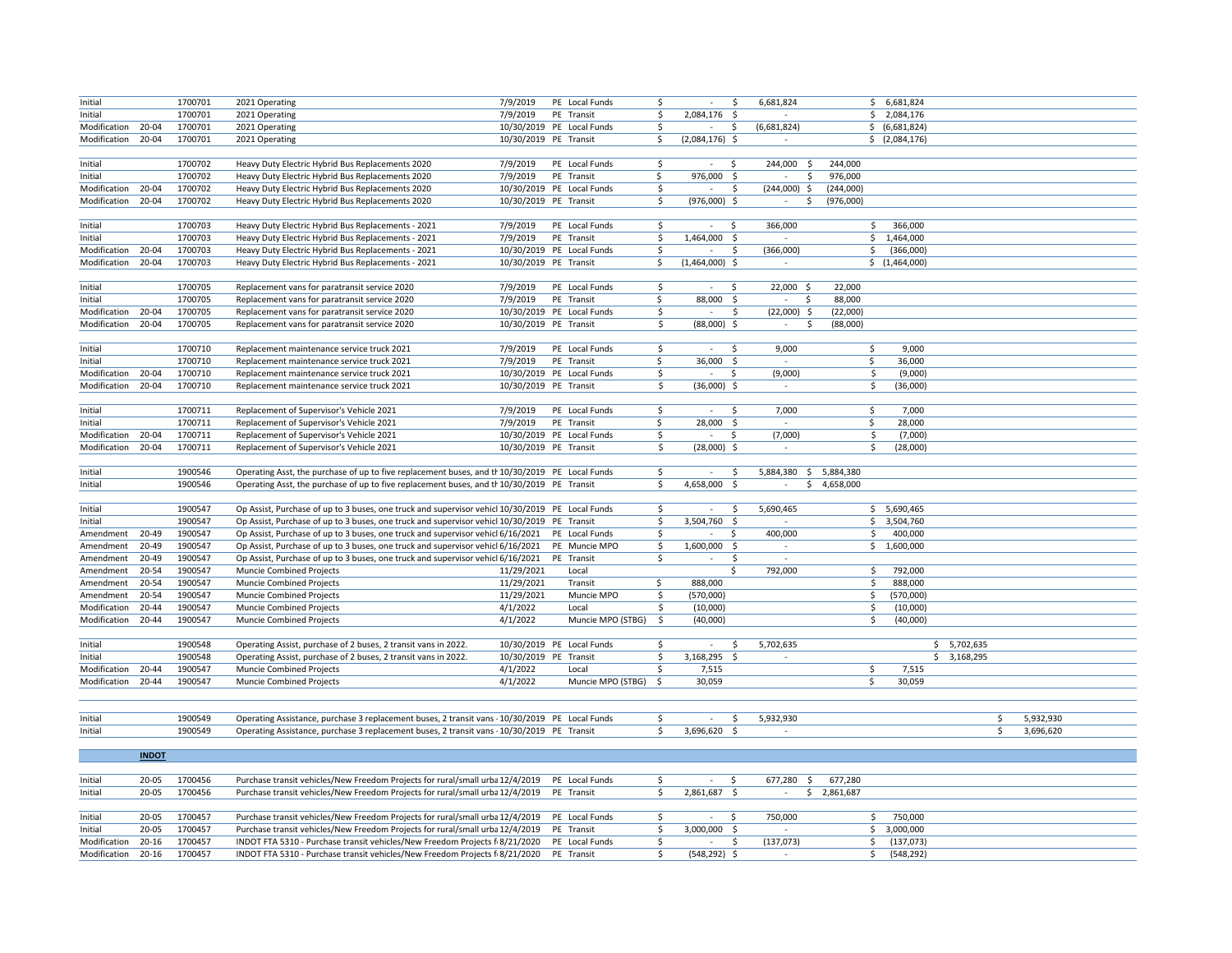| Initial            | $20 - 05$ | 1700458 | Operating & Capital Asst/Intercity/RTAP/Program Administration                               |           | 12/4/2019 PE Local Funds | \$  | $\sim$           | \$                          | 18,497,763 \$ 18,497,763 |               |                  |            |                 |
|--------------------|-----------|---------|----------------------------------------------------------------------------------------------|-----------|--------------------------|-----|------------------|-----------------------------|--------------------------|---------------|------------------|------------|-----------------|
| Initial            | $20 - 05$ | 1700458 | Operating & Capital Asst/Intercity/RTAP/Program Administration                               | 12/4/2019 | PE Transit               | Ś.  | 18,497,763 \$    | $\sim$                      | \$18,497,763             |               |                  |            |                 |
|                    |           |         |                                                                                              |           |                          |     |                  |                             |                          |               |                  |            |                 |
| Initial            | 20-05     | 1700459 | Operating & Capital Asst/Intercity/RTAP/Program Administration                               | 12/4/2019 | PE Local Funds           | \$  | $\sim$           | \$<br>18,000,000            |                          | \$18,000,000  |                  |            |                 |
| Initial            | 20-05     | 1700459 | Operating & Capital Asst/Intercity/RTAP/Program Administration                               | 12/4/2019 | PE Transit               | \$  | 18,000,000 \$    | $\sim$                      |                          | \$18,000,000  |                  |            |                 |
|                    |           |         |                                                                                              |           |                          |     |                  |                             |                          |               |                  |            |                 |
| Initial            | $20 - 05$ | 1700460 | Purchase transit vehicles and related equipment in rural areas                               | 12/4/2019 | PE Local Funds           | \$  | \$<br>$\sim$     | 703,560 \$                  | 703,560                  |               |                  |            |                 |
| Initial            | 20-05     | 1700460 | Purchase transit vehicles and related equipment in rural areas                               | 12/4/2019 | PE Transit               | \$  | 2,814,240 \$     | $\sim$                      | \$2,814,240              |               |                  |            |                 |
|                    |           |         |                                                                                              |           |                          |     |                  |                             |                          |               |                  |            |                 |
| Initial            | 20-05     | 1700461 | Purchase transit vehicles and related equipment in rural areas                               | 12/4/2019 | PE Local Funds           | \$  | \$<br>$\sim$     | 750,000                     |                          | \$<br>750,000 |                  |            |                 |
| Initial            | $20 - 05$ | 1700461 | Purchase transit vehicles and related equipment in rural areas                               |           | 12/4/2019 PE Transit     | \$  | 3,000,000 \$     | $\mathcal{L}_{\mathcal{A}}$ |                          | \$3,000,000   |                  |            |                 |
|                    |           |         |                                                                                              |           |                          |     |                  |                             |                          |               |                  |            |                 |
| Initial            | $20 - 16$ | 1700461 | FTA 5339 - 2021 Purchase transit vehicles and related equipment in 8/21/2020                 |           | PE Local Funds           | \$  | -\$<br>$\sim$    | 244,040                     |                          | 244,040<br>\$ |                  |            |                 |
| Initial            | $20 - 16$ | 1700461 | FTA 5339 - 2021 Purchase transit vehicles and related equipment in 8/21/2020                 |           | PE Transit               | Ŝ.  | 976,150 \$       | $\sim$                      |                          | 976,150<br>Ś. |                  |            |                 |
|                    |           |         |                                                                                              |           |                          |     |                  |                             |                          |               |                  |            |                 |
| Initial            | $20 - 00$ | 1900799 | Purchase transit vehicles / New Freedom Projects for rural and small 7/9/2019                |           | PE Local Funds           | \$  | $\sim$<br>- \$   | 750,000                     |                          |               | \$750,000        |            |                 |
| Initial            | $20 - 00$ | 1900799 | Purchase transit vehicles / New Freedom Projects for rural and small 7/9/2019                |           | PE Transit               | \$  | 3,000,000 \$     |                             |                          |               | \$3,000,000      |            |                 |
| Modification       | $20 - 27$ | 1900799 | FTA 5310 2022 Purchase vehicles / New Freedom Projects for rural, 5/28/2021                  |           | PE Local Funds           | \$  | $\sim$           | (750,000)<br>\$             |                          |               | \$ (750,000)     |            |                 |
| Modification       | $20 - 27$ | 1900799 | FTA 5310 2022 Purchase vehicles / New Freedom Projects for rural, 5/28/2021                  |           | PE Transit               | \$  | $(809, 253)$ \$  | $\sim$                      |                          |               | \$ (809, 253)    |            |                 |
|                    |           |         |                                                                                              |           |                          |     |                  |                             |                          |               |                  |            |                 |
|                    | $20 - 00$ | 1900800 |                                                                                              |           | PE Local Funds           | \$  |                  | 750,000                     |                          |               |                  | 750,000    |                 |
| Initial            |           |         | Purchase transit vehicles / New Freedom Projects for rural and small 7/9/2019                |           |                          |     | \$<br>$\sim$     | $\sim$                      |                          |               | \$               |            |                 |
| Initial            | $20 - 00$ | 1900800 | Purchase transit vehicles / New Freedom Projects for rural and small 7/9/2019                |           | PE Transit               | Ŝ.  | 3,000,000 \$     |                             |                          |               | \$               | 3,000,000  |                 |
|                    |           |         |                                                                                              |           |                          |     |                  |                             |                          |               |                  |            |                 |
| Initial            | $20 - 00$ | 1900802 | Purchase transit vehicles / New Freedom Projects for rual and small 7/9/2019                 |           | PE Local Funds           | S.  | $\sim 100$<br>S. | 750,000                     |                          |               |                  |            | \$<br>750,000   |
| Initial            | $20 - 00$ | 1900802 | Purchase transit vehicles / New Freedom Projects for rual and small 7/9/2019                 |           | PE Transit               | \$  | 3,000,000 \$     | $\overline{\phantom{a}}$    |                          |               |                  |            | \$<br>3,000,000 |
|                    |           |         |                                                                                              |           |                          |     |                  |                             |                          |               |                  |            |                 |
| Initial            | $20 - 00$ | 1900803 | Statewide FTA 5311 Operating, Capital, Program Admin.                                        | 7/9/2019  | PE Local Funds           | \$  | $\sim$           | $\frac{1}{2}$<br>18,000,000 |                          |               | \$18,000,000     |            |                 |
| Initial            | $20 - 00$ | 1900803 | Statewide FTA 5311 Operating, Capital, Program Admin.                                        | 7/9/2019  | PE Transit               | \$  | 18,000,000       | \$<br>×                     |                          |               | \$18,000,000     |            |                 |
| Modification       | 20-28     | 1900803 | Statewide FTA 5311 Operating, Capital, Program Admin.                                        | 6/11/2021 | PE Local Funds           | \$  | $\sim$           | \$<br>(5,369,062)           |                          |               | \$ (5,369,062)   |            |                 |
| Modification       | 20-28     | 1900803 | Statewide FTA 5311 Operating, Capital, Program Admin.                                        | 6/11/2021 | PE Transit               | \$  | $(5,369,062)$ \$ | $\sim$                      |                          |               | \$ (5,369,062)   |            |                 |
|                    |           |         |                                                                                              |           |                          |     |                  |                             |                          |               |                  |            |                 |
| Initial            | $20 - 00$ | 1900804 | Statewide FTA 5311 Operating, Capital, Program Admin.                                        | 7/9/2019  | PE Local Funds           | \$  | $\sim$           | 18,000,000<br>-\$           |                          |               | \$               | 18,000,000 |                 |
| Initial            | $20 - 00$ | 1900804 | Statewide FTA 5311 Operating, Capital, Program Admin.                                        | 7/9/2019  | PE Transit               | \$  | 18,000,000       | -\$                         |                          |               | \$               | 18,000,000 |                 |
|                    |           |         |                                                                                              |           |                          |     |                  |                             |                          |               |                  |            |                 |
| Initial            | $20 - 00$ | 1900805 | Statewide FTA 5311 Operating, Capital, Program Admin.                                        | 7/9/2019  | PE Local Funds           | \$  | $\sim$           | $\mathsf{S}$<br>18,000,000  |                          |               |                  |            | \$18,000,000    |
| Initial            | 20-00     | 1900805 | Statewide FTA 5311 Operating, Capital, Program Admin.                                        | 7/9/2019  | PE Transit               | \$  | 18,000,000 \$    | $\sim$                      |                          |               |                  |            | \$18,000,000    |
|                    |           |         |                                                                                              |           |                          |     |                  |                             |                          |               |                  |            |                 |
| Initial            |           | 1900806 | Statewide FTA 5339 Vehicles and Miscellaneous Equipment.                                     | 7/9/2019  | PE Local Funds           | \$  | S.<br>$\sim$     | 750,000                     |                          |               | 750,000<br>\$    |            |                 |
| Initial            |           | 1900806 | Statewide FTA 5339 Vehicles and Miscellaneous Equipment.                                     | 7/9/2019  | PE Transit               | Ś   | 3,000,000 \$     |                             |                          |               | \$3,000,000      |            |                 |
| Modification 20-28 |           | 1900806 | Statewide FTA 5339 Vehicles and Miscellaneous Equipment.                                     | 6/11/2021 | PE Local Funds           | \$  | $\sim$           | \$<br>(22, 279)             |                          |               | \$.<br>(22, 279) |            |                 |
| Modification       | 20-28     | 1900806 | Statewide FTA 5339 Vehicles and Miscellaneous Equipment.                                     | 6/11/2021 | PE Transit               | \$. | $(89, 116)$ \$   |                             |                          |               | (89, 116)<br>\$  |            |                 |
|                    |           |         |                                                                                              |           |                          |     |                  |                             |                          |               |                  |            |                 |
| Initial            |           | 1900807 | Statewide FTA 5339 Vehicles and Miscellaneous Equipment.                                     | 7/9/2019  | PE Local Funds           | \$  | \$               | 750,000                     |                          |               | \$               | 750,000    |                 |
| Initial            |           | 1900807 | Statewide FTA 5339 Vehicles and Miscellaneous Equipment.                                     | 7/9/2019  | PE Transit               | \$  | 3,000,000 \$     | $\sim$                      |                          |               | \$               | 3,000,000  |                 |
|                    |           |         |                                                                                              |           |                          |     |                  |                             |                          |               |                  |            |                 |
| Initial            |           | 1900808 | Statewide FTA 5339 Vehicles and Miscellaneous Equipment.                                     | 12/4/2019 | PE Local Funds           | \$  | \$<br>$\sim$     | 750,000                     |                          |               |                  |            | \$<br>750,000   |
| Initial            |           | 1900808 | Statewide FTA 5339 Vehicles and Miscellaneous Equipment.                                     | 12/4/2019 | PE Transit               | \$  | 3,000,000 \$     |                             |                          |               |                  |            | \$<br>3,000,000 |
|                    |           |         |                                                                                              |           |                          |     |                  |                             |                          |               |                  |            |                 |
| Amendment          | 20-06     | 1902109 | FTA 5339 Vehicles for Marshall County                                                        | 10/9/2019 | PE Local Funds           | \$  | $\sim$           | \$<br>$18,660$ \$           | 18,660                   |               |                  |            |                 |
| Amendment          | 20-06     | 1902109 | FTA 5339 Vehicles for Marshall County                                                        |           | 10/9/2019 PE Transit     | \$  | $74,640$ \$      | $\sim$                      | -\$<br>74,640            |               |                  |            |                 |
|                    |           |         |                                                                                              |           |                          |     |                  |                             |                          |               |                  |            |                 |
| Amendment          | 20-06     | 1902110 | FTA 5339 Vehicles for Hancock, Hamilton, Hendricks, and Johnson Cc 10/27/2019 PE Local Funds |           |                          | \$  | -\$<br>$\sim$    | 115,560 \$                  | 115,560                  |               |                  |            |                 |
| Amendment          | 20-06     | 1902110 | FTA 5339 Vehicles for Hancock, Hamilton, Hendricks, and Johnson Co 10/27/2019 PE Transit     |           |                          | S.  | 462,240 \$       | $\sim$                      | \$<br>462,240            |               |                  |            |                 |
|                    |           |         |                                                                                              |           |                          |     |                  |                             |                          |               |                  |            |                 |
| Amendment          | $20 - 12$ | 1902111 | FTA 5339 Vehicles for Monroe County Rural Transit                                            |           | 1/14/2020 PE Local Funds | \$  | $\sim$<br>- \$   | 844,400                     | - \$<br>844,400          |               |                  |            |                 |
| Amendment          | $20 - 12$ | 1902111 | FTA 5339 Vehicles for Monroe County Rural Transit                                            |           | 1/14/2020 PE Transit     | \$  | 3,377,601 \$     | $\sim$                      | \$3,377,601              |               |                  |            |                 |
|                    |           |         |                                                                                              |           |                          |     |                  |                             |                          |               |                  |            |                 |
| Amendment          | $20 - 12$ | 1902112 | FTA 5339 Vehicles for WCIEDD.                                                                | 1/14/2020 | PE Local Funds           | Š.  | $\sim$           | \$<br>$10,140$ \$           | 10,140                   |               |                  |            |                 |
| Amendment          | $20 - 12$ | 1902112 | FTA 5339 Vehicles for WCIEDD.                                                                |           | 1/14/2020 PE Transit     | \$  | 40,560 \$        | $\sim$                      | S.<br>40,560             |               |                  |            |                 |
|                    |           |         |                                                                                              |           |                          |     |                  |                             |                          |               |                  |            |                 |

**MACOG (South Bend)**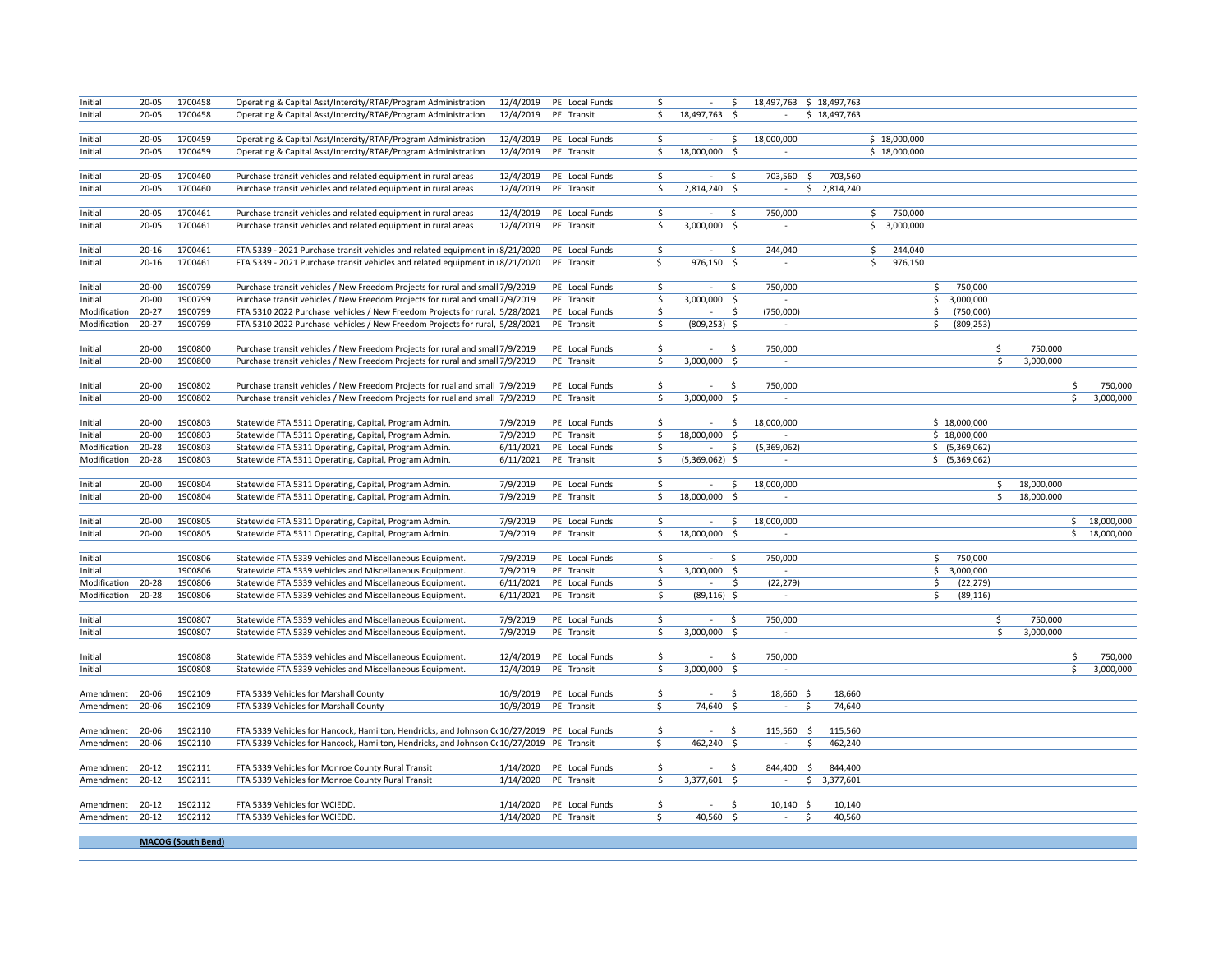| Initial                 |           | 1700648            | <b>Preventive Maintenance</b>                                                      | 7/9/2019              | PE Local Funds               | \$                        |                          | Ŝ.           | 320,000<br>$\ddot{\mathsf{S}}$       | 320,000     |             |  |
|-------------------------|-----------|--------------------|------------------------------------------------------------------------------------|-----------------------|------------------------------|---------------------------|--------------------------|--------------|--------------------------------------|-------------|-------------|--|
| Initial                 |           | 1700648            | <b>Preventive Maintenance</b>                                                      | 7/9/2019              | PE Transit                   | \$                        | 1,280,000 \$             |              | $\sim$                               | \$1,280,000 |             |  |
| Modification            | $20 - 14$ | 1700648            | Preventive Maintenance                                                             | 7/27/2020             | PE Local Funds               | \$                        |                          | \$           | $(20,000)$ \$                        | (20,000)    |             |  |
| Modification            | 20-14     | 1700648            | Preventive Maintenance                                                             | 7/27/2020             | PE Transit                   | \$                        | $(80,000)$ \$            |              | $\ddot{\varsigma}$<br>$\sim$         | (80,000)    |             |  |
|                         |           |                    |                                                                                    |                       |                              |                           |                          |              |                                      |             |             |  |
| Initial                 |           | 1700649            | Purchase ADP Hardware                                                              | 7/9/2019              | PE Local Funds               | \$                        | ×.                       | \$           | $\mathsf{S}$<br>$\sim$               | $\sim$      |             |  |
| Initial                 |           | 1700649            | Purchase ADP Hardware                                                              | 7/9/2019              | PE Transit                   | \$                        | $\sim$                   | \$           | \$<br>$\sim$                         | $\sim$      |             |  |
| Modification            | $20 - 14$ | 1700649            | Purchase ADP Hardware                                                              | 7/27/2020             | PE Local Funds               | \$                        | $\sim$                   | \$           | 25,374 \$                            | 25,374      |             |  |
| Modification            | 20-14     | 1700649            | Purchase ADP Hardware                                                              | 7/27/2020             | PE Transit                   | \$                        | 101,496 \$               |              | $\sim$<br>$\ddot{\varsigma}$         | 101,496     |             |  |
|                         |           |                    |                                                                                    |                       |                              |                           |                          |              |                                      |             |             |  |
| Initial                 |           | 1700650            | Purchase ADP Software                                                              | 7/9/2019              | PE Local Funds               | $\mathsf{S}$              | $\sim$                   | \$           | 12,500 \$                            | 12,500      |             |  |
| Initial                 |           | 1700650            | Purchase ADP Software                                                              | 7/9/2019              | PE Transit                   | \$                        | 50,000                   | -\$          | S,<br>$\sim$                         | 50,000      |             |  |
| Modification            | 20-14     | 1700650            | Purchase ADP Software                                                              | 7/27/2020             | PE Local Funds               | \$                        | $\sim$                   | \$           | $(2,500)$ \$                         | (2,500)     |             |  |
| Modification            | 20-14     | 1700650            | Purchase ADP Software                                                              | 7/27/2020             | PE Transit                   | \$                        | $(10,000)$ \$            |              | $\sim$<br>$\ddot{\varsigma}$         | (10,000)    |             |  |
|                         |           |                    |                                                                                    |                       |                              |                           |                          |              |                                      |             |             |  |
| Initial                 |           | 1700653            | <b>Associated Capital</b>                                                          | 7/9/2019              | PE Local Funds               | \$                        | $\sim$                   | S.           | $5,000$ \$                           | 5,000       |             |  |
| Initial                 |           | 1700653            | <b>Associated Capital</b>                                                          | 7/9/2019              | PE Transit                   | \$                        | 20,000                   | - Ś          | S,                                   | 20,000      |             |  |
| Modification            | $20 - 14$ | 1700653            | <b>Associated Capital</b>                                                          | 7/27/2020             | PE Local Funds               | $\ddot{\mathsf{S}}$       | $\sim$                   | \$.          | 15,000 \$                            | 15,000      |             |  |
| Modification            | $20 - 14$ | 1700653            | <b>Associated Capital</b>                                                          | 7/27/2020             | PE Transit                   | \$                        | 60,000 \$                |              | \$<br>$\sim$                         | 60,000      |             |  |
|                         |           |                    |                                                                                    |                       |                              |                           |                          |              |                                      |             |             |  |
| Initial                 |           | 1700654            | Rehab/Renovate Transfer Facility                                                   | 7/9/2019              | PE Local Funds               | \$                        | $\sim$                   | \$           | $\zeta$<br>$\sim$                    | ×.          |             |  |
| Initial                 |           | 1700654            | Rehab/Renovate Transfer Facility                                                   | 7/9/2019              | PE Transit                   | \$                        | $\overline{\phantom{a}}$ | \$           | \$<br>$\sim$                         | $\sim$      |             |  |
|                         |           |                    |                                                                                    |                       |                              |                           |                          |              |                                      |             |             |  |
| Initial                 |           | 1700656            | Purchase less than 30ft vehicles                                                   | 7/9/2019              | PE Local Funds               | \$                        | $\sim$                   | Ś            | $\sim$                               |             |             |  |
| Initial                 |           | 1700656            | Purchase less than 30ft vehicles                                                   | 7/9/2019              | PE Transit                   | \$                        | $\sim$                   | Ś            | \$<br>$\sim$                         | $\sim$      |             |  |
|                         |           |                    |                                                                                    |                       |                              |                           |                          |              |                                      |             |             |  |
| Initial                 |           | 1700657            | <b>Operating Assistance ADA</b>                                                    | 7/9/2019              | PE Local Funds               | \$                        | $\overline{\phantom{a}}$ | \$           | $50,000$ \$                          | 50,000      |             |  |
| Initial                 |           | 1700657            | <b>Operating Assistance ADA</b>                                                    | 7/9/2019              | PE Transit                   | \$.                       | 200,000                  | - Ś          | $\sim$<br>$\ddot{\varsigma}$         | 200,000     |             |  |
| Modification            | $20 - 05$ | 1700657            | <b>Operating Assistance ADA</b>                                                    | 12/4/2019             | PE Local Funds               | \$                        | $\sim$                   | Ŝ            | 35,000 \$                            | 35,000      |             |  |
| Modification            | 20-06     | 1700657            | <b>Operating Assistance ADA</b>                                                    | 12/4/2019             | PE Local Funds               | \$                        | $\sim$                   | Ś            | $(15,000)$ \$                        | (15,000)    |             |  |
| Modification            | 20-05     | 1700657            | <b>Operating Assistance ADA</b>                                                    | 12/4/2019             | PE Transit                   | \$.                       | 140,000                  | -\$          | $\sim$<br>\$                         | 140,000     |             |  |
| Modification            | 20-06     | 1700657            | <b>Operating Assistance ADA</b>                                                    | 12/4/2019             | PE Transit                   | \$                        | $(60,000)$ \$            |              | $\ddot{\varsigma}$                   | (60,000)    |             |  |
| Modification            | $20 - 14$ | 1700657            | <b>Operating Assistance ADA</b>                                                    | 7/27/2020             | PE Local Funds               | \$                        | $\sim$                   | \$.          | 35,000 \$                            | 35,000      |             |  |
| Modification            | $20 - 14$ | 1700657            | <b>Operating Assistance ADA</b>                                                    | 7/27/2020             | PE Transit                   | \$                        | 140,000                  | - \$         | \$<br>$\sim$                         | 140,000     |             |  |
|                         |           |                    |                                                                                    |                       |                              |                           |                          |              |                                      |             |             |  |
| Initial                 |           | 1700658            | <b>Operating Assistance Fixed Route</b>                                            | 7/9/2019              | PE Local Funds<br>PE Transit | $\ddot{\mathsf{S}}$       | $\sim$<br>700,000        | \$<br>- Ś    | 2,220,000 \$ 2,220,000               |             |             |  |
| Initial<br>Modification | $20 - 14$ | 1700658<br>1700658 | <b>Operating Assistance Fixed Route</b><br><b>Operating Assistance Fixed Route</b> | 7/9/2019<br>7/27/2020 | PE Local Funds               | \$<br>$\ddot{\mathsf{S}}$ | $\sim$                   | \$           | \$<br>$(1,215,774)$ \$ $(1,215,774)$ | 700,000     |             |  |
| Modification            | $20 - 14$ | 1700658            |                                                                                    | 7/27/2020             | PE Transit                   | \$                        | 800,000                  | \$           | \$<br>$\sim$                         | 800,000     |             |  |
|                         |           |                    | Operating Assistance Fixed Route                                                   |                       |                              |                           |                          |              |                                      |             |             |  |
| Initial                 |           | 1700659            | <b>Preventive Maintenance</b>                                                      | 7/9/2019              | PE Local Funds               | \$                        | $\sim$                   | \$           | 320,000                              | \$          | 320,000     |  |
| Initial                 |           | 1700659            | Preventive Maintenance                                                             | 7/9/2019              | PE Transit                   | \$                        | 1,280,000                | \$           | ÷                                    |             | \$1,280,000 |  |
|                         |           |                    |                                                                                    |                       |                              |                           |                          |              |                                      |             |             |  |
| Initial                 |           | 1700660            | Purchase ADP Software                                                              | 7/9/2019              | PE Local Funds               | \$                        | $\sim$                   | \$           | 5,000                                | \$          | 5,000       |  |
| Initial                 |           | 1700660            | Purchase ADP Software                                                              | 7/9/2019              | PE Transit                   | \$                        | 20,000 \$                |              | $\sim$                               | \$          | 20,000      |  |
|                         |           |                    |                                                                                    |                       |                              |                           |                          |              |                                      |             |             |  |
| Initial                 |           | 1700661            | <b>Associated Capital</b>                                                          | 7/9/2019              | PE Local Funds               | \$                        | $\sim$                   | \$           | 25,000                               | \$          | 25,000      |  |
| Initial                 |           | 1700661            | <b>Associated Capital</b>                                                          | 7/9/2019              | PE Transit                   | \$                        | 100,000                  | \$           | $\overline{\phantom{a}}$             | \$.         | 100,000     |  |
|                         |           |                    |                                                                                    |                       |                              |                           |                          |              |                                      |             |             |  |
| Initial                 |           | 1700662            | Rehab/Renovate Transfer Facility                                                   | 7/9/2019              | PE Local Funds               | \$                        | $\sim$                   | \$           | 30,000                               | \$          | 30,000      |  |
| Initial                 |           | 1700662            | Rehab/Renovate Transfer Facility                                                   | 7/9/2019              | PE Transit                   | \$                        | 120,000                  | -\$          |                                      | \$          | 120,000     |  |
| Amendment               | 20-42     | 1700662            | Rehab/Renovate Transfer Facility                                                   | 5/6/2021              | PE Local Funds               | \$                        | $\overline{\phantom{a}}$ | \$           | (30,000)                             | \$          | (30,000)    |  |
| Amendment               | $20 - 42$ | 1700662            | Rehab/Renovate Transfer Facility                                                   | 5/6/2021              | PE Transit                   | S.                        | $(120,000)$ \$           |              | $\sim$                               | \$          | (120,000)   |  |
|                         |           |                    |                                                                                    |                       |                              |                           |                          |              |                                      |             |             |  |
| Initial                 |           | 1700663            | Purchase less than 30ft vehicles                                                   | 7/9/2019              | PE Local Funds               | \$                        | $\sim$                   | S.           | 10,000                               | \$          | 10,000      |  |
| Initial                 |           | 1700663            | Purchase less than 30ft vehicles                                                   | 7/9/2019              | PE Transit                   | \$                        | 40,000                   | -\$          |                                      | \$          | 40,000      |  |
|                         |           |                    |                                                                                    |                       |                              |                           |                          |              |                                      |             |             |  |
| Initial                 |           | 1700664            | <b>Operating Assistance ADA</b>                                                    | 7/9/2019              | PE Local Funds               | -\$                       | $\sim$                   | \$.          | 40,000                               | \$.         | 40,000      |  |
| Initial                 |           | 1700664            | Operating Assistance ADA                                                           | 7/9/2019              | PE Transit                   | \$                        | $160,000$ \$             |              |                                      | \$          | 160,000     |  |
|                         |           |                    |                                                                                    |                       |                              |                           |                          |              |                                      |             |             |  |
| Initial                 |           | 1700665            | <b>Operating Assistance Fixed Route</b>                                            | 7/9/2019              | PE Local Funds               | \$                        |                          | $\mathsf{S}$ | 2,600,000                            |             | \$2,600,000 |  |
| Initial                 |           | 1700665            | <b>Operating Assistance Fixed Route</b>                                            | 7/9/2019              | PE Transit                   | \$                        | 800,000                  | Ŝ.           |                                      | \$          | 800,000     |  |
|                         |           |                    |                                                                                    |                       |                              |                           |                          |              |                                      |             |             |  |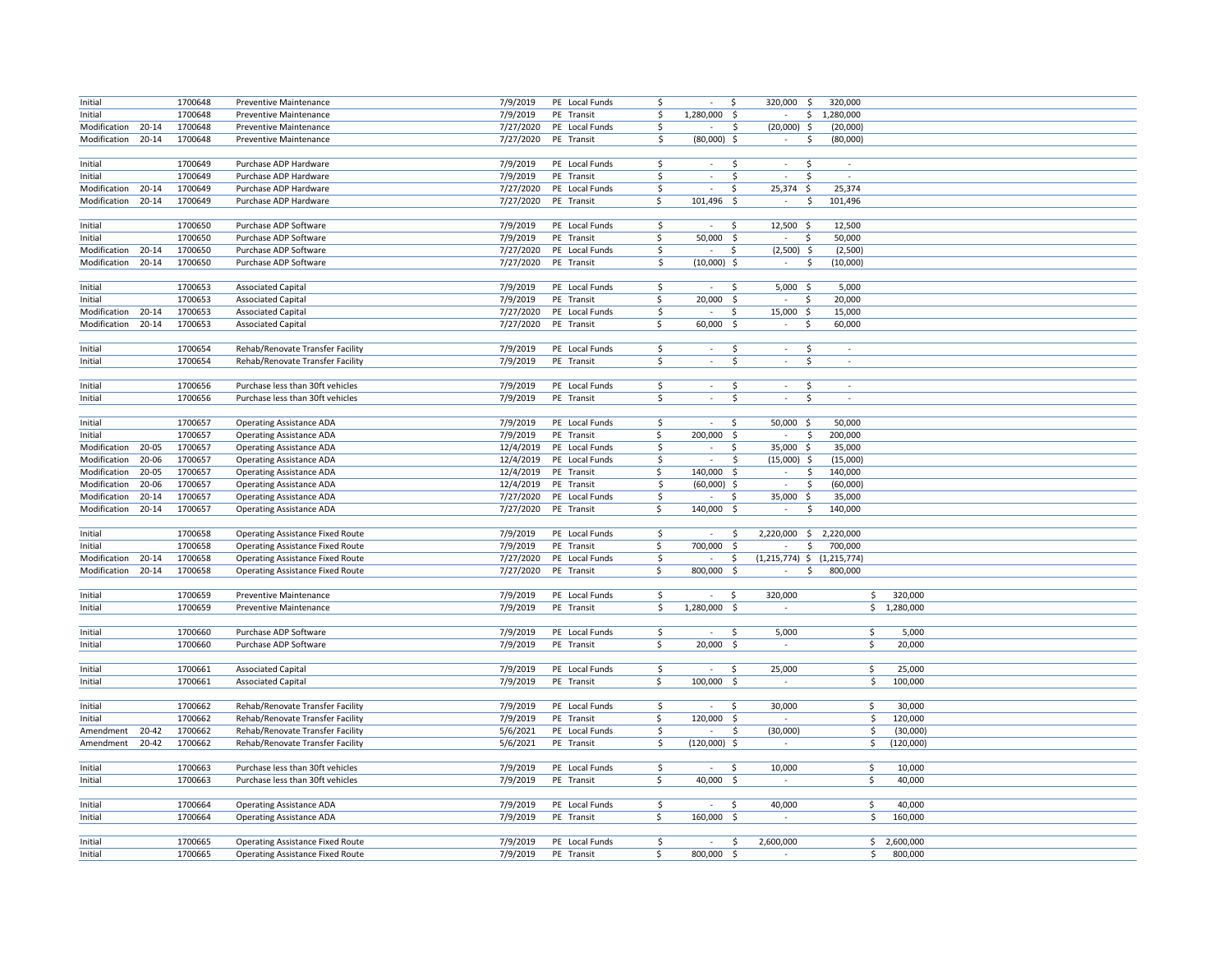| Initial      |           | 1802855 | 2020 FTA 5311 Operating Assistance for KABS and Marshall Co.               | 7/9/2019  | PE Local Funds | \$  | $\sim$          | \$                  | 644,736 \$                   | 644,736    |         |         |               |         |
|--------------|-----------|---------|----------------------------------------------------------------------------|-----------|----------------|-----|-----------------|---------------------|------------------------------|------------|---------|---------|---------------|---------|
| Initial      |           | 1802855 | 2020 FTA 5311 Operating Assistance for KABS and Marshall Co.               | 7/9/2019  | PE Transit     | \$  | 551,306         | $\ddot{\mathsf{S}}$ | \$                           | 551,306    |         |         |               |         |
|              |           |         |                                                                            |           |                |     |                 |                     |                              |            |         |         |               |         |
| Initial      |           | 1802856 | 2021 FTA 5311 Operating Assistance for KABS and Marshall Co.               | 7/9/2019  | PE Local Funds | \$  | $\sim$          | Ŝ.                  | 644.736                      | \$         | 644,736 |         |               |         |
| Initial      |           | 1802856 | 2021 FTA 5311 Operating Assistance for KABS and Marshall Co.               | 7/9/2019  | PE Transit     | \$  | 551,306 \$      |                     | $\overline{\phantom{a}}$     | \$         | 551,306 |         |               |         |
|              |           |         |                                                                            |           |                |     |                 |                     |                              |            |         |         |               |         |
| Initial      |           | 1802857 | 2022 FTA 5311 Operating Assistance for KABS and Marshall Co.               | 7/9/2019  | PE Local Funds | \$  | $\epsilon$      | \$                  | 644,736                      |            | \$      | 644,736 |               |         |
| Initial      |           | 1802857 | 2022 FTA 5311 Operating Assistance for KABS and Marshall Co.               | 7/9/2019  | PE Transit     | \$. | 551,306 \$      |                     |                              |            | \$      | 551,306 |               |         |
|              |           |         |                                                                            |           |                |     |                 |                     |                              |            |         |         |               |         |
| Initial      |           | 1802858 | 2023 FTA 5311 Operating Assistance for KABS and Marshall Co.               | 7/9/2019  | PE Local Funds | \$  | $\sim$          | \$                  | 644,736                      |            |         |         | \$<br>644,736 |         |
| Initial      |           | 1802858 | 2023 FTA 5311 Operating Assistance for KABS and Marshall Co.               | 7/9/2019  | PE Transit     | \$  | 551,306 \$      |                     | $\epsilon$                   |            |         |         | \$<br>551,306 |         |
|              |           |         |                                                                            |           |                |     |                 |                     |                              |            |         |         |               |         |
| Initial      |           | 1802859 | 2024 FTA 5311 Operating Assistance for KABS and Marshall Co.               | 7/9/2019  | PE Local Funds | \$  | $\sim$          | Ŝ                   | 644,736                      |            |         |         | Ś             | 644,736 |
| Initial      |           | 1802859 | 2024 FTA 5311 Operating Assistance for KABS and Marshall Co.               | 7/9/2019  | PE Transit     | \$  | 551,306         | -\$                 | $\sim$                       |            |         |         | \$            | 551,306 |
|              |           |         |                                                                            |           |                |     |                 |                     |                              |            |         |         |               |         |
| Initial      |           | 1901342 | Rehab/Renovate Transfer Facilities using 5339 Funding from 2018            | 12/4/2019 | PE Local Funds | \$  | $\sim$          | \$                  | 135,791<br>\$                | 135,791    |         |         |               |         |
| Initial      |           | 1901342 | Rehab/Renovate Transfer Facilities using 5339 Funding from 2018            | 12/4/2019 | PE Transit     | \$  | $513,166$ \$    |                     | \$<br>$\sim$                 | 513,166    |         |         |               |         |
| Modification | 20-14     | 1901342 | Rehab/Renovate Transfer Facilities using 5339 Funding from 2018            | 7/27/2020 | PE Local Funds | \$  |                 | \$                  | $(81,400)$ \$                | (81, 400)  |         |         |               |         |
| Modification | $20 - 14$ | 1901342 | Rehab/Renovate Transfer Facilities using 5339 Funding from 2018            | 7/27/2020 | PE Transit     | \$  | $(295, 602)$ \$ |                     | $\sim$<br>$\ddot{\varsigma}$ | (295, 602) |         |         |               |         |
|              |           |         |                                                                            |           |                |     |                 |                     |                              |            |         |         |               |         |
| Amendment    | $20 - 12$ | 1902883 | MACOG 2020 5310 Projects                                                   | 1/14/2020 | PE Local Funds | \$  | $\sim$          | \$                  | 50,000 \$                    | 50,000     |         |         |               |         |
| Amendment    | $20 - 12$ | 1902883 | MACOG 2020 5310 Projects                                                   | 1/14/2020 | PE Transit     | \$  | 200,000 \$      |                     | $\sim$<br>\$                 | 200,000    |         |         |               |         |
|              |           |         |                                                                            |           |                |     |                 |                     |                              |            |         |         |               |         |
| Amendment    | 20-32     | 2001735 | <b>Tire Lease</b>                                                          | 7/21/2020 | PE Local Funds | \$  | $\sim$          | \$.                 | 16,000<br>-\$                | 16,000     |         |         |               |         |
| Amendment    | 20-32     | 2001735 | <b>Tire Lease</b>                                                          | 7/21/2020 | PE Transit     | \$  | 64,000 \$       |                     | $\sim$<br>\$                 | 64,000     |         |         |               |         |
|              |           |         |                                                                            |           |                |     |                 |                     |                              |            |         |         |               |         |
| Amendment    | 20-32     | 2001736 | Purchase Miscellaneous Support Equipment                                   | 7/21/2020 | PE Local Funds | \$  | $\sim$          | \$                  | 10,000 \$                    | 10,000     |         |         |               |         |
| Amendment    | 20-32     | 2001736 | Purchase Miscellaneous Support Equipment                                   | 7/21/2020 | PE Transit     | Ŝ.  | 40,000 \$       |                     | \$<br>$\sim$                 | 40,000     |         |         |               |         |
|              |           |         |                                                                            |           |                |     |                 |                     |                              |            |         |         |               |         |
| Amendment    | 20-32     | 2001738 | <b>Education and Training</b>                                              | 7/21/2020 | PE Local Funds | \$  | $\sim$          | \$                  | 4,000 \$                     | 4,000      |         |         |               |         |
| Amendment    | 20-32     | 2001738 | <b>Education and Training</b>                                              | 7/21/2020 | PE Transit     | S.  | $16,000$ \$     |                     | $\sim$<br>Ŝ.                 | 16,000     |         |         |               |         |
| Amendment    | 20-32     | 2001739 | Purchase < 35' Vehicle                                                     | 7/21/2020 | PE Local Funds | \$  | $\sim$          | \$                  | 17,500 \$                    | 17,500     |         |         |               |         |
| Amendment    | 20-32     | 2001739 | Purchase < 35' Vehicle                                                     | 7/21/2020 | PE Transit     | S.  | 70,000 \$       |                     | $\sim$<br>S.                 | 70,000     |         |         |               |         |
|              |           |         |                                                                            |           |                |     |                 |                     |                              |            |         |         |               |         |
| Amendment    | 20-32     | 2001740 | Purchase Communications Equipment.                                         | 7/21/2020 | PE Local Funds | \$  | $\sim$          | \$                  | 2,678                        | \$         | 2,678   |         |               |         |
| Amendment    | 20-32     | 2001740 | Purchase Communications Equipment.                                         | 7/21/2020 | PE Transit     | \$  | $10,711$ \$     |                     | $\sim$                       | \$         | 10,711  |         |               |         |
| Amendment    | $20 - 42$ | 2001740 | Purchase Communications Equipment.                                         | 5/6/2021  | PE Local Funds | \$  | $\sim$          | \$                  | 79,641                       | \$         | 79,641  |         |               |         |
| Amendment    | $20 - 42$ | 2001740 | Purchase Communications Equipment.                                         | 5/6/2021  | PE Transit     | \$. | 318,559 \$      |                     | $\sim$                       | \$         | 318,559 |         |               |         |
|              |           |         |                                                                            |           |                |     |                 |                     |                              |            |         |         |               |         |
| Amendment    | 20-33     | 2002315 | MACOG 5310 Regional Mobility Management Program 2020                       | 9/1/2020  | PE Local Funds | \$  | $\sim$          | \$.                 | 66,264                       | \$         | 66,264  |         |               |         |
| Amendment    | 20-33     | 2002315 | MACOG 5310 Regional Mobility Management Program 2020                       | 9/1/2020  | PE Transit     | \$. | 265,055 \$      |                     | $\sim$<br>\$                 | 265,055    |         |         |               |         |
|              |           |         |                                                                            |           |                |     |                 |                     |                              |            |         |         |               |         |
| Amendment    | $20 - 42$ | 2101067 | Acquire miscellaneous support equipment                                    | 5/6/2021  | PE Local Funds | \$  | $\sim$          | \$                  | 20,000                       | \$         | 20,000  |         |               |         |
| Amendment    | $20 - 42$ | 2101067 | Acquire miscellaneous support equipment                                    | 5/6/2021  | PE Transit     | Ŝ.  | 80,000 \$       |                     | $\sim$                       | \$         | 80,000  |         |               |         |
|              |           |         |                                                                            |           |                |     |                 |                     |                              |            |         |         |               |         |
| Amendment    | $20 - 42$ | 2101068 | Tire Lease for Transit                                                     | 5/6/2021  | PE Local Funds | \$  | $\sim$          | \$                  | 50,000                       | \$         | 50,000  |         |               |         |
| Amendment    | $20 - 42$ | 2101068 | Tire Lease for Transit                                                     | 5/6/2021  | PE Transit     | Ś.  | 200,000 \$      |                     |                              | \$         | 200,000 |         |               |         |
|              |           |         |                                                                            |           |                |     |                 |                     |                              |            |         |         |               |         |
| Amendment    | $20 - 42$ | 2101069 | Rehab/Renovate Transit Facility                                            | 5/6/2021  | PE Local Funds | \$  | $\sim$          | \$                  | 65,428                       | \$         | 65,428  |         |               |         |
| Amendment    | $20 - 42$ | 2101069 | Rehab/Renovate Transit Facility                                            | 5/6/2021  | PE Transit     | \$  | $261,713$ \$    |                     |                              | \$         | 261,713 |         |               |         |
|              |           |         |                                                                            |           |                |     |                 |                     |                              |            |         |         |               |         |
| Amendment    | 20-53     | 2101249 | MAC-22-016 FTA 5310 Transit Administration and Purchase Vehicles 8/16/2021 |           | PE Local Funds | \$  | $\sim$          | \$.                 | 122,838                      |            | \$      | 122,838 |               |         |
| Amendment    | 20-53     | 2101249 | MAC-22-016 FTA 5310 Transit Administration and Purchase Vehicles 8/16/2021 |           | PE Transit     | \$  | 545,946 \$      |                     |                              |            | \$      | 545,946 |               |         |
|              |           |         |                                                                            |           |                |     |                 |                     |                              |            |         |         |               |         |
| Amendment    | 20-56     |         | MAC-22-017 1 Replacement Trolley Bus                                       | 3/16/2022 | Local Funds    |     |                 | \$.                 | 172,000                      |            | \$      | 172,000 |               |         |
| Amendment    | 20-56     |         |                                                                            | 3/16/2022 | Transit        | \$  | 688,000         |                     |                              |            | \$      | 688,000 |               |         |
|              |           |         |                                                                            |           |                |     |                 |                     |                              |            |         |         |               |         |
| Amendment    | 20-56     |         | MAC-22-018 Transit Operating - ADA Paratransit                             | 3/16/2022 | Local Funds    |     |                 | Ŝ.                  | 104.094                      |            | \$      | 104,094 |               |         |
| Amendment    | 20-56     |         |                                                                            | 3/16/2022 | Transit        | \$  | 416,374         |                     |                              |            | \$      | 416,374 |               |         |
|              |           |         |                                                                            |           |                |     |                 |                     |                              |            |         |         |               |         |
| Amendment    | 20-56     |         | MAC-22-019 Misc Equipment - ADP Software                                   | 3/16/2022 | Local Funds    |     |                 | \$.                 | 50,000                       |            | \$      | 50,000  |               |         |
| Amendment    | 20-56     |         |                                                                            | 3/16/2022 | Transit        | \$  | 200,001         |                     |                              |            | \$      | 200,001 |               |         |